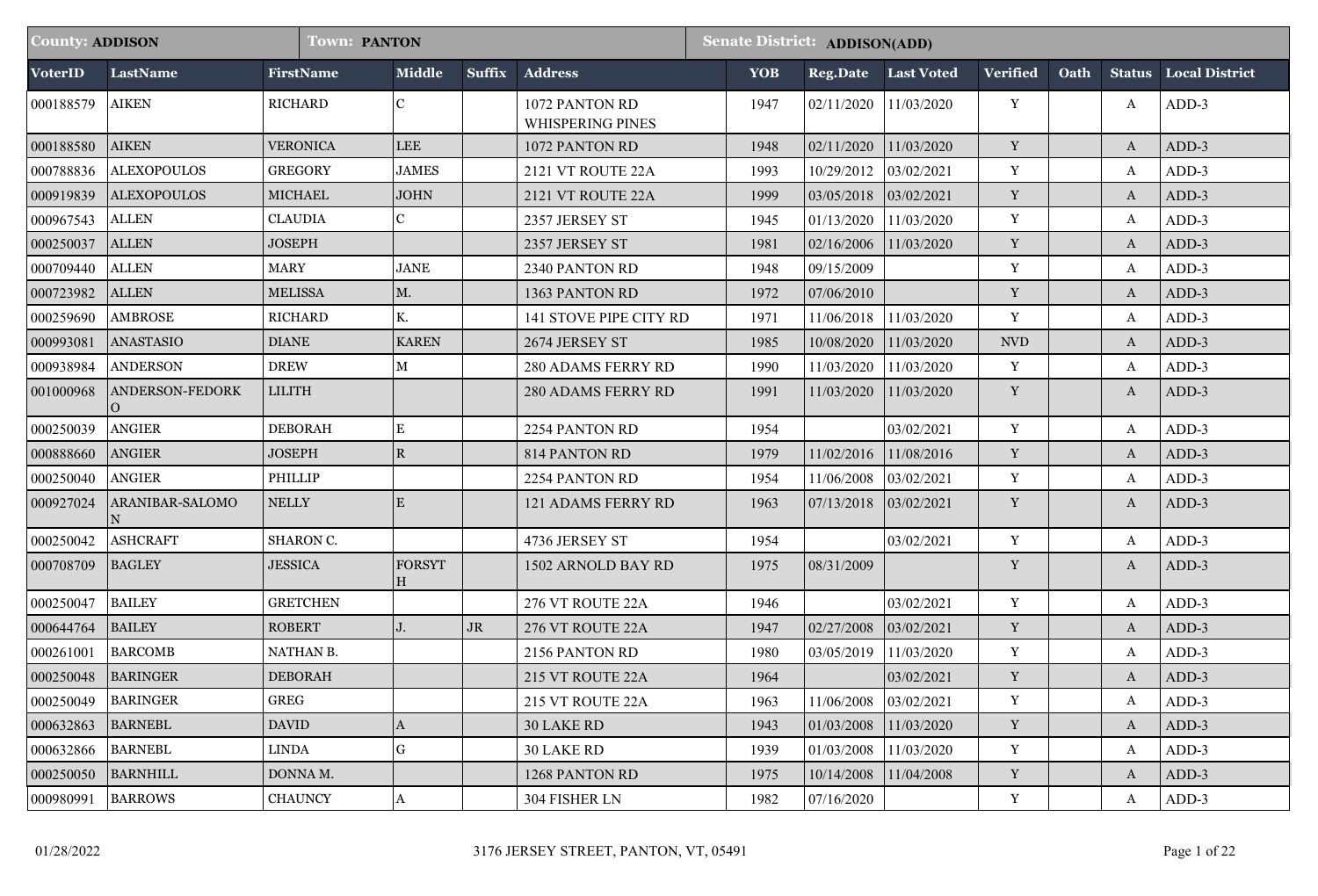| <b>County: ADDISON</b> |                            |                 | <b>Town: PANTON</b> |                    |               |                                          |            | Senate District: ADDISON(ADD) |                   |                 |      |              |                              |
|------------------------|----------------------------|-----------------|---------------------|--------------------|---------------|------------------------------------------|------------|-------------------------------|-------------------|-----------------|------|--------------|------------------------------|
| <b>VoterID</b>         | <b>LastName</b>            |                 | FirstName           | <b>Middle</b>      | <b>Suffix</b> | <b>Address</b>                           | <b>YOB</b> | <b>Reg.Date</b>               | <b>Last Voted</b> | <b>Verified</b> | Oath |              | <b>Status</b> Local District |
| 000903920              | <b>BARROWS-RAYMON</b><br>D | <b>BETSY</b>    |                     |                    |               | 4882 JERSEY ST                           | 1978       | 05/08/2017                    |                   | $\mathbf Y$     |      | A            | $ADD-3$                      |
| 000829188              | <b>BEAN</b>                | <b>ANDREW</b>   |                     | J.                 |               | 874 VT ROUTE 22A                         | 1976       | 10/29/2014                    | 11/03/2020        | $\mathbf Y$     |      | A            | $ADD-3$                      |
| 000725035              | <b>BEAN</b>                | <b>BRANDI</b>   |                     | <b>NIKKOL</b><br>E |               | 874 VT ROUTE 22A                         | 1976       | 07/20/2010                    | 11/03/2020        | $\mathbf Y$     |      | A            | $ADD-3$                      |
| 000829017              | <b>BEAN</b>                | <b>BRICE</b>    |                     | $\mathbf B.$       |               | 874 VT ROUTE 22A                         | 1996       | 10/28/2014                    | 11/03/2020        | $\mathbf Y$     |      | A            | $ADD-3$                      |
| 000850666              | <b>BEAN</b>                | <b>NYOMI</b>    |                     | L                  |               | 874 VT ROUTE 22A                         | 1997       | 01/21/2016                    | 11/03/2020        | $\mathbf Y$     |      | A            | $ADD-3$                      |
| 000250053              | <b>BECKER</b>              |                 | <b>ANNA MILANO</b>  |                    |               | 1355 VT ROUTE 22A                        | 1956       |                               | 03/02/2021        | $\mathbf Y$     |      | A            | $ADD-3$                      |
| 000250054              | <b>BECKER</b>              |                 | <b>JEFFERY R.</b>   |                    |               | 1355 VT ROUTE 22A                        | 1960       |                               | 03/02/2021        | $\mathbf Y$     |      | A            | $ADD-3$                      |
| 000804208              | <b>BENSON</b>              |                 | <b>CATHERINE</b>    | $\mathbf R$        |               | 1083 LAKE ROAD LAKE RD<br>1083 LAKE ROAD | 1953       | 03/04/2021                    | 11/03/2020        | $\mathbf Y$     |      | A            | $ADD-3$                      |
| 000852659              | <b>BERNARD</b>             | <b>BETHANY</b>  |                     | <b>JOY</b>         |               | 160 VT ROUTE 22A                         | 1986       | 10/12/2018                    | 11/03/2020        | $\mathbf Y$     |      | A            | $ADD-3$                      |
| 000855953              | <b>BERNARD</b>             | <b>RYAN</b>     |                     |                    |               | 160 VT ROUTE 22A                         | 1987       | 11/06/2018                    | 11/03/2020        | $\mathbf Y$     |      | A            | $ADD-3$                      |
| 000250058              | <b>BESSETTE</b>            | NANCY A.        |                     |                    |               | 1907 LAKE RD                             | 1970       |                               | 03/02/2021        | Y               |      | A            | $ADD-3$                      |
| 000250059              | <b>BESSETTE</b>            | <b>SUSAN</b>    |                     | <b>JANE</b>        |               | 1907 LAKE RD                             | 1944       | 05/06/2021                    | 03/02/2021        | $\mathbf Y$     |      | A            | $ADD-3$                      |
| 000596624              | <b>BILODEAU</b>            | <b>JUDITH</b>   |                     | <b>ANN</b>         |               | 1072 PANTON RD                           | 1947       | 08/24/2018                    | 11/03/2020        | Y               |      | A            | $ADD-3$                      |
| 000779062              | <b>BILODEAU</b>            | PAUL            |                     | <b>JEAN</b>        |               | 1072 PANTON RD                           | 1941       | 07/18/2018                    | 11/03/2020        | Y               |      | A            | $ADD-3$                      |
| 000250065              | <b>BITLER</b>              | <b>CAROLINE</b> |                     |                    |               | 128 VT ROUTE 22A                         | 1950       | 11/21/2008                    | 11/03/2020        | $\mathbf Y$     |      | A            | $ADD-3$                      |
| 000250066              | <b>BLACKLOCK</b>           | <b>BRIAN S.</b> |                     |                    |               | 145 FISHER LN                            | 1963       |                               | 03/02/2021        | $\mathbf Y$     |      | A            | $ADD-3$                      |
| 000649483              | <b>BLODGETT</b>            | <b>CORY</b>     |                     | J.                 |               | 201 HOPKINS RD PANTON<br><b>VT</b>       | 1989       | 03/25/2008                    | 11/04/2014        | Y               |      | A            | $ADD-3$                      |
| 000250069              | <b>BOGAN</b>               | <b>JOSEPH</b>   |                     |                    |               | 1224 ARNOLD BAY RD                       | 1944       | 04/30/2021                    | 03/02/2021        | $\mathbf Y$     |      | A            | $ADD-3$                      |
| 000250070              | <b>BOGAN</b>               | <b>PAULETTE</b> |                     |                    |               | 1224 ARNOLD BAY RD                       | 1946       | 10/24/2008                    | 03/02/2021        | Y               |      | A            | $ADD-3$                      |
| 000609315              | <b>BOURGEOIS</b>           | <b>DANIEL</b>   |                     | W                  |               | 855 PANTON RD                            | 1972       | 10/26/2006                    | 03/02/2021        | $\mathbf Y$     |      | A            | $ADD-3$                      |
| 000936308              | <b>BOURGEOIS</b>           | <b>MARCEL</b>   |                     | <b>ALDORI</b><br>A |               | 759 PANTON RD                            | 1942       | 10/12/2018                    | 03/02/2021        | $\mathbf Y$     |      | $\mathbf{A}$ | $ADD-3$                      |
| 000737241              | <b>BOURGEOIS</b>           | PAUL            |                     | W.                 |               | <b>681 PANTON RD</b>                     | 1936       | 10/25/2010                    | 11/03/2020        | $\mathbf Y$     |      | A            | $ADD-3$                      |
| 000916559              | <b>BRACE</b>               |                 | <b>CHRISTINA</b>    | M                  |               | 579 PANTON RD                            | 1977       | 01/23/2018                    | 03/02/2021        | $\mathbf Y$     |      | A            | $ADD-3$                      |
| 000250073              | <b>BRACE</b>               | <b>DEBRA</b>    |                     | L                  |               | 579 PANTON RD                            | 1955       |                               | 03/02/2021        | $\mathbf Y$     |      | A            | $ADD-3$                      |
| 000250074              | <b>BRACE</b>               | <b>JENNIFER</b> |                     | L.                 |               | 1597 VT ROUTE 22A                        | 1972       |                               | 11/03/2020        | $\mathbf Y$     |      | A            | $ADD-3$                      |
| 000191016              | <b>BRACE</b>               | LAURIE          |                     | A                  |               | <b>261 WHISPER CIRCLE</b>                | 1963       | 10/07/2019                    | 11/08/2016        | Y               |      | A            | $ADD-3$                      |
| 000985569              | <b>BRADY-FARRELL</b>       |                 | <b>BETHANIE</b>     |                    |               | 1064 LAKE RD                             | 1985       | 08/26/2020                    | 11/03/2020        | ${\rm NVS}$     |      | A            | $ADD-3$                      |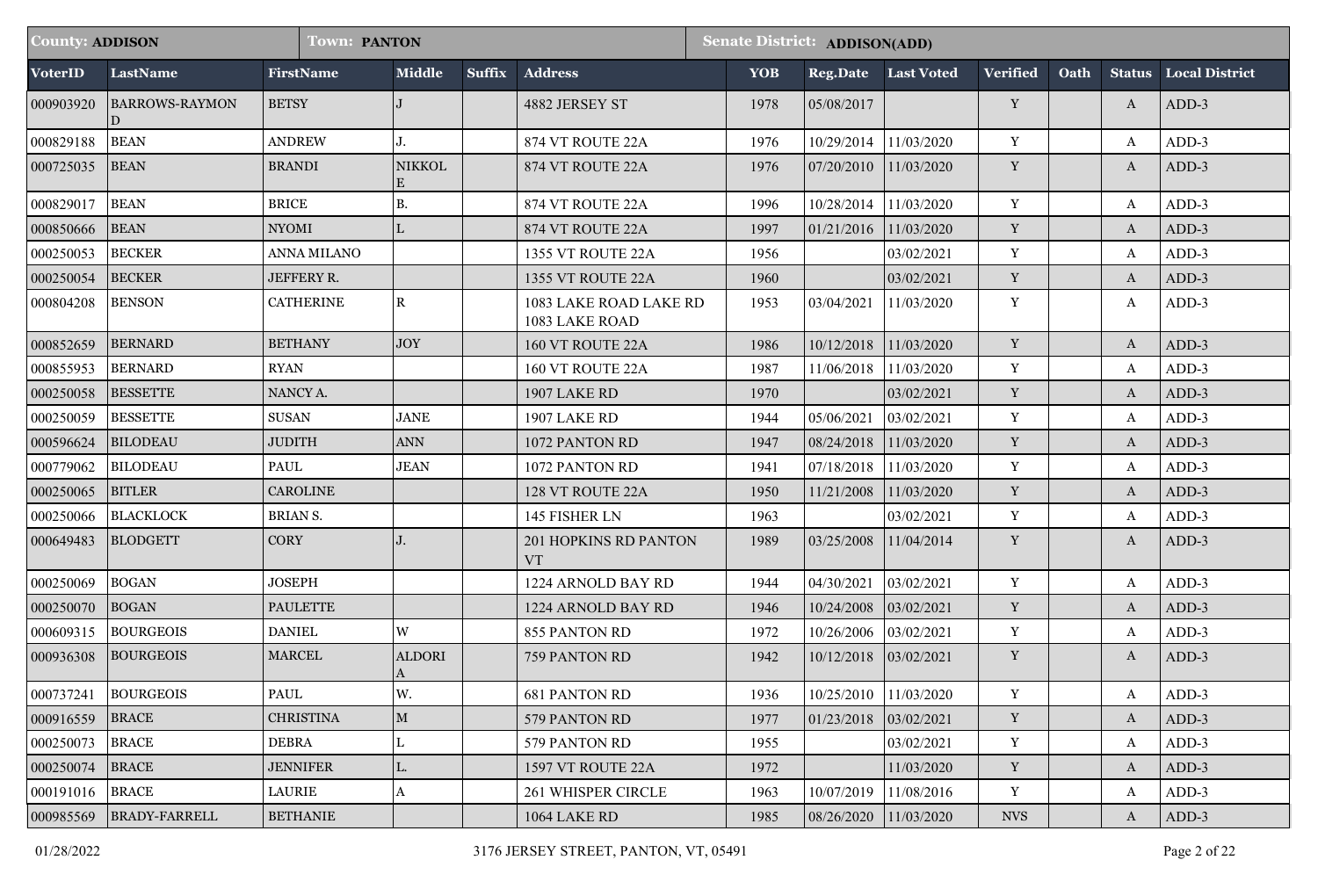| <b>County: ADDISON</b> |                                        |                 | <b>Town: PANTON</b> |                    |               |                          |            | Senate District: ADDISON(ADD) |                   |                 |               |                              |
|------------------------|----------------------------------------|-----------------|---------------------|--------------------|---------------|--------------------------|------------|-------------------------------|-------------------|-----------------|---------------|------------------------------|
| <b>VoterID</b>         | <b>LastName</b>                        |                 | FirstName           | Middle             | <b>Suffix</b> | <b>Address</b>           | <b>YOB</b> | <b>Reg.Date</b>               | <b>Last Voted</b> | <b>Verified</b> | Oath          | <b>Status</b> Local District |
| 000928168              | <b>BRENNA</b>                          | <b>ROBERT</b>   |                     |                    | $\rm III$     | 2674 JERSEY ST           | 1987       | 07/30/2018                    | 11/03/2020        | $\mathbf Y$     | A             | $ADD-3$                      |
| 000194160              | <b>BRINTON</b>                         |                 | <b>REBECCAH</b>     |                    |               | 312 TURKEY LN            | 1979       | 02/24/2016                    | 11/06/2018        | $\mathbf Y$     | A             | $ADD-3$                      |
| 000822608              | <b>BROOKER</b>                         |                 | <b>CHRISTINA</b>    |                    |               | 2674 JERSEY ST           | 1984       | 01/04/2022                    | 03/02/2021        | $\mathbf Y$     | $\mathcal{C}$ | $ADD-3$                      |
| 000250077              | <b>BROWN</b>                           | <b>DIANE</b>    |                     | L                  |               | <b>10 SPAULDING RD</b>   | 1956       | 11/03/2008                    | 03/02/2021        | $\mathbf Y$     | $\bf{A}$      | $ADD-3$                      |
| 000903918              | <b>BROWN</b>                           | <b>MICHAEL</b>  |                     | <b>ROBERT</b>      |               | 1072 PANTON RD           | 1969       | 05/08/2017                    |                   | $\mathbf Y$     | A             | $ADD-3$                      |
| 000259099              | <b>BROWN</b>                           | <b>TIMOTHY</b>  |                     |                    |               | 1072 PANTON RD           | 1960       | 06/29/2021                    | 11/03/2020        | $\mathbf Y$     | A             | $ADD-3$                      |
| 000370063              | <b>BURGESS</b>                         | <b>TYLER</b>    |                     | <b>CHARLE</b>      |               | 1259 HOPKINS RD          | 1970       | 10/31/2016                    | 11/03/2020        | $\mathbf Y$     | A             | $ADD-3$                      |
| 000301391              | <b>BUSHEY</b>                          | <b>MARTIN</b>   |                     | ${\bf G}$          |               | 1363 PANTON RD, APT. C   | 1980       | 03/03/2020                    | 11/03/2020        | Y               | A             | $ADD-3$                      |
| 000046602              | <b>BUSKEY</b>                          | <b>TIMOTHY</b>  |                     | $\mathbf F$        | $\rm J R$     | 1239 PANTON RD           | 1969       | 01/04/2022                    | 11/03/2020        | $\mathbf Y$     | A             | $ADD-3$                      |
| 000250087              | <b>CANIYO</b>                          | <b>MICHELLE</b> |                     | L                  |               | 605 PEASE RD             | 1983       |                               | 11/03/2020        | $\mathbf Y$     | $\bf{A}$      | $ADD-3$                      |
| 000656020              | <b>CANNON</b>                          |                 | <b>CHRISTINA</b>    | ${\bf E}.$         |               | 1752 HOPKINS RD          | 1989       | 07/14/2008                    | 03/01/2016        | Y               | $\mathbf C$   | $ADD-3$                      |
| 000250088              | <b>CANNON</b>                          |                 | <b>KATHLEEN</b>     | <b>DORMA</b><br>N  |               | 1752 HOPKINS RD          | 1960       |                               | 11/03/2020        | $\mathbf Y$     | $\mathbf C$   | $ADD-3$                      |
| 000250091              | <b>CARTER</b>                          | <b>ANNETTE</b>  |                     | ${\bf E}$          |               | 3566 JERSEY ST           | 1961       | 11/24/2008                    | 11/03/2020        | Y               | A             | $ADD-3$                      |
| 000250092              | <b>CARTER</b>                          | <b>ERIC</b>     |                     | S                  |               | 3566 JERSEY ST           | 1960       | 11/24/2008                    | 11/03/2020        | Y               | A             | $ADD-3$                      |
| 000580864              | <b>CARTER</b>                          | <b>LINDSEY</b>  |                     | ${\bf R}$          |               | 3566 JERSEY ST           | 1987       | 02/07/2006                    |                   | $\mathbf Y$     | A             | $ADD-3$                      |
| 000260872              | <b>CASTILLO</b>                        | <b>LOUIS</b>    |                     | $\bf{A}$           |               | 628B VT ROUTE 22A        | 1950       | 06/29/2021                    | 11/03/2020        | Y               | A             | $ADD-3$                      |
| 000863745              | CASTILLO                               | ZACHARY         |                     | T                  |               | 628B VT ROUTE 22A        | 1993       | 07/28/2021                    | 11/03/2020        | $\mathbf Y$     | A             | $ADD-3$                      |
| 000939158              | <b>CATILLAZ</b>                        |                 | <b>MARGARET</b>     | A.                 |               | 2106 LAKE RD             | 1950       | 10/23/2018                    | 03/02/2021        | Y               | A             | $ADD-3$                      |
| 000939155              | <b>CATILLAZ</b>                        | <b>MICHAEL</b>  |                     | J.                 |               | <b>2106 LAKE RD</b>      | 1951       | 10/23/2018                    | 03/02/2021        | Y               | A             | $ADD-3$                      |
| 000967537              | <b>CATILLAZ</b><br><b>ILHARREBORDE</b> | <b>KATHRYN</b>  |                     | <b>MARY</b>        |               | 2106 LAKE RD             | 1981       | 01/13/2020                    | 11/03/2020        | $\mathbf Y$     | A             | $ADD-3$                      |
| 000986098              | <b>CHARRON</b>                         | <b>BERNARD</b>  |                     | ${\rm LEO}$        |               | 1147 HOPKINS RD          | 1939       | 08/31/2020                    | 03/02/2021        | $\mathbf Y$     | A             | $ADD-3$                      |
| 000250093              | <b>CHARRON</b>                         | <b>MAUREEN</b>  |                     | M                  |               | 1147 HOPKINS RD          | 1941       | 11/24/2008                    | 03/02/2021        | $\mathbf Y$     | A             | $ADD-3$                      |
| 000250094 CHASE        |                                        | <b>DAVID</b>    |                     | ${\bf G}$          |               | 79 ADAMS FERRY RD        | 1947       | $10/14/2008$ 03/02/2021       |                   | $\mathbf Y$     | A             | $ADD-3$                      |
| 000250095              | <b>CHASE</b>                           | <b>MARSHA</b>   |                     |                    |               | <b>79 ADAMS FERRY RD</b> | 1946       | 10/14/2008                    | 03/02/2021        | $\mathbf Y$     | A             | $ADD-3$                      |
| 000952300              | <b>CHENAILLE</b>                       | <b>JEANETTE</b> |                     | $\mbox{{\sc And}}$ |               | 1456 HOPKINS RD          | 1968       | 04/18/2019                    | 11/03/2020        | Y               | A             | $ADD-3$                      |
| 000794725              | <b>CHILDERS</b>                        | <b>CLARA</b>    |                     | A.                 |               | 2443 JERSEY ST           | 1994       | 11/05/2012                    | 11/06/2012        | Y               | A             | $ADD-3$                      |
| 000884368              | <b>CHILDERS</b>                        | <b>GLEN</b>     |                     |                    |               | <b>34 ADAMS FERRY RD</b> | 1996       | 10/31/2016                    | 11/03/2020        | $\mathbf Y$     | A             | $ADD-3$                      |
| 000250096              | <b>CHILDERS</b>                        | RONALD          |                     | $\mathbf L$        | $\rm J R$     | <b>34 ADAMS FERRY RD</b> | 1963       | 11/24/2008                    | 11/03/2020        | $\mathbf Y$     | A             | $ADD-3$                      |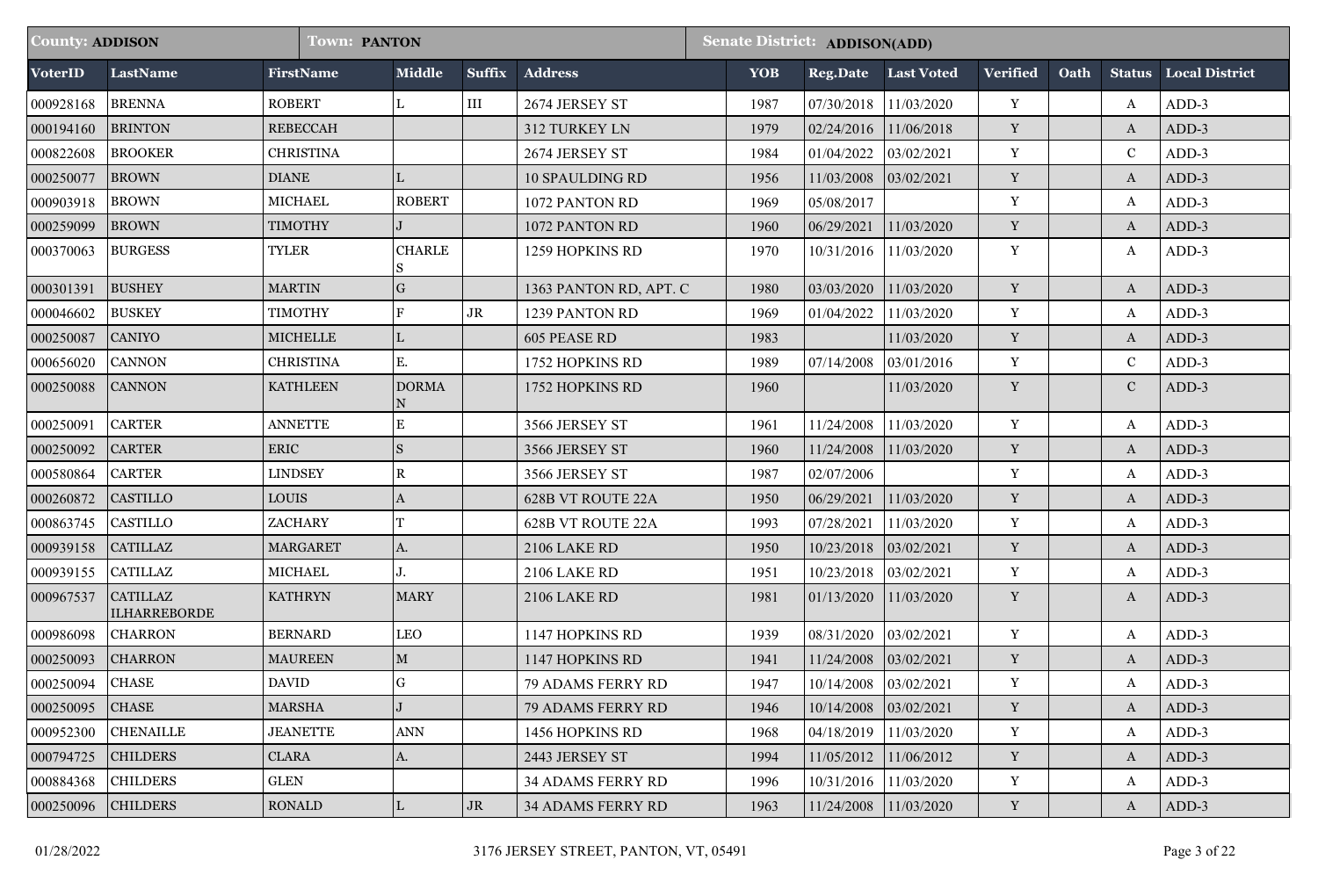| <b>County: ADDISON</b> |                    |                 | <b>Town: PANTON</b> |                    |               |                         |            | Senate District: ADDISON(ADD) |                   |                 |         |                  |                              |
|------------------------|--------------------|-----------------|---------------------|--------------------|---------------|-------------------------|------------|-------------------------------|-------------------|-----------------|---------|------------------|------------------------------|
| <b>VoterID</b>         | <b>LastName</b>    | FirstName       |                     | <b>Middle</b>      | <b>Suffix</b> | <b>Address</b>          | <b>YOB</b> | <b>Reg.Date</b>               | <b>Last Voted</b> | <b>Verified</b> | Oath    |                  | <b>Status</b> Local District |
| 000801502              | <b>CHOINIERE</b>   | <b>JAMES</b>    |                     | J.                 |               | 1223 EAST RD            | 1965       | 02/28/2013                    | 11/03/2020        | $\mathbf Y$     |         | A                | $ADD-3$                      |
| 000767970              | <b>CHOINIERE</b>   | <b>LYNN</b>     |                     | A.                 |               | 1223 EAST RD            | 1958       | 07/23/2012                    | 11/03/2020        | $\mathbf Y$     |         | A                | $ADD-3$                      |
| 000848158              | <b>CLARK</b>       | <b>TREAVOR</b>  |                     | L                  |               | 4882 JERSEY ST          | 1975       | 12/14/2015                    |                   | $\mathbf Y$     |         | A                | $ADD-3$                      |
| 000941909              | <b>CLEVENSTINE</b> | <b>DAVID</b>    |                     |                    |               | 1502 ARNOLD BAY RD      | 1981       | 11/06/2018                    | 11/03/2020        | $\mathbf Y$     |         | $\boldsymbol{A}$ | $ADD-3$                      |
| 000906333              | <b>CLEVENSTINE</b> |                 | <b>ELIZABETH</b>    |                    |               | 1502 ARNOLD BAY RD      | 1983       | 06/21/2017                    | 11/03/2020        | $\mathbf Y$     |         | A                | $ADD-3$                      |
| 000838044              | <b>COCKERLINE</b>  | <b>CAITLIN</b>  |                     | L.                 |               | 902 LAKE RD             | 1982       | 04/15/2015                    | 11/03/2020        | Y               |         | A                | $ADD-3$                      |
| 000877283              | <b>COCKERLINE</b>  | <b>DAVID</b>    |                     | A                  |               | 902 LAKE RD             | 1983       | 10/04/2016                    | 11/03/2020        | $\mathbf Y$     |         | A                | $ADD-3$                      |
| 000679233              | <b>COMMONWOOD</b>  | <b>ANNIE</b>    |                     | ${\bf G}$          |               | 104 PEASE RD            | 1986       | 06/29/2021                    | 11/04/2008        | Y               |         | A                | $ADD-3$                      |
| 000250105              | COOK               |                 | <b>CHRISTOPHER</b>  | $\bf{A}$           |               | 108 SUNSET KNOLL RD     | 1965       | 11/24/2008                    | 03/02/2021        | Y               |         | A                | $ADD-3$                      |
| 000250106              | <b>COOK</b>        |                 | KRISTINA M.         |                    |               | 108 SUNSET KNOLL RD     | 1968       | 11/24/2008                    | 03/02/2021        | $\mathbf Y$     |         | A                | $ADD-3$                      |
| 000250107              | <b>COOKE</b>       | <b>CINDY</b>    |                     |                    |               | <b>1040 WEST RD</b>     | 1959       | 11/24/2008                    | 11/03/2020        | $\mathbf Y$     |         | A                | $ADD-3$                      |
| 000960662              | <b>COOKE</b>       | <b>KEVIN</b>    |                     | $\mathbf M$        |               | 1190 HOPKINS RD         | 1961       | 09/20/2019                    | 03/02/2021        | $\mathbf Y$     |         | A                | $ADD-3$                      |
| 000250111              | <b>COOKE</b>       | <b>RITA</b>     |                     | $\mathbf M$        |               | 1072 PANTON RD          | 1942       |                               | 11/06/2018        | $\mathbf Y$     |         | A                | $ADD-3$                      |
| 000603657              | <b>CORBETT</b>     | <b>EDWARD</b>   |                     |                    |               | 1049 HOPKINS RD         | 1961       | 10/05/2006                    | 03/02/2021        | $\mathbf Y$     |         | A                | $ADD-3$                      |
| 000996618              | <b>CORBETT</b>     | <b>EMMA</b>     |                     |                    |               | 116 SUNSET KNOLL RD     | 1995       | 10/23/2020                    | 11/03/2020        | $\mathbf Y$     |         | A                | $ADD-3$                      |
| 000892520              | <b>CORBETT</b>     | <b>GRACE</b>    |                     | ${\bf E}$          |               | 1049 HOPKINS RD         | 1997       | 01/10/2017                    | 03/02/2021        | $\mathbf Y$     |         | A                | $ADD-3$                      |
| 000250112              | <b>COSGROVE</b>    | KEVIN M.        |                     |                    |               | 427 VT ROUTE 22A        | 1946       | 11/24/2008                    | 11/03/2020        | $\mathbf Y$     |         | A                | $ADD-3$                      |
| 000902230              | <b>COTA</b>        | <b>MAKAILA</b>  |                     | $\mathbf{A}$       |               | 4955 JERSEY ST          | 1999       | 04/27/2017                    |                   | $\mathbf Y$     |         | A                | $ADD-3$                      |
| 000805430              | COTA-BLANCHARD     | <b>BRENDA</b>   |                     | <b>LEE</b>         |               | 4955 JERSEY ST          | 1968       | 11/02/2016                    | 11/08/2016        | Y               | $\circ$ | A                | $ADD-3$                      |
| 001008026              | <b>COUTURE</b>     | <b>NATHAN</b>   |                     | <b>JOSEPH</b>      |               | 685 VT ROUTE 22A        | 1984       |                               |                   | $\mathbf Y$     |         | A                | $ADD-3$                      |
| 000701675              | <b>COYLE</b>       | <b>AMANDA</b>   |                     | L.                 |               | 860 LAKE RD             | 1978       | 02/19/2009                    | 11/03/2020        | $\mathbf Y$     |         | A                | $ADD-3$                      |
| 001000529              | <b>COYLE</b>       | <b>HUNTER</b>   |                     | <b>RYAN</b>        |               | 141 STOVE PIPE CITY RD  | 2001       | 11/03/2020                    | 11/03/2020        | Y               |         | $\boldsymbol{A}$ | $ADD-3$                      |
| 000968978              | <b>CRAM</b>        | <b>DEVIN</b>    |                     | ${\bf R}$          |               | 771 ALLEN RD            | 1996       | 01/29/2020                    | 11/03/2020        | $\mathbf Y$     |         | A                | $ADD-3$                      |
| 000918238              | <b>CRAM</b>        | <b>FAITH</b>    |                     | $\mathbf A$        |               | 771 ALLEN RD            | 1973       | 02/20/2018                    |                   | $\mathbf Y$     |         | A                | $ADD-3$                      |
| 000250114              | <b>CURLER</b>      | <b>BRIAN</b>    |                     | $\mathbf L$        |               | 183 SPAULDING RD        | 1964       | 08/22/2005                    |                   | $\mathbf Y$     |         | A                | $ADD-3$                      |
| 000250115              | <b>CURLER</b>      | <b>COLLEEN</b>  |                     | $\mathbf M$        |               | <b>183 SPAULDING RD</b> | 1960       |                               |                   | $\mathbf Y$     |         | A                | $ADD-3$                      |
| 000952302              | <b>CURTIS</b>      | <b>KIMBERLY</b> |                     | $\mbox{{\sc And}}$ |               | 817 ALLEN RD            | 1964       | 04/18/2019                    | 11/03/2020        | Y               |         | A                | $ADD-3$                      |
| 000956955              | <b>CURTIS</b>      | <b>TIMOTHY</b>  |                     | L                  |               | 817 ALLEN RD            | 1961       | 07/25/2019                    | 11/03/2020        | Y               | $\circ$ | A                | $ADD-3$                      |
| 000841126              | <b>CUSHING</b>     | ERIC            |                     | W                  |               | 1072 PANTON RD          | 1978       | 02/13/2019                    | 11/08/2016        | Y               |         | A                | $ADD-3$                      |
| 000194130              | <b>CUSHMAN</b>     | <b>CHARLES</b>  |                     | $\mathbf A$        |               | 165 VT ROUTE 22A        | 1976       | 02/21/2020                    | 03/02/2021        | $\mathbf Y$     |         | A                | $ADD-3$                      |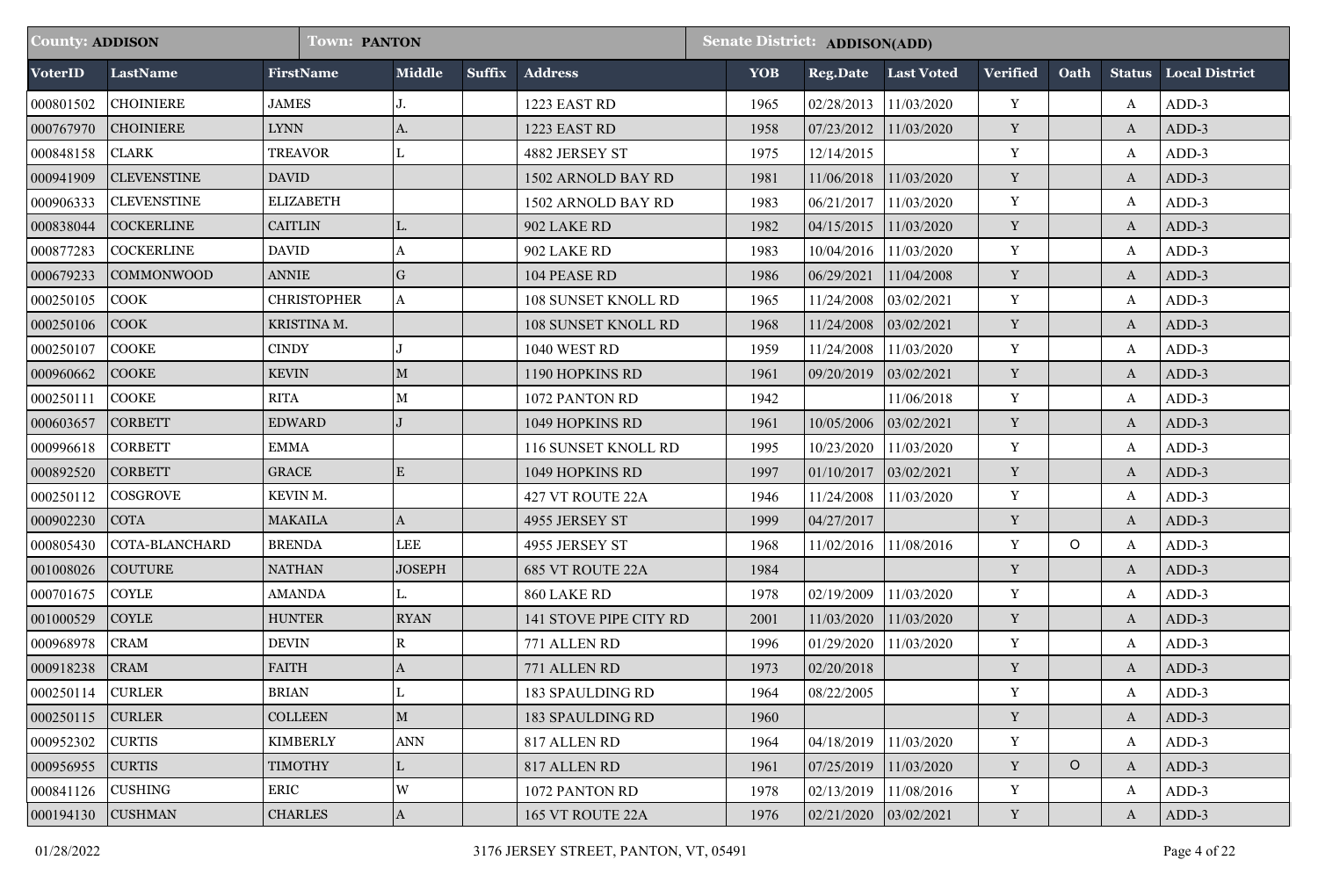| <b>County: ADDISON</b> |                   |                    | <b>Town: PANTON</b> |               |                                                |            | Senate District: ADDISON(ADD) |                   |                 |                  |                              |
|------------------------|-------------------|--------------------|---------------------|---------------|------------------------------------------------|------------|-------------------------------|-------------------|-----------------|------------------|------------------------------|
| <b>VoterID</b>         | <b>LastName</b>   | FirstName          | <b>Middle</b>       | <b>Suffix</b> | <b>Address</b>                                 | <b>YOB</b> | <b>Reg.Date</b>               | <b>Last Voted</b> | <b>Verified</b> | Oath             | <b>Status</b> Local District |
| 001014701              | <b>CUSHMAN</b>    | <b>DALYLAH</b>     | <b>SNOW</b>         |               | 165 VT ROUTE 22A                               | 2002       | 07/20/2021                    |                   | $\mathbf Y$     | A                | $ADD-3$                      |
| 000784773              | <b>DAIGLE</b>     | <b>ERIN</b>        | <b>ELYSE</b>        |               | <b>462 TURKEY LN</b>                           | 1986       | 07/01/2020                    | 11/03/2020        | $\mathbf Y$     | A                | $ADD-3$                      |
| 000250124              | <b>DAYTON</b>     | <b>JAMES</b>       |                     |               | 24 FISHER LN                                   | 1962       |                               | 03/02/2021        | $\mathbf Y$     | A                | $ADD-3$                      |
| 000952298              | <b>DAYTON</b>     | M'LISSA            | $\mathbf M$         |               | 24 FISHER LN                                   | 1962       | 10/07/2008                    | 08/11/2020        | $\mathbf Y$     | $\bf{A}$         | $ADD-3$                      |
| 000250440              | <b>DE LA CRUZ</b> | <b>KIRSTEN</b>     |                     |               | <b>860 PANTON RD</b>                           |            |                               | 03/02/2021        | $\mathbf Y$     | A                | $ADD-3$                      |
| 000250127              | <b>DEGRAAF</b>    | <b>JOAN</b>        | $\mathbf C$         |               | <b>76 BASIN HARBOR RD</b>                      | 1942       | 11/24/2008                    | 11/03/2020        | Y               | A                | $ADD-3$                      |
| 000259950              | <b>DEGRAAF</b>    | <b>JOHN</b>        | ${\bf G}$           |               | 2712 PANTON RD                                 | 1974       | 07/20/2021                    | 03/02/2021        | $\mathbf Y$     | A                | $ADD-3$                      |
| 000915309              | <b>DEGRAAF</b>    | <b>KRISTIN</b>     |                     |               | 2712 PANTON RD                                 | 1999       | 01/04/2022                    | 11/03/2020        | Y               | A                | $ADD-3$                      |
| 000259951              | <b>DEGRAAF</b>    | <b>MARTHA</b>      | A                   |               | 2712 PANTON RD                                 | 1975       | 01/24/2022                    | 03/02/2021        | $\mathbf Y$     | A                | $ADD-3$                      |
| 000250130              | <b>DEGRAAF</b>    | <b>ROBERT</b>      | TODD                |               | 1326 PANTON RD                                 | 1978       | 05/13/2019                    | 11/03/2020        | $\mathbf Y$     | A                | $ADD-3$                      |
| 000250129              | <b>DEGRAAF</b>    | <b>ROBERT</b>      |                     |               | <b>76 BASIN HARBOR RD</b>                      | 1943       | 11/24/2008                    | 11/03/2020        | $\mathbf Y$     | A                | $ADD-3$                      |
| 000869992              | <b>DELACRUZ</b>   | <b>KIRSTEN</b>     |                     |               | <b>860 PANTON RD</b>                           | 1977       | 08/02/2016                    |                   | $\mathbf Y$     | $\boldsymbol{A}$ | $ADD-3$                      |
| 000886899              | <b>DELK</b>       | <b>GENI</b>        | <b>MIREE</b>        |               | 1069 PANTON RD                                 | 1973       | 11/02/2016                    | 11/03/2020        | $\mathbf Y$     | A                | $ADD-3$                      |
| 000942740              | <b>DESMIT</b>     | <b>ASHLEY</b>      |                     |               | 2860 PANTON RD                                 | 2000       | 11/06/2018                    | 11/03/2020        | Y               | A                | $ADD-3$                      |
| 000629594              | <b>DESMIT</b>     | <b>JASON</b>       | <b>EUGENE</b>       |               | 2860 PANTON RD                                 | 1970       | 10/22/2007                    | 11/03/2020        | Y               | A                | $ADD-3$                      |
| 000629593              | <b>DESMIT</b>     | <b>JOY</b>         | <b>VISSER</b>       |               | 2860 PANTON RD                                 | 1968       | 10/22/2007                    | 11/03/2020        | $\mathbf Y$     | A                | $ADD-3$                      |
| 001024165              | <b>DESMIT</b>     | <b>MARCUS</b>      |                     |               | 300 STOVE PIPE CITY RD                         | 2002       | 01/04/2022                    |                   | $\mathbf Y$     | A                | $ADD-3$                      |
| 000535191              | <b>DEVOID</b>     | <b>JESSICA</b>     | L                   |               | 628 VT ROUTE 22A                               | 1980       | 06/29/2021                    | 03/03/2020        | Y               | A                | $ADD-3$                      |
| 000708713              | <b>DEVRIES</b>    | <b>DANIEL</b>      | P.                  |               | 628 VT ROUTE 22A                               | 1967       | 08/31/2009                    |                   | $\mathbf Y$     | A                | $ADD-3$                      |
| 000712660              | <b>DEVRIES</b>    | <b>SHAUN</b>       | $\mathrm{C}.$       |               | 628 VT ROUTE 22A                               | 1987       | 12/01/2009                    |                   | $\mathbf Y$     | A                | $ADD-3$                      |
| 000810296              | <b>DEWEY</b>      | <b>ALLISON</b>     | R.                  |               | <b>455 RUFFED GROUSE LN</b><br>PANTON VT 05491 | 1995       | 12/18/2013                    | 11/03/2020        | $\mathbf Y$     | A                | $ADD-3$                      |
| 000662848              | <b>DEWEY</b>      | <b>ASHLEY</b>      | <b>B.</b>           |               | <b>455 RUFFED GROUSE LN</b>                    | 1963       | 09/02/2008                    | 11/03/2020        | $\mathbf Y$     | $\boldsymbol{A}$ | $ADD-3$                      |
| 000662844              | <b>DEWEY</b>      | <b>BRADLEY</b>     | A.                  |               | <b>455 RUFFED GROUSE LN</b>                    | 1963       | 09/02/2008                    | 11/03/2020        | $\mathbf Y$     | A                | $ADD-3$                      |
| 000801044              | <b>DIBLASIO</b>   | <b>GARY</b>        |                     |               | <b>1508 LAKE RD</b>                            | 1958       |                               |                   | Y               | A                | ADD-3                        |
| 000614493              | <b>DIEGEL</b>     | <b>JOHN</b>        |                     |               | <b>644 PANTON RD</b>                           | 1978       | 09/28/2016                    | 11/03/2020        | Y               | A                | $ADD-3$                      |
| 001024127              | <b>DIEGO</b>      | <b>CHRISTOPHER</b> |                     |               | <b>1650 LAKE RD</b>                            | 1961       | 01/03/2022                    |                   | $\mathbf Y$     | A                | $ADD-3$                      |
| 001024128              | <b>DIEGO</b>      | <b>MARTHA</b>      | <b>KRISTA</b>       |               | 1650 LAKE RD                                   | 1963       | 01/03/2022                    |                   | $\mathbf Y$     | A                | $ADD-3$                      |
| 000250135              | <b>DIMOND</b>     | ROBERT A.          |                     |               | 1188 HOPKINS RD                                |            |                               |                   | $\mathbf Y$     | A                | $ADD-3$                      |
| 000250137              | <b>DONNELLY</b>   | <b>JOHN</b>        | ${\bf R}$           |               | 1100 PANTON RD                                 |            |                               | 03/02/2021        | $\mathbf Y$     | A                | $ADD-3$                      |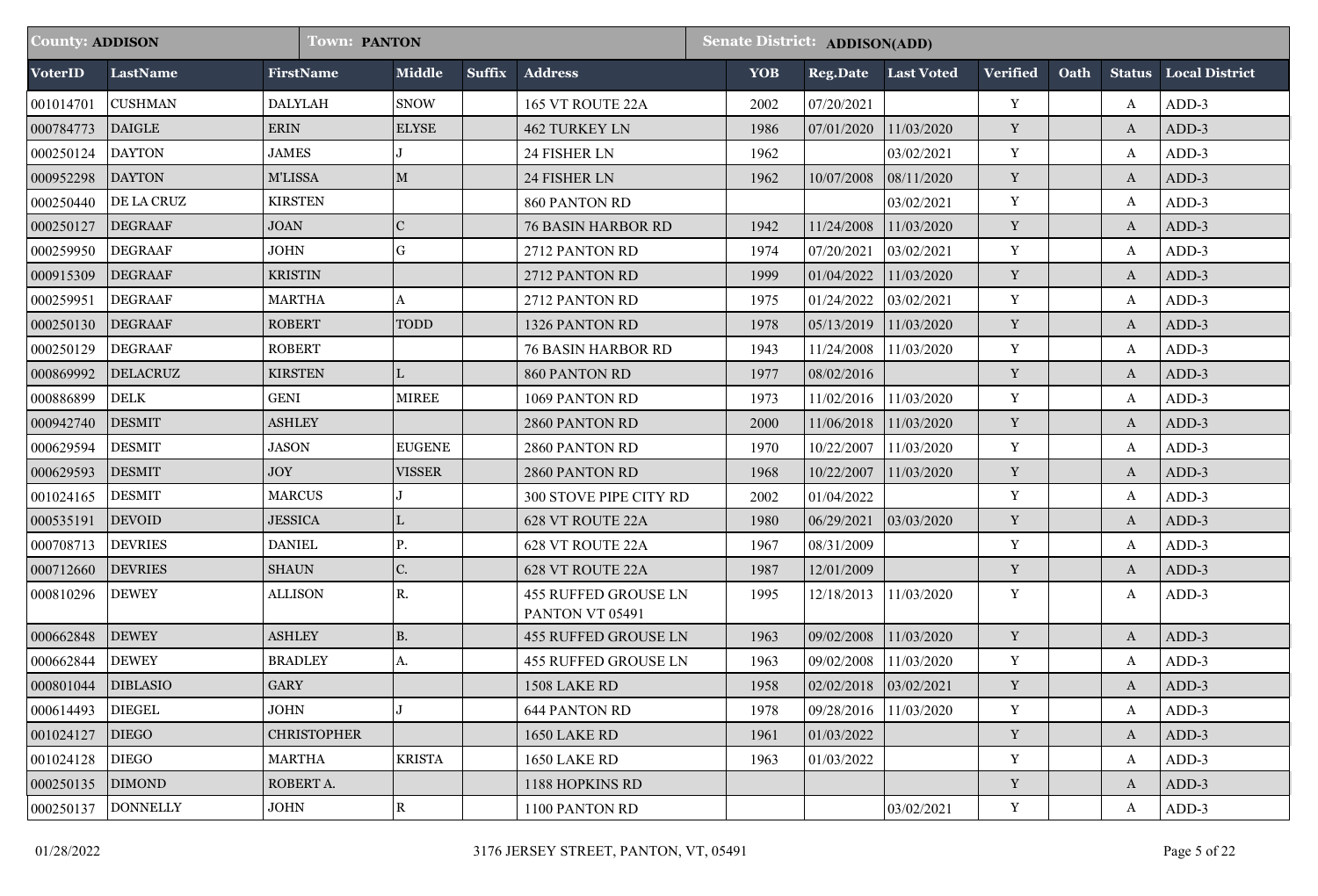| <b>County: ADDISON</b> |                   |                | <b>Town: PANTON</b> |                    |               |                              |            | Senate District: ADDISON(ADD) |                   |                 |      |                  |                              |
|------------------------|-------------------|----------------|---------------------|--------------------|---------------|------------------------------|------------|-------------------------------|-------------------|-----------------|------|------------------|------------------------------|
| <b>VoterID</b>         | LastName          |                | <b>FirstName</b>    | Middle             | <b>Suffix</b> | <b>Address</b>               | <b>YOB</b> | <b>Reg.Date</b>               | <b>Last Voted</b> | <b>Verified</b> | Oath |                  | <b>Status</b> Local District |
| 000738714              | <b>DONNELLY</b>   | <b>JUSTIN</b>  |                     | $\, {\bf B}.$      |               | 26 VT ROUTE 22A, A<br>Highwy | 1984       | 10/27/2010                    |                   | $\mathbf Y$     |      | A                | $ADD-3$                      |
| 000250139              | <b>DONNELLY</b>   | <b>MELINDA</b> |                     | <b>CROSS</b>       |               | 1100 PANTON RD               | 1946       |                               | 03/02/2021        | Y               |      | A                | $ADD-3$                      |
| 000779926              | <b>DOOLEY</b>     | <b>NICOLAS</b> |                     | S.                 |               | 1573 HOPKINS RD              | 1991       | 10/11/2012                    | 11/03/2020        | Y               |      | A                | $ADD-3$                      |
| 000250142              | <b>DOUVILLE</b>   | <b>LINDA</b>   |                     | A                  |               | <b>76 ADAMS FERRY RD</b>     | 1950       |                               | 03/02/2021        | Y               |      | A                | $ADD-3$                      |
| 000640302              | <b>DOW</b>        | <b>DOUGLAS</b> |                     | ${\bf E}.$         |               | 708 EAST RD                  | 1970       | 02/21/2008                    | 03/02/2021        | $\mathbf Y$     |      | A                | $ADD-3$                      |
| 000580867              | <b>DOW</b>        | <b>PENNY</b>   |                     |                    |               | 708 EAST RD                  | 1970       | 02/07/2006                    | 03/02/2021        | Y               |      | A                | $ADD-3$                      |
| 000250143              | <b>DOWS</b>       |                | <b>J. DOUGLAS</b>   |                    |               | 4652 JERSEY ST               | 1951       | 10/07/2008                    | 03/02/2021        | $\mathbf Y$     |      | $\boldsymbol{A}$ | $ADD-3$                      |
| 000796302              | <b>DUBE</b>       |                | <b>DOMINIQUE</b>    |                    |               | 3488 JERSEY ST               | 1979       | 06/29/2021                    | 11/03/2020        | Y               |      | A                | $ADD-3$                      |
| 000261023              | <b>DUBOIS</b>     | <b>SHELLEY</b> |                     | G.                 |               | 2156 PANTON RD               | 1980       | 03/05/2019                    | 03/02/2021        | $\mathbf Y$     |      | A                | $ADD-3$                      |
| 000950979              | <b>DUNHAM</b>     | <b>ANGEL</b>   |                     | $\mathbf M$        |               | 125 SUNSET KNOLL RD          | 1979       | 03/20/2019                    |                   | Y               |      | A                | $ADD-3$                      |
| 000995133              | <b>DUNN</b>       | <b>GRACE</b>   |                     | <b>BRIANN</b><br>E |               | 246 STATON DR                | 1984       | 10/19/2020                    |                   | <b>NVS</b>      |      | A                | ADD-3                        |
| 001024167              | <b>EHRENS</b>     |                | <b>JONATHAN</b>     | W                  |               | 1752 HOPKINS RD              | 1984       | 01/04/2022                    |                   | $\mathbf Y$     |      | A                | $ADD-3$                      |
| 000250147              | <b>EVARTS</b>     | <b>JOHN</b>    |                     |                    |               | 1981 VT ROUTE 22A            | 1963       | 11/24/2008                    | 11/03/2020        | $\mathbf Y$     |      | A                | ADD-3                        |
| 000250148              | <b>EVARTS</b>     | <b>LISA</b>    |                     | <b>JOY</b>         |               | 1981 VT ROUTE 22A            | 1964       |                               | 11/03/2020        | $\mathbf Y$     |      | A                | $ADD-3$                      |
| 000250149              | <b>FALLON</b>     | <b>LAURIE</b>  |                     |                    |               | 3180 JERSEY ST               | 1961       | 11/24/2008                    | 03/02/2021        | $\mathbf Y$     |      | A                | $ADD-3$                      |
| 000250150              | <b>FALLON</b>     |                | PATRICK M.          |                    |               | 3180 JERSEY ST               | 1959       | 11/24/2008                    | 03/02/2021        | Y               |      | A                | $ADD-3$                      |
| 000250153              | <b>FARNSWORTH</b> | <b>JAMES</b>   |                     | S                  |               | 2325 VT ROUTE 22A            | 1949       | 11/24/2008                    | 11/03/2020        | $\mathbf Y$     |      | A                | $ADD-3$                      |
| 000250155              | <b>FARNSWORTH</b> | <b>PAMELA</b>  |                     |                    |               | 2325 VT ROUTE 22A            | 1953       | 11/24/2008                    | 11/03/2020        | Y               |      | A                | $ADD-3$                      |
| 000985573              | <b>FARRELL</b>    | <b>WILLIAM</b> |                     |                    |               | 1064 LAKE RD                 | 1980       | 08/26/2020                    | 11/03/2020        | ${\rm NVS}$     |      | A                | $ADD-3$                      |
| 000727532              | <b>FEARON</b>     | <b>JASON</b>   |                     | Ρ.                 |               | 884 HOPKINS RD               | 1975       | 08/12/2010                    | 03/02/2021        | Y               |      | A                | $ADD-3$                      |
| 000795534              | <b>FIDALGO</b>    | <b>MARTHA</b>  |                     | J.                 |               | 959 PANTON RD                | 1984       | 11/06/2012                    | 11/03/2020        | Y               |      | A                | $ADD-3$                      |
| 000741328              | <b>FIDALGO</b>    | MICHAEL        |                     | S.                 |               | 959 PANTON RD                | 1984       | 11/03/2010                    | 11/08/2016        | $\mathbf Y$     |      | A                | $ADD-3$                      |
| 000905874              | <b>FIELD</b>      |                | <b>BENJAMIN</b>     | $\vert$ M          |               | <b>844 PANTON RD</b>         | 1977       | 06/13/2017                    |                   | $\mathbf Y$     |      | $\mathbf{A}$     | $ADD-3$                      |
| 000982534              | <b>FINDIESEN</b>  |                | <b>CATHARINE</b>    |                    |               | 860 LAKE RD                  | 1958       | 08/04/2020                    | 03/02/2021        | $\mathbf Y$     |      | A                | $ADD-3$                      |
| 000250161              | <b>FISCHER</b>    | <b>DEBORAH</b> |                     | L                  |               | 154 ALLEN RD                 | 1960       |                               | 11/03/2020        | Y               |      | $\mathbf{A}$     | $ADD-3$                      |
| 000250162              | <b>FISHER</b>     | <b>JUDITH</b>  |                     | $\mathbf M$        |               | 1166 ARNOLD BAY RD           | 1945       | 11/24/2008                    | 03/02/2021        | $\mathbf Y$     |      | A                | $ADD-3$                      |
| 000250163              | <b>FLEMING</b>    | <b>BARBARA</b> |                     | <b>ELAINE</b>      |               | 2513 JERSEY ST               | 1934       |                               | 03/02/2021        | $\mathbf Y$     |      | A                | $ADD-3$                      |
| 000609789              | FOGG              | <b>ALAN</b>    |                     | A                  |               | 358 LAKE RD                  | 1949       | 11/12/2019                    | 11/03/2020        | $\mathbf Y$     |      | A                | $ADD-3$                      |
| 000133172              | ${\rm FOGG}$      |                | <b>ALEXANDRA</b>    | L.                 |               | 358 LAKE RD                  | 1958       | 11/12/2019                    | 03/02/2021        | $\mathbf Y$     |      | $\mathbf{A}$     | $ADD-3$                      |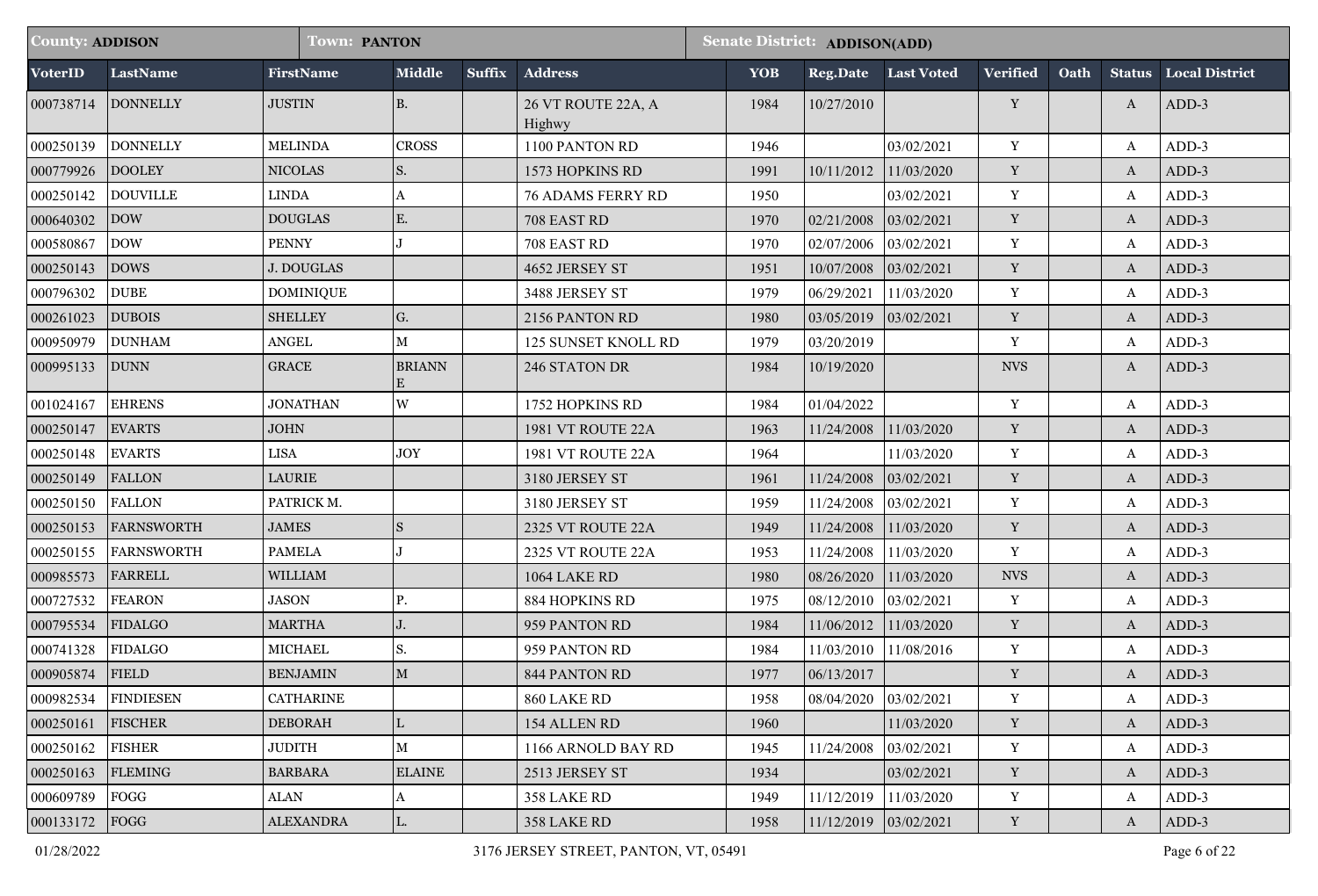| <b>County: ADDISON</b> |                                   |                 | <b>Town: PANTON</b> |               |               |                                  |            | Senate District: ADDISON(ADD) |                   |                 |      |                  |                              |
|------------------------|-----------------------------------|-----------------|---------------------|---------------|---------------|----------------------------------|------------|-------------------------------|-------------------|-----------------|------|------------------|------------------------------|
| <b>VoterID</b>         | LastName                          | FirstName       |                     | <b>Middle</b> | <b>Suffix</b> | <b>Address</b>                   | <b>YOB</b> | <b>Reg.Date</b>               | <b>Last Voted</b> | <b>Verified</b> | Oath |                  | <b>Status</b> Local District |
| 000250167              | <b>FON</b>                        | <b>GEORGE</b>   |                     | D             |               | 1698 HOPKINS RD                  | 1951       | 10/24/2008                    | 03/02/2021        | Y               |      | A                | $ADD-3$                      |
| 000250168              | <b>FON</b>                        | <b>SANDRA</b>   |                     | L             |               | 1698 HOPKINS RD                  | 1958       | 11/24/2008                    | 03/02/2021        | $\mathbf Y$     |      | A                | $ADD-3$                      |
| 000629785              | <b>FRALEY</b>                     | <b>MATTHEW</b>  |                     | $\mathbf C$   | $\rm III$     | 1083 VT ROUTE 22A                | 1962       | 10/25/2007                    | 03/02/2021        | $\mathbf Y$     |      | A                | $ADD-3$                      |
| 000250282              | <b>FRASIER</b><br><b>MCNAMARA</b> | <b>COLETTE</b>  |                     |               |               | 3120 JERSEY ST                   | 1950       | 11/03/2008                    | 03/02/2021        | Y               |      | A                | $ADD-3$                      |
| 000867597              | <b>FUENTES GOMEZ</b>              | <b>ESVIN</b>    |                     |               |               | 4530 JERSEY ST                   | 1989       | 06/29/2016                    |                   | Y               |      | A                | $ADD-3$                      |
| 000242367              | <b>FULLER</b>                     | <b>BARBARA</b>  |                     | A.            |               | 2926 PANTON RD                   | 1940       | 10/03/2016                    | 11/03/2020        | <b>NVS</b>      |      | A                | $ADD-3$                      |
| 000848578              | <b>FULLER</b>                     | <b>KATHRYN</b>  |                     | <b>ARDEN</b>  |               | 1083 VT ROUTE 22A                | 1955       | 03/04/2021                    |                   | $\mathbf Y$     |      | A                | $ADD-3$                      |
| 000874222              | <b>FULLER</b>                     | <b>RYAN</b>     |                     |               |               | <b>308 BASIN HARBOR RD</b>       | 1991       | 09/22/2016                    |                   | $\mathbf Y$     |      | A                | $ADD-3$                      |
| 000879155              | <b>GAUKLER</b>                    | <b>EMILY</b>    |                     |               |               | 513 LAKE RD LAKE RD              | 1982       | 10/12/2016                    | 11/03/2020        | $\mathbf Y$     |      | A                | $ADD-3$                      |
| 000804655              | <b>GEBO</b>                       | <b>PATRICIA</b> |                     | <b>ANN</b>    |               | 201 SUNSET KNOLL RD              | 1946       | 07/01/2013                    |                   | $\mathbf Y$     |      | A                | $ADD-3$                      |
| 000993035              | <b>GEBO</b>                       | <b>TIMOTHY</b>  |                     |               |               | 201 SUNSET KNOLL RD              | 1991       | 10/08/2020                    |                   | $\mathbf Y$     |      | A                | $ADD-3$                      |
| 000250173              | <b>GIOVANELLA</b>                 | <b>LOUISE</b>   |                     | $\mathbf M$   |               | 1530 HOPKINS RD                  | 1946       | 10/31/2008                    | 03/02/2021        | Y               |      | A                | $ADD-3$                      |
| 000689235              | <b>GIROUX</b>                     | <b>BRYAN</b>    |                     | R.            |               | 1857 VT ROUTE 22A                | 1976       | 07/27/2016                    | 11/03/2020        | Y               |      | A                | $ADD-3$                      |
| 000522397              | <b>GLEASON</b>                    |                 | <b>CHRISTINA</b>    | $\mathbf M$   |               | 685 VT ROUTE 22A                 | 1981       | 06/29/2021                    | 11/03/2020        | $\mathbf Y$     |      | A                | $ADD-3$                      |
| 000746769              | <b>GOSSELIN</b>                   |                 | <b>JACQUELYN</b>    | N.            |               | 576 PANTON RD                    | 1944       | 03/28/2011                    | 03/02/2021        | $\mathbf Y$     |      | A                | $ADD-3$                      |
| 000842122              | <b>GROFF</b>                      | <b>ROBERT</b>   |                     | W.            |               | 1222 ARNOLD BAY RD               | 1954       | 08/05/2015                    | 03/02/2021        | $\mathbf Y$     |      | A                | $ADD-3$                      |
| 000842120              | <b>HAENEL</b>                     |                 | <b>ELIZABETH</b>    |               |               | 1222 ARNOLD BAY RD               | 1952       | 08/05/2015                    | 03/02/2021        | $\mathbf Y$     |      | A                | $ADD-3$                      |
| 000250179              | <b>HAIGHT</b>                     | <b>ROBERT</b>   |                     |               |               | 5640 JERSEY ST                   |            |                               | 11/06/2012        | Y               |      | A                | $ADD-3$                      |
| 000668595              | <b>HALL</b>                       | <b>BELINDA</b>  |                     | N.J.          |               | 774 PANTON RD PANTON<br>VT 05491 | 1990       | 09/22/2008                    | 11/04/2008        | $\mathbf Y$     |      | A                | $ADD-3$                      |
| 000939368              | <b>HALL</b>                       | <b>DAVID</b>    |                     | <b>BRYAN</b>  |               | 51 RIDGELINE RD                  | 1958       | 10/31/2018                    | 11/03/2020        | $\mathbf Y$     |      | $\boldsymbol{A}$ | $ADD-3$                      |
| 000250181              | <b>HALL</b>                       | <b>DENNIS</b>   |                     |               |               | 860 PANTON RD                    | 1956       | 07/16/2007                    | 03/02/2021        | Y               |      | A                | ADD-3                        |
| 000250182              | <b>HALL</b>                       |                 | <b>ELIZABETH</b>    |               |               | 774 PANTON RD                    | 1984       | 11/24/2008                    | 11/06/2012        | $\mathbf Y$     |      | A                | ADD-3                        |
| 000807190              | <b>HALL</b>                       |                 | <b>GABRIELLE</b>    | ${\bf R}$     |               | 2674 JERSEY ST                   | 1996       | 08/28/2019                    | 11/03/2020        | $\mathbf Y$     |      | A                | $ADD-3$                      |
| 000767973              | ${\rm HALL}$                      | <b>HOWARD</b>   |                     | S.            |               | <b>410 RIDGELINE RD</b>          | 1957       | 07/23/2012                    | 03/02/2021        | Y               |      | A                | $ADD-3$                      |
| 000666185              | <b>HALL</b>                       |                 | <b>LAWRENCE</b>     | <b>B.</b>     |               | 774 PANTON RD                    | 1989       | 09/11/2008                    | 11/06/2012        | $\mathbf Y$     |      | A                | $ADD-3$                      |
| 000250184              | <b>HALL</b>                       | <b>ROBERT</b>   |                     | <b>CURTIS</b> |               | 774 PANTON RD                    | 1958       | 11/03/2008                    | 11/03/2020        | $\mathbf Y$     |      | A                | $ADD-3$                      |
| 000942734              | <b>HALLOCK</b>                    | <b>JUDY</b>     |                     | LEE           |               | 2926 PANTON RD                   | 1964       | 11/06/2018                    | 11/03/2020        | $\mathbf Y$     |      | A                | $ADD-3$                      |
| 000697038              | <b>HALLOCK</b>                    |                 | TIMOTHY A.          |               |               | 2926 PANTON RD                   | 1963       | 03/07/2016                    | 11/03/2020        | $\mathbf Y$     |      | A                | $ADD-3$                      |
| 000968977              | <b>HARRIS</b>                     | <b>MONTEEZ</b>  |                     |               |               | 771 ALLEN RD                     | 1996       | 01/29/2020                    | 11/03/2020        | $\mathbf Y$     |      | A                | $ADD-3$                      |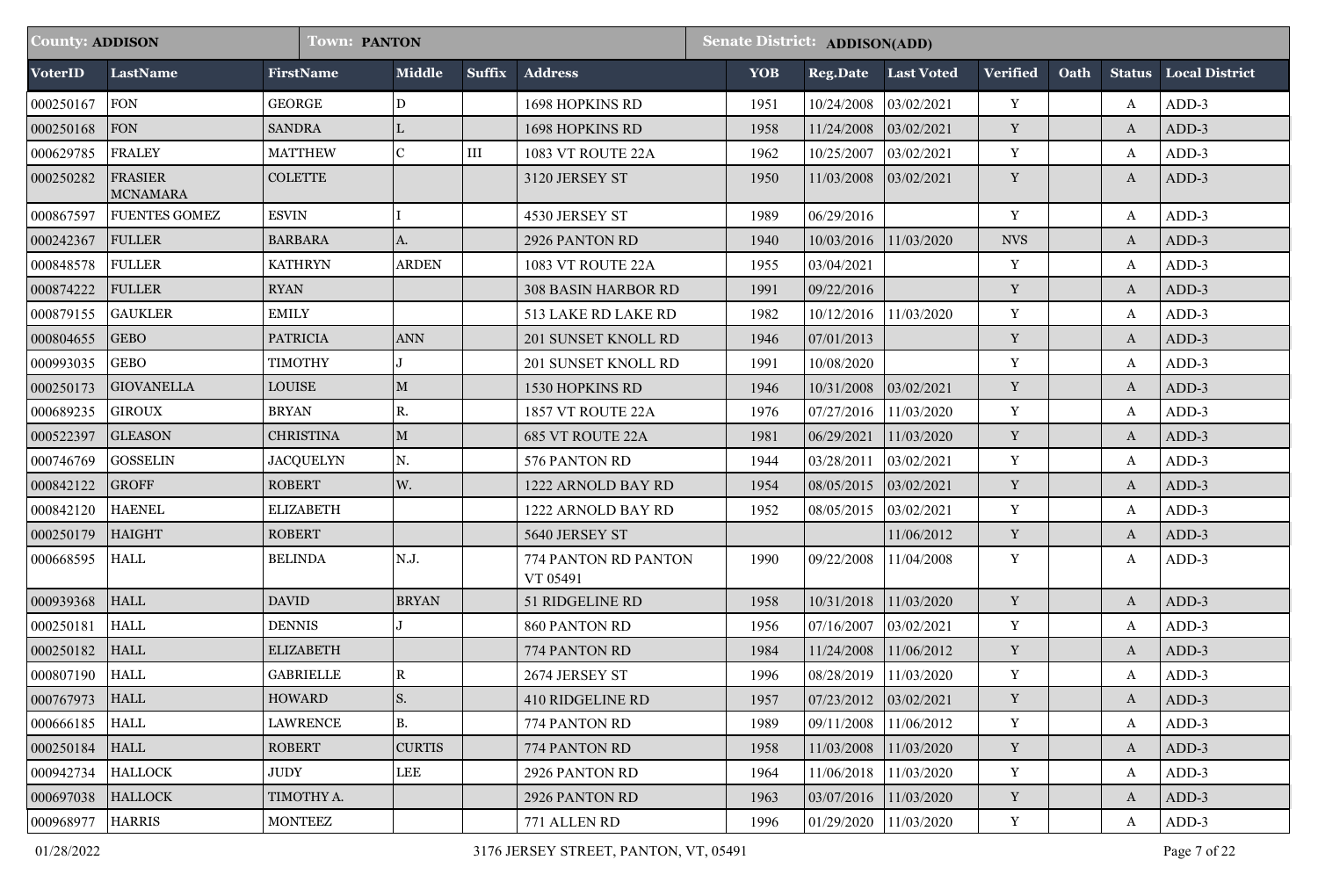| <b>County: ADDISON</b> |                       |                        | <b>Town: PANTON</b> |                     |               |                            |            | Senate District: ADDISON(ADD) |                   |                 |      |             |                              |
|------------------------|-----------------------|------------------------|---------------------|---------------------|---------------|----------------------------|------------|-------------------------------|-------------------|-----------------|------|-------------|------------------------------|
| <b>VoterID</b>         | <b>LastName</b>       |                        | FirstName           | <b>Middle</b>       | <b>Suffix</b> | <b>Address</b>             | <b>YOB</b> | <b>Reg.Date</b>               | <b>Last Voted</b> | <b>Verified</b> | Oath |             | <b>Status</b> Local District |
| 000752868              | <b>HARTENSTEIN</b>    | <b>DEBORAH</b>         |                     | ${\bf G}.$          |               | 1176 ARNOLD BAY RD         | 1954       | 11/01/2011                    | 03/02/2021        | $\mathbf Y$     |      | A           | $ADD-3$                      |
| 000752870              | <b>HARTENSTEIN</b>    | <b>ROBERT</b>          |                     | W.                  |               | 1176 ARNOLD BAY RD         | 1953       | 11/01/2011                    | 03/02/2021        | $\mathbf Y$     |      | A           | $ADD-3$                      |
| 000188029              | <b>HARTER</b>         | $\textsc{JILL}$        |                     | $\rm K$             |               | 1401 HOPKINS RD            | 1972       | 06/29/2021                    | 11/06/2018        | $\mathbf Y$     |      | A           | $ADD-3$                      |
| 001008012              | <b>HARTNETT</b>       | <b>JAMES</b>           |                     | <b>WILLIA</b><br>М  |               | 843 VT ROUTE 22A           | 1949       |                               |                   | $\mathbf Y$     |      | A           | $ADD-3$                      |
| 001008016              | <b>HARTNETT</b>       | <b>MARCIA</b>          |                     | S                   |               | 843 VT ROUTE 22A           | 1952       |                               |                   | $\mathbf Y$     |      | A           | $ADD-3$                      |
| 000250185              | <b>HASTINGS</b>       |                        | <b>MARY ANN</b>     |                     |               | 1265 VT ROUTE 22A          | 1946       | 11/24/2008                    | 03/02/2021        | $\mathbf Y$     |      | A           | $ADD-3$                      |
| 001014703              | <b>HASTINGS</b>       |                        | MARY-ANN            |                     |               | 1265 VT ROUTE 22A          | 1946       | 06/01/2021                    |                   | $\mathbf Y$     |      | A           | $ADD-3$                      |
| 000250186              | <b>HASTINGS</b>       | <b>WILLARD</b>         |                     | ${\bf R}$           |               | 1265 VT ROUTE 22A          | 1944       | 07/24/2021                    | 11/03/2020        | $\mathbf Y$     |      | A           | $ADD-3$                      |
| 000250187              | <b>HASTINGS</b>       | <b>WILLIAM</b>         |                     |                     |               | 1265 VT ROUTE 22A          | 1983       |                               | 11/03/2020        | $\mathbf Y$     |      | A           | $ADD-3$                      |
| 000250188              | <b>HATCH</b>          | <b>DARYL</b>           |                     |                     |               | 130 ADAMS FERRY RD         | 1946       | 11/24/2008                    | 03/02/2021        | $\mathbf Y$     |      | A           | $ADD-3$                      |
| 000708748              | <b>HEATH</b>          |                        | MAUREEN A           |                     |               | 993 ADAMS FERRY RD         | 1958       | 01/28/2016                    | 03/02/2021        | Y               |      | A           | $ADD-3$                      |
| 000250189              | <b>HEFFERNAN</b>      | <b>DANIELLE</b>        |                     | L                   |               | 1420 ARNOLD BAY RD         | 1979       | 11/24/2008                    | 11/04/2008        | $\mathbf Y$     |      | A           | $ADD-3$                      |
| 000684939              | <b>HENDERSON</b>      | <b>ANNE</b>            |                     | V.                  |               | <b>354 BASIN HARBOR RD</b> | 1974       | 10/23/2008                    | 11/03/2020        | $\mathbf Y$     |      | A           | $ADD-3$                      |
| 001007961              | <b>HENDERSON</b>      | <b>ERIK</b>            |                     | D                   |               | <b>354 BASIN HARBOR RD</b> | 1972       | 01/04/2022                    |                   | $\mathbf Y$     |      | A           | $ADD-3$                      |
| 000952299              | <b>HENDERSON</b>      | <b>SAIGE</b>           |                     | $M-V$               |               | 354 BASIN HARBOR RD        | 2001       | 04/18/2019                    | 11/03/2020        | $\mathbf Y$     |      | A           | $ADD-3$                      |
| 000955494              | <b>HERBICK</b>        | <b>ROBIN</b>           |                     | M.                  |               | <b>168 SPAULDING RD</b>    | 1956       | 12/28/2021                    | 11/03/2020        | $\mathbf Y$     |      | A           | $ADD-3$                      |
| 001000393              | HERNANDEZ-JIMEN<br>EZ | <b>RANDALL</b>         |                     | <b>MAURIC</b><br>IO |               | 116 SUNSET KNOLL RD        | 1997       | 11/03/2020                    | 11/03/2020        | Y               |      | A           | $ADD-3$                      |
| 000250192              | <b>HERRING</b>        |                        | MICHAEL A.          |                     |               | 96 EAST RD                 | 1949       | 11/24/2008                    | 03/02/2021        | $\mathbf Y$     |      | A           | $ADD-3$                      |
| 000774679              | <b>HERRING</b>        | <b>SUSAN</b>           |                     | M.                  |               | 96 EAST RD                 | 1964       | 09/19/2012                    | 03/02/2021        | $\mathbf Y$     |      | A           | $ADD-3$                      |
| 000946916              | HILDE                 | <b>PHYLLIS</b>         |                     | A                   |               | 116 WHISPER CIRCLE         | 1959       | 03/02/2020                    | 11/03/2020        | $\mathbf Y$     |      | A           | $ADD-3$                      |
| 000250196              | <b>HOAGUE</b>         | <b>ELLA</b>            |                     |                     |               | 248 STOVE PIPE CITY RD     | 1950       | 11/24/2008                    | 11/03/2020        | $\mathbf Y$     |      | A           | $ADD-3$                      |
| 000960660              | <b>HOGAN</b>          | <b>ASHLEY</b>          |                     | <b>LYNN</b>         |               | 475 VT ROUTE 22A           | 1997       | 09/20/2019                    | 11/03/2020        | $\mathbf Y$     |      | A           | $ADD-3$                      |
| 000242761              | <b>HOLMES</b>         | <b>ANTONIA</b>         |                     | KILEY               |               | <b>86 LAKE RD</b>          | 1948       | 10/18/2018                    | 11/03/2020        | Y               |      | A           | ADD-3                        |
| 000910775              | <b>HOLMES</b>         | <b>DAVID</b>           |                     | <b>ROBERT</b>       |               | 86 LAKE RD                 | 1942       | 10/18/2018                    | 03/02/2021        | Y               |      | A           | $ADD-3$                      |
| 000733645              | <b>HOPPER</b>         | ANNA V                 |                     |                     |               | 2214 ARNOLD BAY RD         | 1992       | 03/01/2016                    | 03/02/2021        | $\mathbf Y$     |      | A           | $ADD-3$                      |
| 000652640              | <b>HORNBECK</b>       | <b>JODY</b>            |                     | $\boldsymbol{A}$    |               | <b>72 WHISPER CIRCLE</b>   | 1968       | 08/25/2021                    | 11/06/2012        | $\mathbf Y$     |      | A           | $ADD-3$                      |
| 000883384              | <b>HOWARD</b>         | $\operatorname{EMILY}$ |                     | $\bf{A}$            |               | 4274 JERSEY ST             | 1996       | 01/13/2020                    | 11/03/2020        | $\mathbf Y$     |      | A           | $ADD-3$                      |
| 000250203              | HOWE                  | SARA                   |                     |                     |               | 125 SUNSET KNOLL RD        |            |                               | 11/08/2016        | Y               |      | $\mathbf C$ | $ADD-3$                      |
| 000250206              | <b>HUFF</b>           | ANNE                   |                     | S                   |               | 1239 PANTON RD             | 1977       | 11/24/2008                    | 11/03/2020        | $\mathbf Y$     |      | A           | $ADD-3$                      |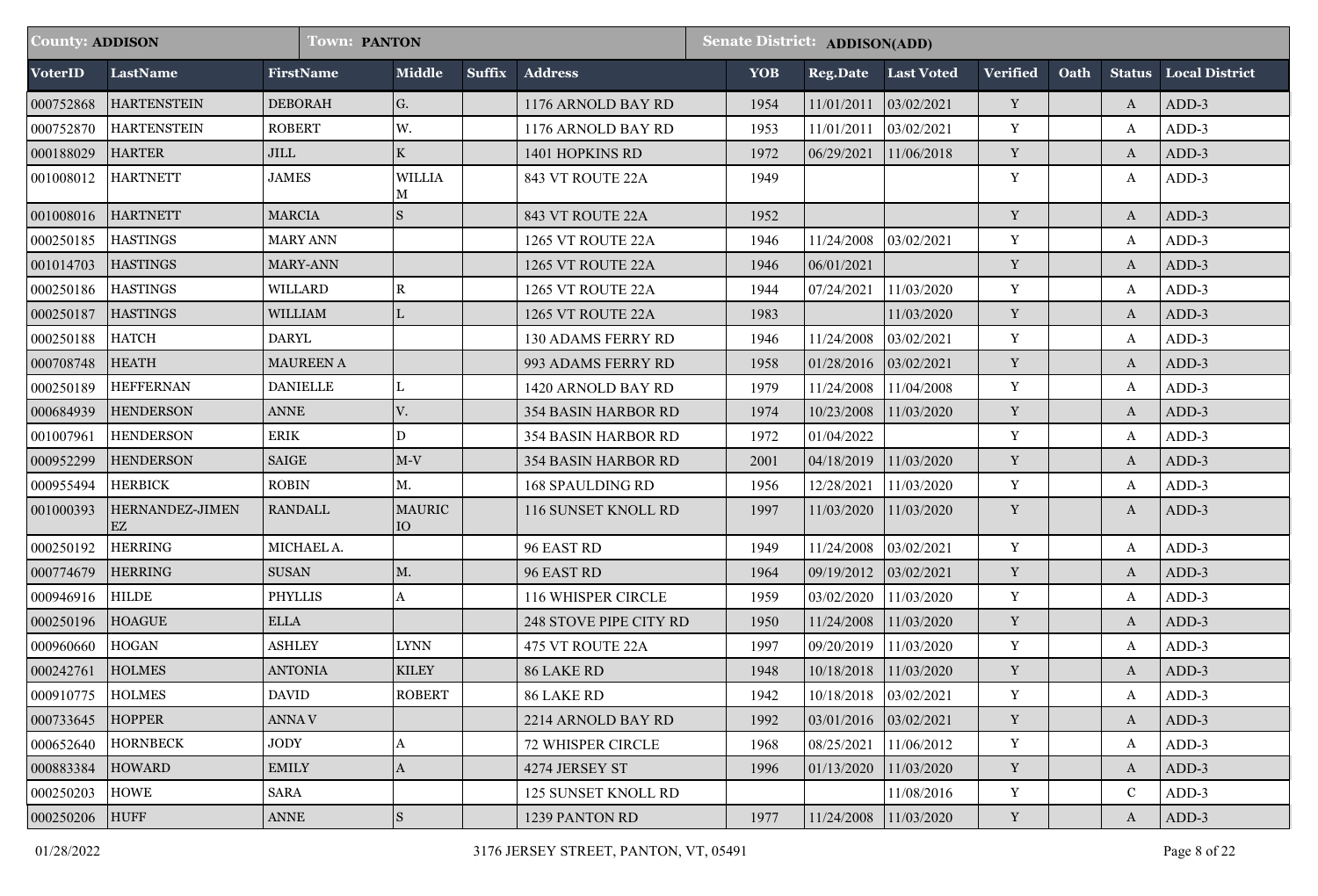| <b>County: ADDISON</b> |                 |                   | <b>Town: PANTON</b> |                    |               |                          | Senate District: ADDISON(ADD) |                 |                   |                 |         |              |                              |
|------------------------|-----------------|-------------------|---------------------|--------------------|---------------|--------------------------|-------------------------------|-----------------|-------------------|-----------------|---------|--------------|------------------------------|
| VoterID                | <b>LastName</b> | FirstName         |                     | <b>Middle</b>      | <b>Suffix</b> | <b>Address</b>           | <b>YOB</b>                    | <b>Reg.Date</b> | <b>Last Voted</b> | <b>Verified</b> | Oath    |              | <b>Status</b> Local District |
| 000250207              | <b>HUFF</b>     | <b>DAVID</b>      |                     | L                  |               | 1239 PANTON RD           | 1956                          |                 | 11/03/2020        | Y               |         | A            | $ADD-3$                      |
| 000250208              | <b>HUFF</b>     | <b>MARJORIE</b>   |                     | E.                 |               | 1239 PANTON RD           | 1956                          | 10/30/2008      | 11/03/2020        | $\mathbf Y$     |         | A            | $ADD-3$                      |
| 000250209              | <b>HUFF</b>     | <b>MARYKAY</b>    |                     | M.                 |               | 1239 PANTON RD           | 1979                          | 11/06/2009      | 11/03/2020        | $\mathbf Y$     |         | A            | $ADD-3$                      |
| 000757145              | <b>HUFF</b>     | <b>MATTHEW</b>    |                     | $\mathbb{R}.$      |               | 1239 PANTON RD           | 1994                          | 01/25/2012      | 11/06/2012        | $\mathbf Y$     |         | $\mathbf{A}$ | $ADD-3$                      |
| 000593547              | <b>HULSHOT</b>  | <b>STEPHANIE</b>  |                     | A                  |               | 771 ALLEN RD             | 1981                          | 07/31/2006      | 11/04/2008        | $\mathbf Y$     |         | A            | $ADD-3$                      |
| 000965562              | <b>HUTCHINS</b> | <b>ABIGAIL</b>    |                     | ${\bf C}$          |               | 4955 JERSEY ST           | 2001                          | 12/04/2019      | 11/03/2020        | $\mathbf Y$     |         | A            | $ADD-3$                      |
| 000978372              | <b>HUTCHINS</b> | <b>BETTY</b>      |                     | L                  |               | 1344 VT ROUTE 22A        | 1950                          | 04/22/2020      | 03/02/2021        | $\mathbf Y$     |         | A            | $ADD-3$                      |
| 000633571              | <b>JACKMAN</b>  | <b>MASON</b>      |                     | D                  |               | <b>76 ADAMS FERRY RD</b> | 1977                          | 01/10/2008      | 03/02/2021        | Y               |         | A            | $ADD-3$                      |
| 000699081              | <b>JACKSON</b>  | <b>CHRISTIAN</b>  |                     | D.                 |               | 1857 VT ROUTE 22A        | 1968                          | 12/11/2008      |                   | Y               |         | A            | $ADD-3$                      |
| 000260180              | <b>JACKSON</b>  | <b>JANICE</b>     |                     |                    |               | <b>464 JACKSON RD</b>    | 1941                          | 01/23/2018      | 03/02/2021        | $\mathbf Y$     |         | $\mathbf{A}$ | $ADD-3$                      |
| 000250223              | <b>JACKSON</b>  | <b>JEANNE</b>     |                     | M.                 |               | 420 JACKSON RD           | 1948                          | 11/24/2008      | 03/02/2021        | $\mathbf Y$     |         | A            | $ADD-3$                      |
| 000625092              | <b>JACKSON</b>  | <b>JOY</b>        |                     | <b>DESIRE</b><br>A |               | 409 EAST RD              | 1968                          | 07/16/2007      | 03/02/2021        | $\mathbf Y$     |         | A            | $ADD-3$                      |
| 000250226              | <b>JACKSON</b>  | <b>RICHARD</b>    |                     |                    |               | 420 JACKSON RD           | 1947                          |                 | 03/02/2021        | Y               |         | A            | $ADD-3$                      |
| 000881210              | <b>JARING</b>   | <b>KATELYN</b>    |                     |                    |               | <b>844 PANTON RD</b>     | 1994                          | 03/04/2021      | 11/08/2016        | $\mathbf Y$     |         | A            | $ADD-3$                      |
| 000758434              | <b>JARING</b>   | <b>REECE</b>      |                     |                    |               | 844 PANTON RD            | 1992                          | 03/02/2020      | 11/03/2020        | $\mathbf Y$     |         | A            | $ADD-3$                      |
| 000681148              | <b>JARING</b>   | <b>WILLEM</b>     |                     |                    |               | 108B ALLEN RD            | 1965                          | 11/02/2016      | 03/02/2021        | $\mathbf Y$     |         | A            | $ADD-3$                      |
| 000773338              | <b>JERRY</b>    | <b>JESSIE</b>     |                     | <b>MARIE</b>       |               | <b>644 PANTON RD</b>     | 1982                          | 10/03/2016      | 11/03/2020        | $\mathbf Y$     |         | A            | $ADD-3$                      |
| 000623716              | <b>JERRY</b>    | <b>LORRI</b>      |                     | F                  |               | <b>644 PANTON RD</b>     | 1959                          | 06/05/2007      | 11/03/2020        | $\mathbf Y$     |         | A            | $ADD-3$                      |
| 000623558              | <b>JERRY</b>    | <b>MATTHEW</b>    |                     | L                  |               | <b>644 PANTON RD</b>     | 1957                          | 05/29/2007      | 11/03/2020        | $\mathbf Y$     |         | A            | $ADD-3$                      |
| 001017048              | <b>JEWELL</b>   | <b>MACKENZIE</b>  |                     | $\mathbf{I}$       |               | 165 VT ROUTE 22A         | 2000                          | 08/25/2021      |                   | $\mathbf Y$     |         | A            | $ADD-3$                      |
| 000960663              | <b>JEWETT</b>   | <b>CHEYENNE</b>   |                     | <b>BROOKE</b>      |               | 3004 JERSEY ST           | 2001                          | 09/20/2019      |                   | Y               |         | A            | $ADD-3$                      |
| 000867354              | <b>JOHNSON</b>  | <b>BRYAN</b>      |                     | <b>JAMES</b>       |               | 32 EAST RD, B UNIT B     | 1970                          | 06/24/2016      | 11/03/2020        | $\mathbf Y$     |         | A            | $ADD-3$                      |
| 000619963              | <b>JONES</b>    | <b>SADIE</b>      |                     | <b>STONE</b>       |               | 1753 PANTON RD           | 1989                          | 07/06/2020      | 11/03/2020        | Y               |         | A            | $ADD-3$                      |
| 000195325              | <b>JONES</b>    | <b>WAYNE</b>      |                     | ${\bf S}$          | II            | 1753 PANTON RD           | 1981                          | 10/27/2020      |                   | $\mathbf Y$     |         | $\mathbf{A}$ | $ADD-3$                      |
| 000731163              | <b>JOYAL</b>    | VIRGINIA-LYNN     |                     |                    |               | 475 VT ROUTE 22A         | 1992                          | 11/02/2016      |                   | Y               | $\circ$ | A            | $ADD-3$                      |
| 000724803              | <b>JUMP</b>     | <b>ALFRED</b>     |                     | ${\bf P}.$         |               | 246 STATON DR            | 1947                          | 09/22/2016      | 11/08/2016        | Y               |         | A            | $ADD-3$                      |
| 000739718              | $\rm JUMP$      | <b>SANDRA</b>     |                     | A.                 |               | 246 STATON DR            | 1952                          | 09/22/2016      | 11/08/2016        | $\mathbf Y$     |         | A            | $ADD-3$                      |
| 000873684              | <b>JUNE</b>     | <b>JACQUELINE</b> |                     |                    |               | 3190 JERSEY ST           | 1988                          | 09/30/2020      |                   | $\mathbf Y$     |         | A            | $ADD-3$                      |
| 000852943              | KANDZIOR        | <b>HEATHER</b>    |                     | L                  |               | 3128 JERSEY ST           | 1981                          | 01/02/2020      | 11/08/2016        | $\mathbf Y$     |         | A            | $ADD-3$                      |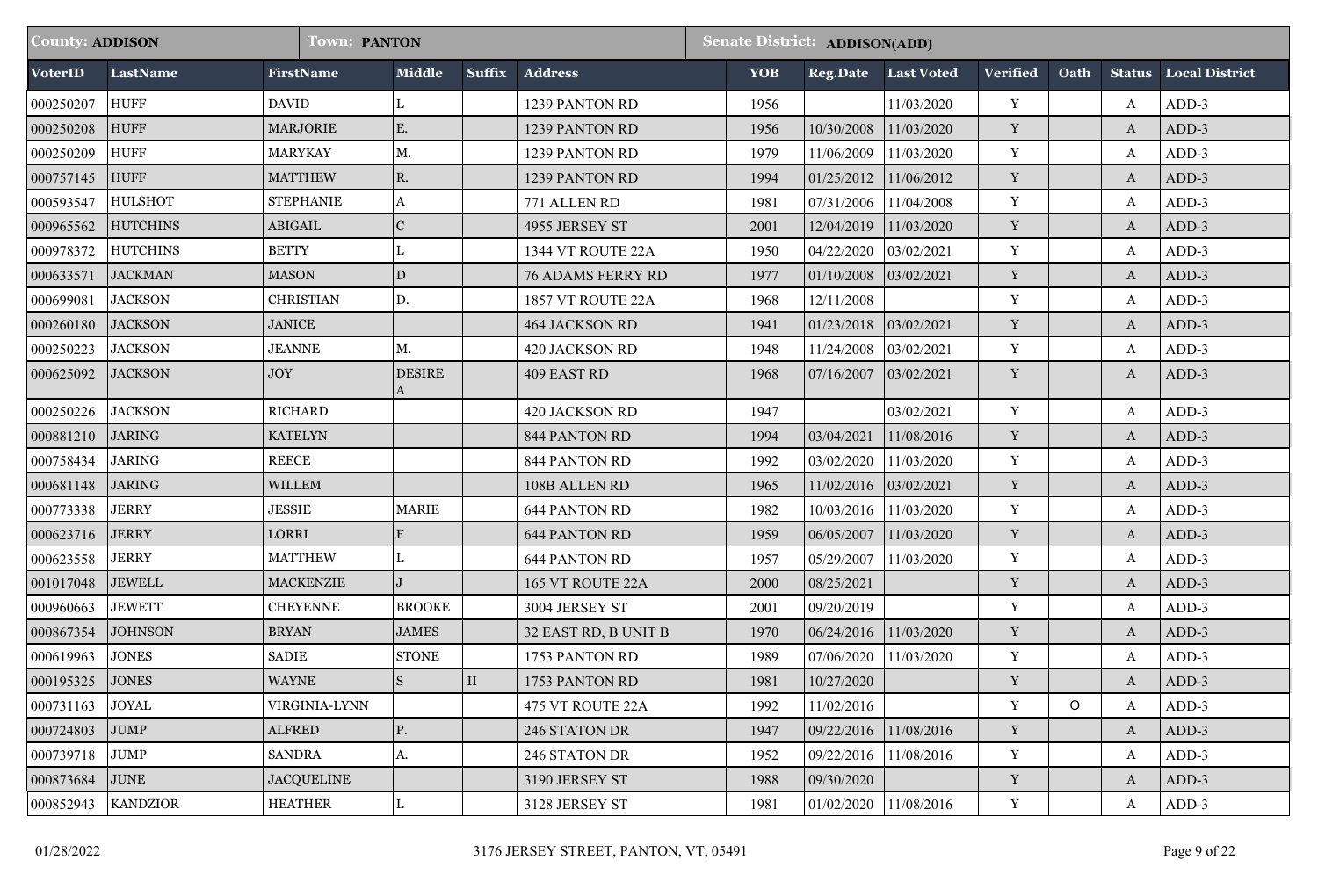| <b>County: ADDISON</b> |                  |                | <b>Town: PANTON</b> |                           |               |                           | Senate District: ADDISON(ADD) |                 |                   |             |         |             |                              |
|------------------------|------------------|----------------|---------------------|---------------------------|---------------|---------------------------|-------------------------------|-----------------|-------------------|-------------|---------|-------------|------------------------------|
| <b>VoterID</b>         | <b>LastName</b>  |                | FirstName           | <b>Middle</b>             | <b>Suffix</b> | <b>Address</b>            | <b>YOB</b>                    | <b>Reg.Date</b> | <b>Last Voted</b> | Verified    | Oath    |             | <b>Status</b> Local District |
| 000931123              | <b>KASS</b>      | <b>SADIE</b>   |                     | C.                        |               | 1849 PANTON RD            | 1999                          | 08/21/2018      | 11/03/2020        | $\mathbf Y$ | $\circ$ | A           | $ADD-3$                      |
| 000250230              | <b>KASS</b>      | <b>SUSAN</b>   |                     | Μ.                        |               | 1849 PANTON RD            | 1958                          | 11/03/2008      | 11/03/2020        | $\mathbf Y$ |         | A           | $ADD-3$                      |
| 000770692              | <b>KAYSER</b>    |                | <b>LORRAINE</b>     | T.                        |               | 185 LAKE RD               | 1953                          | 08/20/2012      | 03/02/2021        | $\mathbf Y$ |         | A           | $ADD-3$                      |
| 000770699              | <b>KAYSER</b>    | <b>ROGER</b>   |                     |                           |               | 185 LAKE RD               | 1946                          | 08/20/2012      | 03/02/2021        | $\mathbf Y$ |         | A           | $ADD-3$                      |
| 000714829              | <b>KEMP</b>      | <b>JESSICA</b> |                     | L.                        |               | 2212 PANTON RD            | 1985                          | 01/19/2010      |                   | $\mathbf Y$ |         | A           | $ADD-3$                      |
| 000890086              | <b>KENNETT</b>   | <b>CHAD</b>    |                     | <b>RAY</b>                |               | 1727 VT ROUTE 22A         | 1989                          | 11/09/2016      | 11/03/2020        | $\mathbf Y$ |         | A           | $ADD-3$                      |
| 000250234              | <b>KENNETT</b>   | <b>CHARLES</b> |                     | K.                        |               | <b>1716 VT ROUTE 22A</b>  | 1947                          | 11/24/2008      | 03/02/2021        | $\mathbf Y$ |         | A           | $ADD-3$                      |
| 000888422              | <b>KENNETT</b>   | <b>CHELSEA</b> |                     | <b>ANN</b><br><b>WEST</b> |               | 1727 VT ROUTE 22A         | 1990                          | 11/02/2016      | 11/03/2020        | Y           |         | A           | $ADD-3$                      |
| 000250235              | <b>KENNETT</b>   | <b>KATHY</b>   |                     | L.                        |               | 1716 VT ROUTE 22A         | 1955                          | 11/24/2008      | 03/02/2021        | $\mathbf Y$ |         | A           | $ADD-3$                      |
| 000250236              | <b>KING</b>      | <b>CATHY M</b> |                     |                           |               | 165 VT ROUTE 22A          |                               |                 | 11/06/2018        | $\mathbf Y$ |         | A           | $ADD-3$                      |
| 000250240              | <b>KIRBY</b>     | <b>MARIE</b>   |                     | <b>ELIZABE</b><br>TH      |               | 776 VT ROUTE 22A          | 1943                          | 11/24/2008      | 11/03/2020        | Y           |         | A           | $ADD-3$                      |
| 000668593              | <b>KITTREDGE</b> | <b>CAITLIN</b> |                     | J.                        |               | 1016 VT ROUTE 22A         | 1989                          | 09/22/2008      | 11/06/2012        | $\mathbf Y$ |         | $\mathbf C$ | $ADD-3$                      |
| 000250241              | <b>KITTREDGE</b> | <b>DAVID</b>   |                     |                           |               | <b>1016 VT ROUTE 22A</b>  |                               |                 |                   | $\mathbf Y$ |         | A           | $ADD-3$                      |
| 000243025              | <b>KLEIN</b>     | <b>RICHARD</b> |                     | <b>EDWAR</b><br>D         |               | 121 ADAMS FERRY RD        | 1948                          | 12/08/2015      | 03/02/2021        | $\mathbf Y$ |         | A           | $ADD-3$                      |
| 000747596              | <b>KNIGHT</b>    |                | <b>GWENDOLYN</b>    | M.                        |               | <b>186 SPAULDING RD</b>   | 1965                          | 03/01/2018      | 03/02/2021        | $\mathbf Y$ |         | A           | $ADD-3$                      |
| 000885797              | <b>KORB</b>      | <b>HELMER</b>  |                     |                           |               | 72 TURKEY LN              | 1960                          | 08/28/2019      | 11/03/2020        | Y           |         | A           | $ADD-3$                      |
| 000883714              | <b>KORB</b>      | <b>MARY</b>    |                     |                           |               | 72 TURKEY LN              | 1957                          | 06/04/2020      | 11/03/2020        | Y           |         | A           | $ADD-3$                      |
| 000991175              | <b>KORB</b>      | <b>TREVOR</b>  |                     |                           |               | 72 TURKEY LN              | 1990                          | 09/30/2020      | 11/03/2020        | <b>NVS</b>  |         | A           | $ADD-3$                      |
| 001014699              | <b>KOVACS</b>    | <b>MICHAEL</b> |                     | <b>EDWAR</b><br>D         |               | 2044 LAKE RD              | 1994                          | 04/10/2021      |                   | $\mathbf Y$ |         | A           | $ADD-3$                      |
| 000250244              | <b>KRESS</b>     | CAROL          |                     | D                         |               | 1624 HOPKINS RD           | 1940                          | 11/24/2008      | 03/02/2021        | $\mathbf Y$ |         | A           | $ADD-3$                      |
| 000250245              | <b>KRESS</b>     | W.             |                     | <b>JAMES</b>              |               | 1624 HOPKINS RD           | 1943                          | 11/24/2008      | 03/02/2021        | $\mathbf Y$ |         | A           | ADD-3                        |
| 000250247              | <b>KROUPA</b>    | <b>ZANE</b>    |                     | $\mathbf A$ JR            |               | 4378 JERSEY ST            | 1956                          |                 | 11/03/2020        | $\mathbf Y$ |         | A           | $ADD-3$                      |
| 000755419              | LA ROCCA         | <b>ELIZA</b>   |                     |                           |               | 280 ADAMS FERRY RD        | 1985                          | 11/25/2019      | 03/02/2021        | Y           |         | A           | $ADD-3$                      |
| 000761375              | LABERGE          | <b>ASHLEY</b>  |                     | E                         |               | 1177 PANTON RD            | 1993                          | 12/26/2018      | 11/03/2020        | Y           |         | A           | $ADD-3$                      |
| 000707837              | LABERGE          | <b>REILLY</b>  |                     | $\mathbf A$               |               | 1177 PANTON RD            | 1992                          | 11/03/2020      | 11/03/2020        | $\mathbf Y$ | $\circ$ | A           | $ADD-3$                      |
| 000712176              | <b>LABOUNTY</b>  | <b>ERLE</b>    |                     | R                         |               | <b>280 ADAMS FERRY RD</b> | 1981                          | 11/25/2019      | 03/02/2021        | $\mathbf Y$ |         | A           | $ADD-3$                      |
| 000941127              | <b>LAFLECHE</b>  | <b>JACOB</b>   |                     | T.                        |               | 799 VT ROUTE 22A          | 1999                          | 11/05/2018      | 11/03/2020        | $\mathbf Y$ |         | A           | $ADD-3$                      |
| 000968353              | LAFLECHE         | <b>JARRET</b>  |                     | R                         |               | 799 VT ROUTE 22A          | 1996                          | 01/22/2020      |                   | Y           |         | A           | $ADD-3$                      |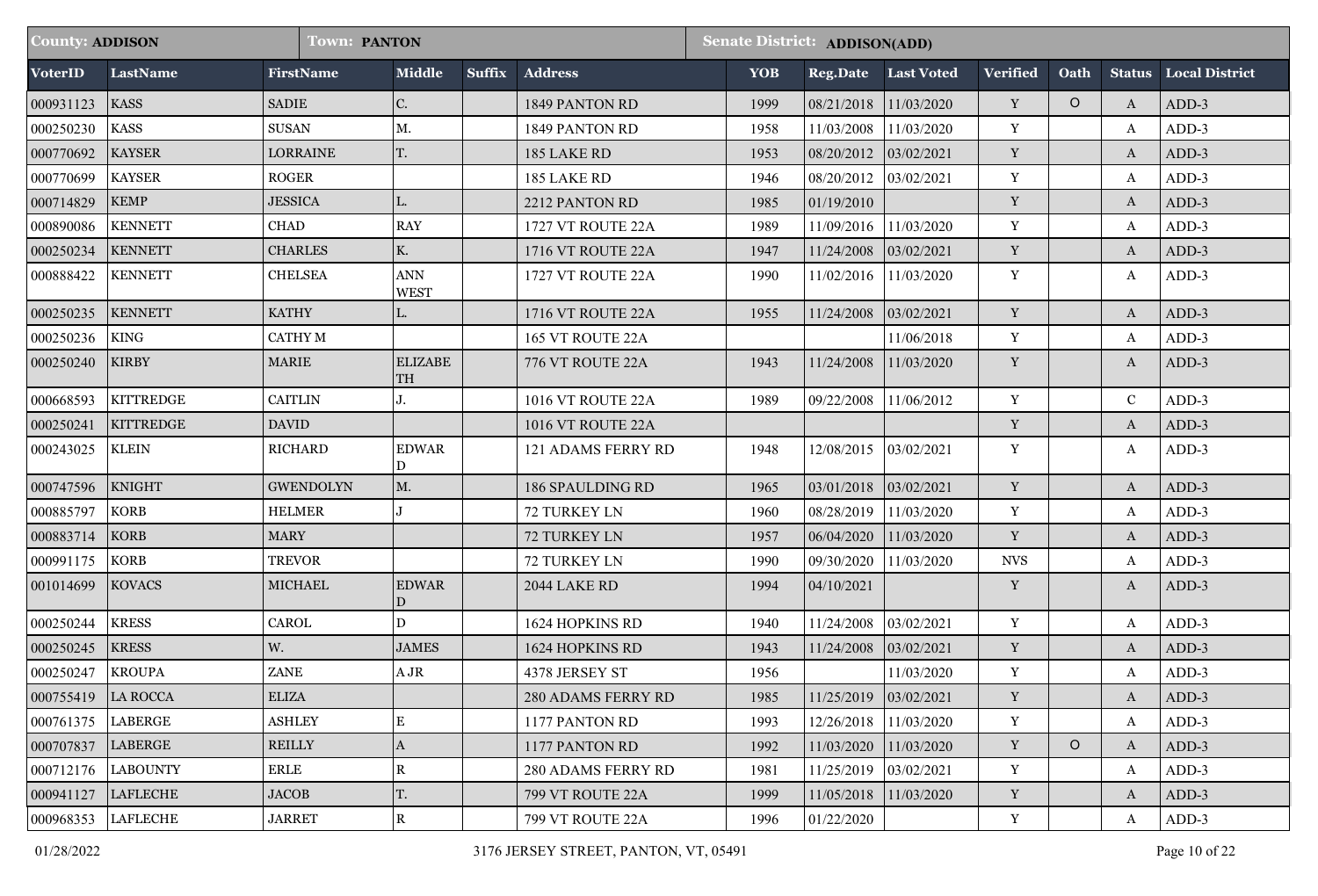| <b>County: ADDISON</b> |                  |                 | <b>Town: PANTON</b> |                 |               |                           | <b>Senate District: ADDISON(ADD)</b> |                       |                   |                 |      |   |                              |
|------------------------|------------------|-----------------|---------------------|-----------------|---------------|---------------------------|--------------------------------------|-----------------------|-------------------|-----------------|------|---|------------------------------|
| <b>VoterID</b>         | <b>LastName</b>  | FirstName       |                     | <b>Middle</b>   | <b>Suffix</b> | <b>Address</b>            | <b>YOB</b>                           | <b>Reg.Date</b>       | <b>Last Voted</b> | <b>Verified</b> | Oath |   | <b>Status</b> Local District |
| 000978450              | <b>LAFLECHE</b>  | <b>LOGAN</b>    |                     | 0.              |               | 799 VT ROUTE 22A          | 1995                                 | 06/04/2020            | 11/03/2020        | $\mathbf Y$     |      | A | ADD-3                        |
| 000941118              | <b>LAFLECHE</b>  | <b>NICHOLAS</b> |                     |                 |               | 779 VT ROUTE 22A          | 1999                                 | 11/05/2018            | 11/06/2018        | $\mathbf Y$     |      | A | $ADD-3$                      |
| 000250251              | <b>LAFLECHE</b>  | <b>TEENA</b>    |                     |                 |               | 1597 VT ROUTE 22A         |                                      |                       | 11/08/2016        | Y               |      | A | $ADD-3$                      |
| 000697165              | LANZA            | $\rm NICKI$     |                     | M               |               | 304 FISHER LN             | 1979                                 | 10/11/2016            | 11/03/2020        | $\mathbf Y$     |      | A | ADD-3                        |
| 000595210              | <b>LAVOIE</b>    | <b>GERARD</b>   |                     | $\mathbf{A}$    |               | 1072 PANTON RD            | 1935                                 | 08/17/2006            | 11/03/2020        | $\mathbf Y$     |      | A | $ADD-3$                      |
| 000672754              | <b>LEBEAU</b>    |                 | <b>ELIZABETH</b>    | J.              |               | 1797 LAKE RD              | 1976                                 | 10/06/2008            | 03/02/2021        | $\mathbf Y$     |      | A | $ADD-3$                      |
| 000608189              | <b>LEBEAU</b>    | <b>JASON</b>    |                     |                 |               | 1797 LAKE RD              | 1976                                 | 10/24/2006            | 11/03/2020        | $\mathbf Y$     |      | A | $ADD-3$                      |
| 000735846              | <b>LEHNER</b>    | <b>BARBARA</b>  |                     |                 |               | 1072 PANTON RD            | 1964                                 | 04/28/2016            | 11/08/2016        | Y               |      | A | $ADD-3$                      |
| 000767967              | <b>LEVIS</b>     | <b>JAMIE</b>    |                     | E.              |               | 214 STOVE PIPE CITY RD    | 1960                                 | 07/23/2012            | 03/02/2021        | Y               |      | A | $ADD-3$                      |
| 000250259              | <b>LOWMAN</b>    |                 | <b>MARY JANE</b>    |                 |               | 311 LAKE RD               | 1945                                 | 11/24/2008            | 11/03/2020        | $\mathbf Y$     |      | A | $ADD-3$                      |
| 001017047              | <b>LYNK</b>      | <b>ETHAN</b>    |                     | $\mathbf{V}$    |               | 108 ALLEN RD              | 2003                                 | 08/25/2021            |                   | $\mathbf Y$     |      | A | ADD-3                        |
| 000250262              | <b>LYNK</b>      | <b>GREGORY</b>  |                     |                 |               | 108 ALLEN RD              | 1970                                 |                       | 03/01/2016        | $\mathbf Y$     |      | A | $ADD-3$                      |
| 000250263              | <b>LYNK</b>      | <b>LORIE</b>    |                     |                 |               | 108 ALLEN RD              | 1975                                 | 10/31/2008            | 11/03/2020        | $\mathbf Y$     |      | A | $ADD-3$                      |
| 000958931              | $\mbox{LYNK}$    | <b>MORGAN</b>   |                     | G               |               | 108 ALLEN RD              | 2001                                 | 08/28/2019            | 11/03/2020        | $\mathbf Y$     |      | A | $ADD-3$                      |
| 001014704              | <b>MAHE</b>      | <b>JONAH</b>    |                     | <b>YVES</b>     |               | 4990 JERSEY ST            | 2003                                 | 07/09/2021            |                   | $\mathbf Y$     |      | A | $ADD-3$                      |
| 000598903              | <b>MAHONEY</b>   | <b>HEIDI</b>    |                     | M.              |               | <b>280 ADAMS FERRY RD</b> | 1970                                 | 09/07/2006            | 03/05/2019        | $\mathbf Y$     |      | A | $ADD-3$                      |
| 000605298              | <b>MANLEY</b>    | <b>HANNAH</b>   |                     | <b>NELSON</b>   |               | 841 VT ROUTE 22A          | 1975                                 | 02/24/2016            | 03/02/2021        | $\mathbf Y$     |      | A | $ADD-3$                      |
| 000603764              | <b>MANLEY</b>    | <b>MICHAEL</b>  |                     | S               |               | 841 VT ROUTE 22A          | 1978                                 | 02/24/2016            | 03/02/2021        | $\mathbf Y$     |      | A | ADD-3                        |
| 000737097              | <b>MANNING</b>   | <b>BRIAN</b>    |                     | J.              |               | 1944 HOPKINS RD           | 1976                                 | 10/25/2010            | 03/02/2021        | $\mathbf Y$     |      | A | $ADD-3$                      |
| 000737100              | <b>MANNING</b>   | <b>JANELLE</b>  |                     | M.              |               | 1944 HOPKINS RD           | 1984                                 | 10/25/2010            | 03/02/2021        | $\mathbf Y$     |      | A | $ADD-3$                      |
| 000722014              | <b>MARBLE</b>    | APRIL           |                     | <b>STARR</b>    |               | 628 VT ROUTE 22A, #B      | 1981                                 | 03/14/2020            |                   | Y               |      | A | $ADD-3$                      |
| 000250267              | <b>MARBLE</b>    | <b>KEVIN</b>    |                     |                 |               | 26 VT ROUTE 22A           |                                      |                       |                   | Y               |      | A | $ADD-3$                      |
| 000580995              | <b>MARCELLE</b>  | GARY            |                     | J.              |               | 1072 PANTON RD            | 1947                                 | 03/30/2016            | 11/03/2020        | Y               |      | A | $ADD-3$                      |
| 000839656              | <b>MARCELLE</b>  | <b>GORDON</b>   |                     | <b>ALAN</b>     |               | 1296 VT ROUTE 22A         | 1944                                 | 05/27/2015            | 11/03/2020        | $\mathbf Y$     |      | A | $ADD-3$                      |
| 000580994              | <b>MARCELLE</b>  | <b>SUSAN</b>    |                     | L.              |               | 1072 PANTON RD            | 1951                                 | 03/30/2016 11/03/2020 |                   | Y               |      | A | $ADD-3$                      |
| 000598902              | <b>MARKOWSKI</b> | <b>EBEN</b>     |                     | P               |               | 280 ADAMS FERRY RD        | 1975                                 | 09/07/2006            | 03/05/2019        | $\mathbf Y$     |      | A | $ADD-3$                      |
| 000250268              | MARSHALL         |                 | <b>GERALDINE</b>    |                 |               | 3488 JERSEY ST            | 1935                                 | 11/03/2008            | 11/08/2016        | $\mathbf Y$     |      | A | $ADD-3$                      |
| 000857325              | MARSZALKOWSKI    | ADAM            |                     |                 |               | 1378 VT ROUTE 22A         | 1988                                 | 02/24/2016            | 11/03/2020        | Y               |      | A | $ADD-3$                      |
| 000250270              | MARSZALKOWSKI    | <b>DAWN</b>     |                     |                 |               | 2654 VT ROUTE 22A         | 1962                                 | 11/24/2008            | 11/03/2020        | $\mathbf Y$     |      | A | $ADD-3$                      |
| 000907919              | MARSZALKOWSKI    | <b>JOSEPH</b>   |                     | $\, {\bf B} \,$ |               | 2654 VT ROUTE 22A         | 1990                                 | 07/25/2017            |                   | $\mathbf Y$     |      | A | $ADD-3$                      |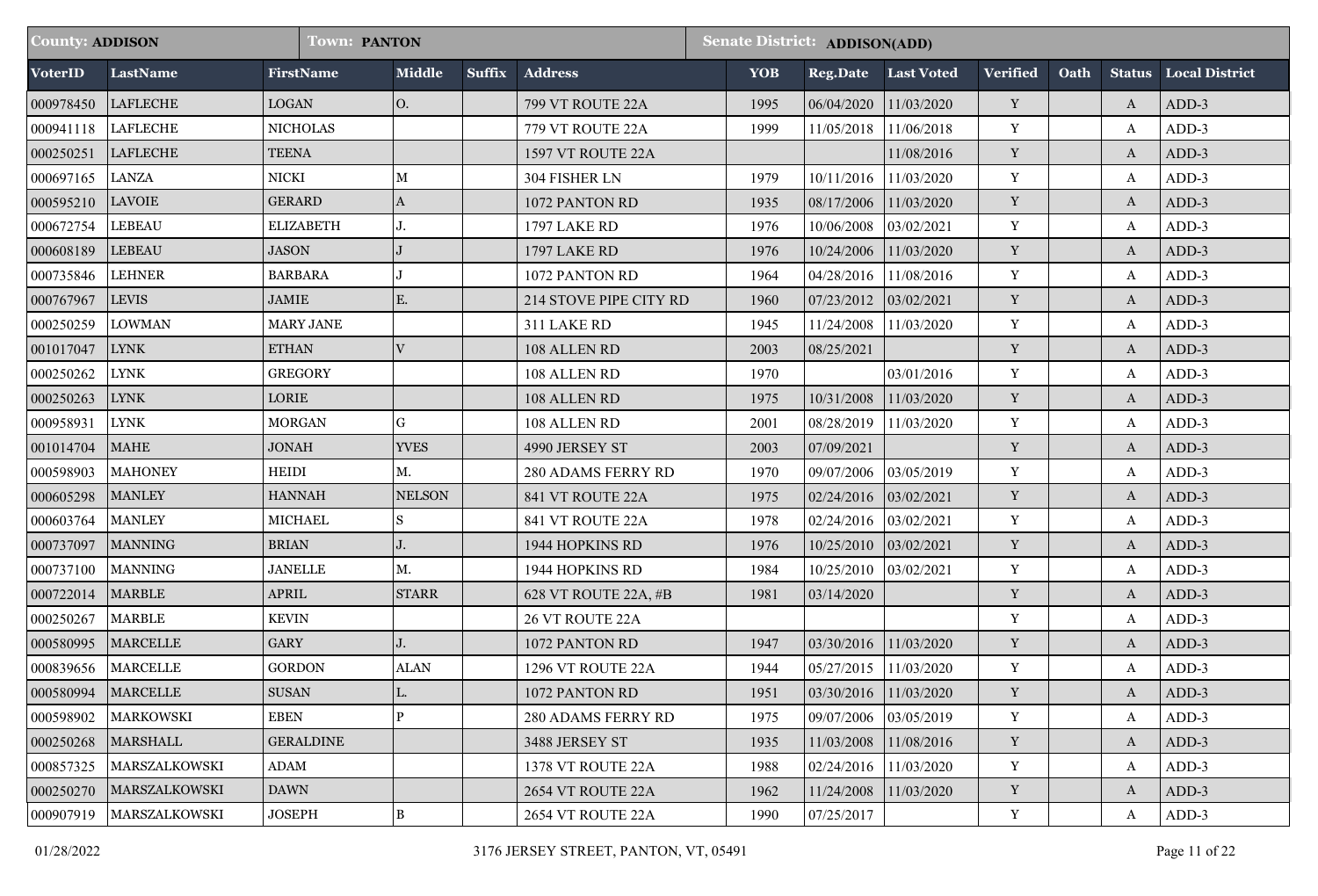| <b>County: ADDISON</b> |                      |                  | <b>Town: PANTON</b>         |               |                      | Senate District: ADDISON(ADD) |                                         |                   |                 |                  |                              |
|------------------------|----------------------|------------------|-----------------------------|---------------|----------------------|-------------------------------|-----------------------------------------|-------------------|-----------------|------------------|------------------------------|
| <b>VoterID</b>         | <b>LastName</b>      | FirstName        | <b>Middle</b>               | <b>Suffix</b> | <b>Address</b>       | <b>YOB</b>                    | <b>Reg.Date</b>                         | <b>Last Voted</b> | <b>Verified</b> | Oath             | <b>Status</b> Local District |
| 000708955              | <b>MARSZALKOWSKI</b> | <b>KARA</b>      | <b>MARIE</b>                |               | 1378 VT ROUTE 22A    | 1989                          | 03/02/2016                              | 11/03/2020        | Y               | $\mathbf{A}$     | $ADD-3$                      |
| 000250271              | <b>MARSZALKOWSKI</b> | <b>MARY</b>      |                             |               | 2654 VT ROUTE 22A    | 1937                          |                                         | 11/06/2012        | $\mathbf Y$     | A                | $ADD-3$                      |
| 000250272              | <b>MARSZALKOWSKI</b> | <b>RICHARD</b>   |                             |               | 2654 VT ROUTE 22A    | 1962                          | 08/22/2005                              | 11/03/2020        | Y               | A                | $ADD-3$                      |
| 000807720              | MARSZALKOWSKI        | <b>SAMANTHA</b>  |                             |               | 2654 VT ROUTE 22A    | 1993                          | 10/10/2013                              | 11/03/2020        | $\mathbf Y$     | A                | $ADD-3$                      |
| 000250273              | MARSZALKOWSKI        | <b>THEODORE</b>  |                             |               | 2654 VT ROUTE 22A    | 1935                          | 11/03/2008                              | 11/06/2012        | $\mathbf Y$     | A                | $ADD-3$                      |
| 000773836              | <b>MARTINI</b>       | <b>DAVID</b>     |                             |               | <b>480 STATON DR</b> | 1950                          | 10/08/2019                              | 03/02/2021        | Y               | A                | $ADD-3$                      |
| 000932561              | <b>MASBACK</b>       | <b>AMY</b>       |                             |               | 1860 LAKE RD         | 1953                          | 09/14/2018                              | 03/02/2021        | $\mathbf Y$     | $\boldsymbol{A}$ | $ADD-3$                      |
| 000932565              | <b>MASBACK</b>       | <b>HAROLD</b>    | $\mathop{\hbox{\bf E}}$ III |               | 1860 LAKE RD         | 1951                          | 09/14/2018                              | 03/02/2021        | Y               | A                | $ADD-3$                      |
| 000992435              | <b>MATHER</b>        | <b>CHARLES</b>   | H                           | JR            | 490 SHADOW GLEN DR   | 1953                          | 10/06/2020                              | 03/02/2021        | <b>NVS</b>      | A                | $ADD-3$                      |
| 000992446              | <b>MATHER</b>        | <b>MARY</b>      | <b>JEAN</b>                 |               | 490 SHADOW GLEN DR   | 1959                          | 10/06/2020                              | 11/03/2020        | <b>NVS</b>      | A                | $ADD-3$                      |
| 000954515              | <b>MATSON</b>        | <b>ABBY</b>      | ${\bf N}$                   |               | 3376 JERSEY ST       | 1982                          | 06/07/2019                              | 11/03/2020        | $\mathbf Y$     | A                | $ADD-3$                      |
| 000954513              | <b>MATSON</b>        | <b>DEREK</b>     | $\bf K$                     |               | 3376 JERSEY ST       | 1970                          | 06/07/2019                              | 11/03/2020        | $\mathbf Y$     | A                | $ADD-3$                      |
| 000250274              | <b>MAURER</b>        | <b>ALICE</b>     | $\, {\bf B}$                |               | 2770 BUTTON BAY RD   | 1947                          |                                         | 11/03/2020        | Y               | A                | $ADD-3$                      |
| 000250276              | <b>MAURER</b>        | <b>GREGORY</b>   |                             |               | 2770 BUTTON BAY RD   | 1947                          | 10/31/2008                              | 11/03/2020        | $\mathbf Y$     | A                | $ADD-3$                      |
| 000852957              | <b>MAYNARD</b>       | <b>MARYROSE</b>  |                             |               | 4955 JERSEY ST       | 1976                          | 03/20/2020                              | 11/03/2020        | $\mathbf Y$     | A                | $ADD-3$                      |
| 000607395              | <b>MCBRIDE</b>       | <b>AMANDA</b>    | ${\bf S}$                   |               | 3750 JERSEY ST       | 1987                          | 10/20/2006                              | 11/04/2008        | $\mathbf Y$     | A                | $ADD-3$                      |
| 000178810              | <b>MCBRIDE</b>       | <b>JAMES</b>     | $\mathbf{C}$                |               | 3900 JERSEY ST       | 1969                          | 07/28/2020                              | 11/03/2020        | $\mathbf Y$     | $\bf{A}$         | $ADD-3$                      |
| 000250278              | <b>MCBRIDE</b>       | <b>JAMES</b>     | <b>WALTO</b><br>N           |               | 3750 JERSEY ST       | 1936                          |                                         | 03/02/2021        | $\mathbf Y$     | A                | $ADD-3$                      |
| 000250279              | <b>MCBRIDE</b>       | KATHERINE M.     |                             |               | 3750 JERSEY ST       |                               |                                         | 11/08/2016        | $\mathbf Y$     | $\boldsymbol{A}$ | $ADD-3$                      |
| 000981899              | <b>MCBRIDE</b>       | <b>KIMBERLY</b>  | S.                          |               | 3900 JERSEY ST       | 1975                          |                                         | 11/03/2020        | <b>NVS</b>      | A                | $ADD-3$                      |
| 000250280              | <b>MCBRIDE</b>       | <b>THERESA</b>   | <b>HUESTI</b><br>S          |               | 3750 JERSEY ST       | 1945                          | 03/31/2020                              | 11/03/2020        | Y               | A                | $ADD-3$                      |
| 001024169              | <b>MCDEVITT</b>      | <b>MARY</b>      | <b>KATHLE</b><br>EN         |               | 1752 HOPKINS RD      | 1985                          | 01/04/2022                              |                   | Y               | A                | $ADD-3$                      |
| 000770702 MCEVILLA     |                      | ${\tt GREG}$     | A.                          |               | 2443 JERSEY ST       |                               | 1966   $\sqrt{08/20/2012}$   11/03/2020 |                   | $\mathbf Y$     | $\mathbf A$      | $ADD-3$                      |
| 000906501              | <b>MCEVILLA</b>      | <b>JAMES</b>     | A                           |               | 2443 JERSEY ST       | 1999                          | 06/23/2017                              | 11/03/2020        | $\mathbf Y$     | A                | $ADD-3$                      |
| 000968976              | MCLAUGHLIN           | <b>CAMERON</b>   | $\mathbf E$                 |               | 154 ALLEN RD         | 2001                          | 01/29/2020                              | 11/03/2020        | $\mathbf Y$     | A                | $ADD-3$                      |
| 000250283              | <b>MCNAMARA</b>      | <b>JACQUELYN</b> | ${\bf S}$                   |               | 464 STATON DR        | 1948                          |                                         | 03/02/2021        | Y               | A                | $ADD-3$                      |
| 000250284              | <b>MCNAMARA</b>      | <b>ROBERT</b>    |                             |               | 3120 JERSEY ST       | 1947                          | 11/03/2008                              | 03/02/2021        | $\mathbf Y$     | A                | $ADD-3$                      |
| 000250287              | MENDELSON            | JOHN             |                             |               |                      |                               |                                         |                   | $\mathbf Y$     | $\mathbf C$      | $ADD-3$                      |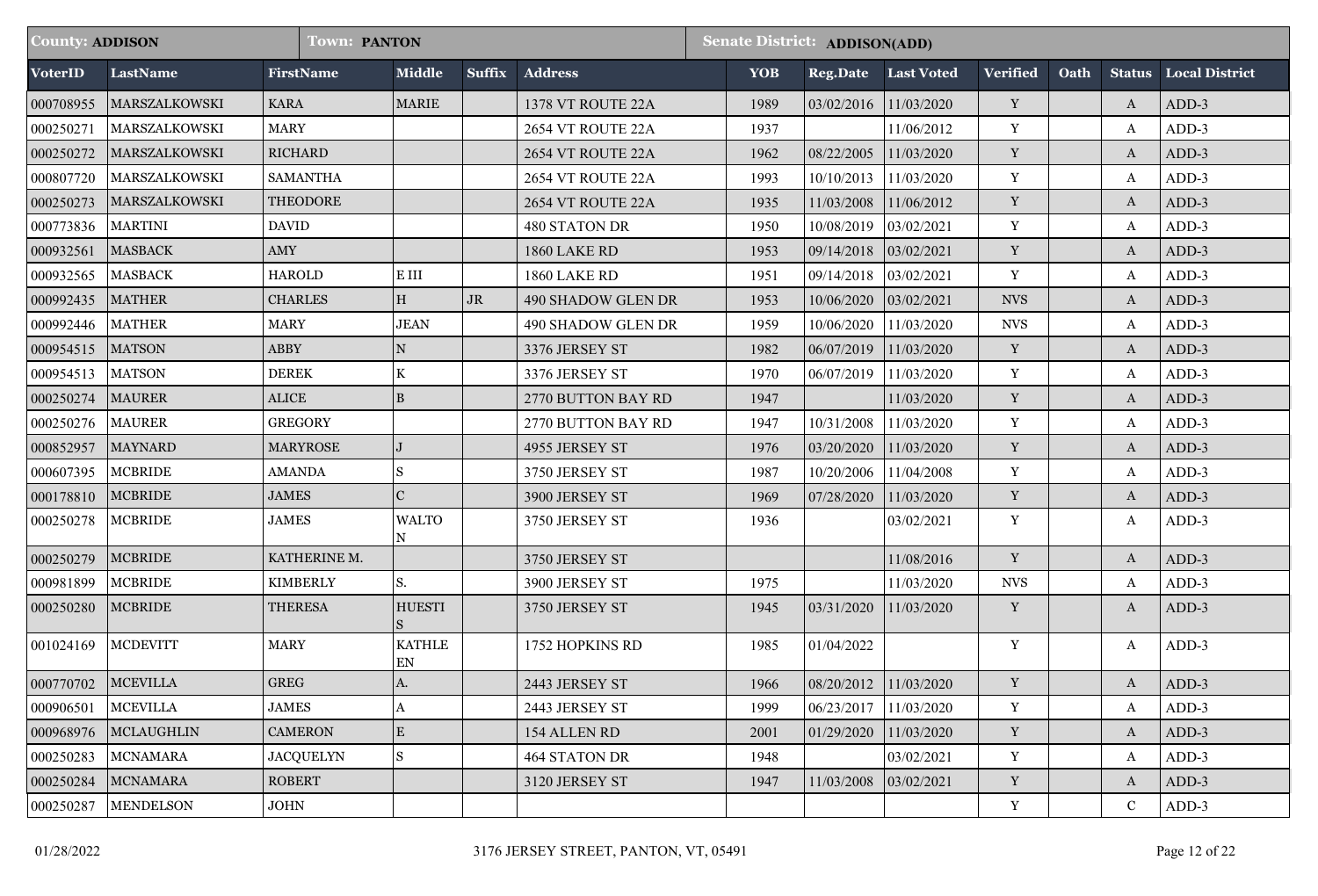| <b>County: ADDISON</b> |                 | <b>Town: PANTON</b> |                         |               |                                  |            | Senate District: ADDISON(ADD) |                   |                 |         |                  |                              |
|------------------------|-----------------|---------------------|-------------------------|---------------|----------------------------------|------------|-------------------------------|-------------------|-----------------|---------|------------------|------------------------------|
| VoterID                | <b>LastName</b> | FirstName           | <b>Middle</b>           | <b>Suffix</b> | <b>Address</b>                   | <b>YOB</b> | <b>Reg.Date</b>               | <b>Last Voted</b> | <b>Verified</b> | Oath    |                  | <b>Status</b> Local District |
| 000250288              | <b>MERRILL</b>  | <b>DAVID</b>        |                         |               | 180 ALLEN RD                     | 1956       |                               | 03/02/2021        | $\mathbf Y$     |         | A                | $ADD-3$                      |
| 000250289              | <b>MERRILL</b>  | <b>DIANE</b>        | $\mathbf N$             |               | 180 ALLEN RD                     | 1958       |                               | 03/02/2021        | $\mathbf Y$     |         | A                | $ADD-3$                      |
| 000625705              | <b>MERRILL</b>  | <b>NATHAN</b>       | T                       |               | 180 ALLEN RD                     | 1989       | 07/30/2007                    | 11/03/2020        | $\mathbf Y$     |         | A                | $ADD-3$                      |
| 000250291              | <b>MERTENS</b>  | <b>MATTHEW</b>      | $\mathbf{P}$            |               | 354 STATON DR                    | 1955       | 05/13/2021                    | 11/03/2020        | $\mathbf Y$     |         | A                | $ADD-3$                      |
| 000693328              | <b>MERTENS</b>  | <b>MICHELLE</b>     | L.                      |               | 354 STATON DR PANTON<br>VT 05491 | 1974       | 10/30/2008                    | 11/06/2012        | $\mathbf Y$     |         | A                | $ADD-3$                      |
| 000250292              | <b>METCALF</b>  | <b>MARY</b>         | <b>OLIVER</b>           |               | 1333 LAKE RD                     | 1958       |                               | 11/03/2020        | $\mathbf Y$     |         | A                | $ADD-3$                      |
| 000038054              | <b>MEYER</b>    | <b>SARA</b>         | $\bf{A}$                |               | 2768 PANTON RD                   | 1995       | 03/04/2021                    | 11/07/2000        | $\mathbf Y$     |         | A                | $ADD-3$                      |
| 000982158              | <b>MILLER</b>   | $\mbox{GUY}$        | <b>PATRIC</b><br>K      |               | 1363 PANTON RD, B                | 1967       | 07/30/2020                    | 11/03/2020        | $\mathbf Y$     |         | A                | $ADD-3$                      |
| 000250293              | <b>MILLER</b>   | <b>JEAN</b>         | $\mathbf{A}$            |               | 2385 PANTON RD                   | 1950       | 08/22/2005                    | 03/07/2017        | $\mathbf Y$     |         | A                | $ADD-3$                      |
| 000982106              | <b>MILLER</b>   | <b>TANA</b>         | <b>ANGELA</b>           |               | 1363 PANTON RD, B                | 1966       | 07/30/2020                    | 11/03/2020        | $\mathbf Y$     |         | A                | $ADD-3$                      |
| 000616766              | <b>MILLS</b>    | <b>KIMBERLY</b>     | $\mathbf M$             |               | 32 EAST RD                       | 1975       | 01/04/2007                    |                   | $\mathbf Y$     |         | A                | $ADD-3$                      |
| 000250294              | <b>MINER</b>    | <b>DAVID</b>        |                         |               | 2437 PANTON RD                   | 1958       | 11/03/2008                    | 03/02/2021        | Y               |         | A                | $ADD-3$                      |
| 000250295              | <b>MINER</b>    | <b>EDITH</b>        | M                       |               | 2437 PANTON RD                   | 1928       | 07/23/2021                    | 03/02/2021        | $\mathbf Y$     |         | A                | $ADD-3$                      |
| 000250299              | <b>MINNS</b>    | <b>JEFFREY</b>      |                         |               | 2789 PANTON RD                   | 1946       | 11/24/2008                    | 03/05/2019        | $\mathbf Y$     |         | A                | $ADD-3$                      |
| 000250301              | <b>MINNS</b>    | <b>JOY</b>          |                         |               | 2789 PANTON RD                   | 1951       | 11/03/2008                    | 03/02/2021        | $\mathbf Y$     |         | $\boldsymbol{A}$ | $ADD-3$                      |
| 000958933              | <b>MITCHELL</b> | <b>KATHARINE</b>    |                         |               | 3664 JERSEY ST                   | 1956       | 08/28/2019                    | 11/03/2020        | $\mathbf Y$     |         | A                | $ADD-3$                      |
| 000250302              | <b>MITCHELL</b> | <b>KATHY</b>        |                         |               | 3664 JERSEY ST                   |            |                               | 11/06/2018        | Y               |         | A                | $ADD-3$                      |
| 000767976              | <b>MOORE</b>    | <b>PAULA</b>        | R.                      |               | <b>410 RIDGELINE RD</b>          | 1953       | 07/23/2012                    | 03/02/2021        | $\mathbf Y$     |         | A                | $ADD-3$                      |
| 000250303              | <b>MORGAN</b>   | <b>MICHAEL</b>      | $\mathbf M$             |               | 1292 LAKE RD                     | 1953       | 11/24/2008                    | 03/02/2021        | $\mathbf Y$     |         | A                | $ADD-3$                      |
| 000250304              | <b>MORGAN</b>   | <b>NANCY</b>        | <b>PRATT</b>            |               | 1292 LAKE RD                     | 1946       |                               | 03/02/2021        | $\mathbf Y$     |         | A                | $ADD-3$                      |
| 000230052              | <b>MORGAN</b>   | <b>THOMAS</b>       | <b>WAYNE</b>            |               | 1378 HOPKINS RD                  | 1961       | 02/16/2008                    |                   | $\mathbf Y$     |         | A                | $ADD-3$                      |
| 000834621              | <b>MORRIS</b>   | <b>ASHLEE</b>       | E.                      |               | 992 ADAMS FERRY RD               | 1986       | 02/09/2015                    | 11/03/2020        | $\mathbf Y$     |         | A                | $ADD-3$                      |
| 000694009              | MORRIS          | <b>CHRISTOPHER</b>  | $\mathbf T$             |               | 1219 LAKE RD                     | 1978       | 06/29/2021                    | 11/06/2012        | Y               |         | A                | $ADD-3$                      |
| 000754041              | <b>MORRIS</b>   | <b>JESSE</b>        | R.                      |               | 2216 VT ROUTE 22A                | 1993       | 11/29/2011                    |                   | $\mathbf Y$     | $\circ$ | A                | $ADD-3$                      |
| 000250128              | <b>MORRIS</b>   | <b>MARCIA</b>       |                         |               | <b>76 BASIN HARBOR RD</b>        |            | 11/24/2008                    | 11/08/2016        | $\mathbf Y$     |         | $\boldsymbol{A}$ | $ADD-3$                      |
| 000930503              | <b>MORRIS</b>   | MICHAEL             | <b>DUBOIS</b>           |               | 500 ADAMS FERRY RD               | 1983       | 08/14/2018                    | 11/03/2020        | $\mathbf Y$     |         | A                | ADD-3                        |
| 000580875              | <b>MORRIS</b>   | <b>NINA</b>         | L                       |               | <b>2216 VT ROUTE 22A</b>         | 1957       | 02/07/2006                    | 11/03/2020        | Y               |         | A                | $ADD-3$                      |
| 000580878              | <b>MORRIS</b>   | <b>ROBERT</b>       | W                       | $\rm J R$     | 2216 VT ROUTE 22A                | 1961       | 02/07/2006                    | 11/03/2020        | $\mathbf Y$     |         | A                | $ADD-3$                      |
| 000993079              | <b>MORRIS</b>   | <b>STEVIE</b>       | $\operatorname{ELAINE}$ |               | 500 ADAMS FERRY RD               | 1987       | 10/08/2020                    | 03/02/2021        | $\mathbf Y$     |         | A                | $ADD-3$                      |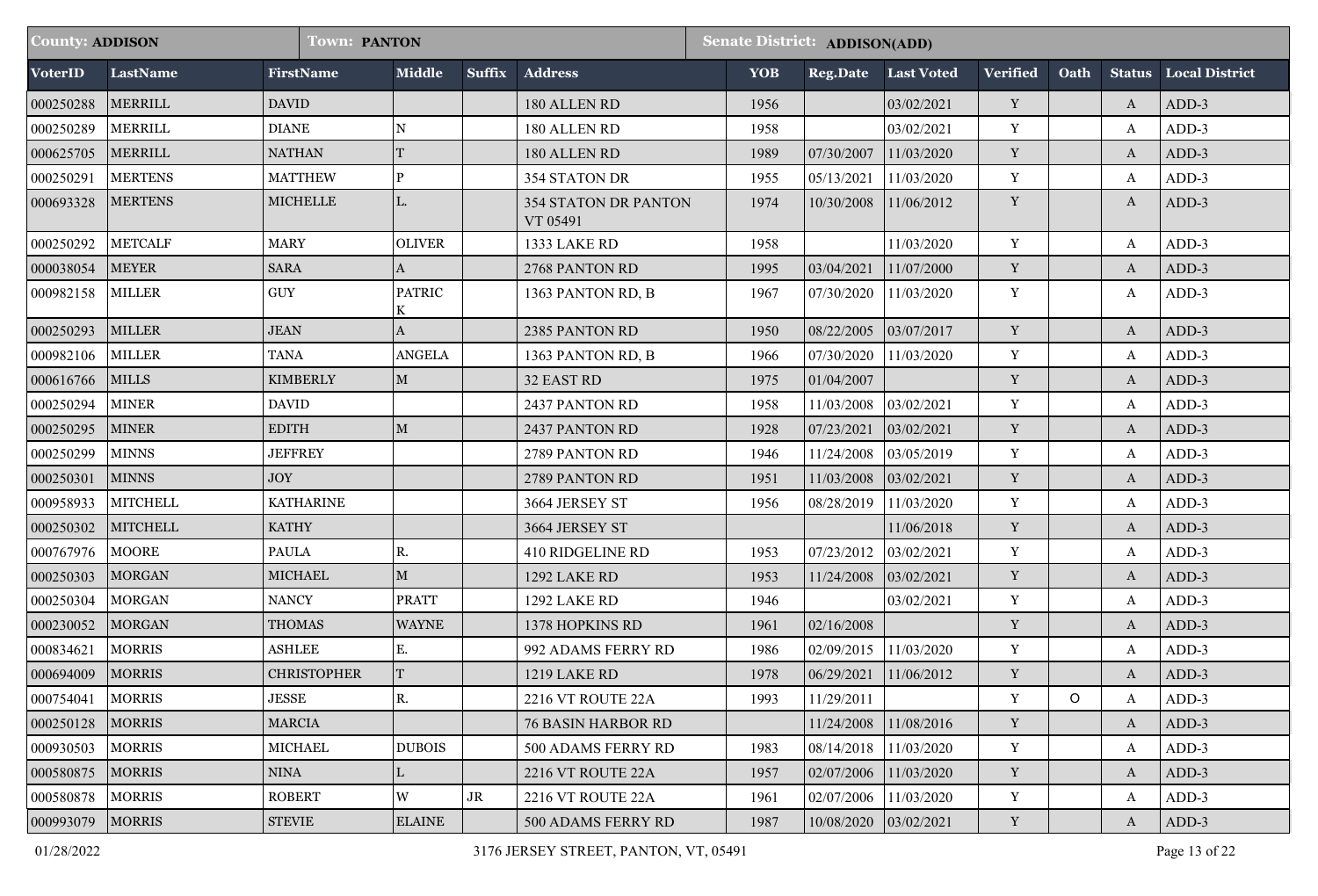| <b>County: ADDISON</b> |                   |                 | <b>Town: PANTON</b> | Senate District: ADDISON(ADD) |               |                        |            |                 |                   |                 |      |               |                              |
|------------------------|-------------------|-----------------|---------------------|-------------------------------|---------------|------------------------|------------|-----------------|-------------------|-----------------|------|---------------|------------------------------|
| <b>VoterID</b>         | <b>LastName</b>   | FirstName       |                     | <b>Middle</b>                 | <b>Suffix</b> | <b>Address</b>         | <b>YOB</b> | <b>Reg.Date</b> | <b>Last Voted</b> | <b>Verified</b> | Oath |               | <b>Status</b> Local District |
| 000794982              | <b>MORRRIS</b>    | <b>ROXANNA</b>  |                     | R.                            |               | 40 COURT ST PMB 303    | 1955       | 11/05/2012      |                   | $\mathbf Y$     |      | $\mathbf C$   | $ADD-3$                      |
| 000250308              | <b>MOULTON</b>    | <b>JANICE</b>   |                     |                               |               | 1897 VT ROUTE 22A      | 1956       | 11/24/2008      | 03/02/2021        | $\mathbf Y$     |      | A             | $ADD-3$                      |
| 000580861              | <b>MOULTON</b>    | <b>JASON</b>    |                     | ${\bf E}$                     |               | 1939 VT ROUTE 22A      | 1974       | 02/07/2006      | 11/03/2020        | $\mathbf Y$     |      | A             | $ADD-3$                      |
| 000250309              | <b>MOULTON</b>    | <b>ROBERT</b>   |                     | ${\bf E}$                     |               | 1897 VT ROUTE 22A      | 1947       | 11/24/2008      | 03/02/2021        | $\mathbf Y$     |      | A             | $ADD-3$                      |
| 000250310              | <b>MUELLER</b>    | <b>DENNIS</b>   |                     |                               |               | 2838 JERSEY ST         | 1948       | 11/24/2008      | 03/02/2021        | $\mathbf Y$     |      | A             | $ADD-3$                      |
| 000250312              | <b>MUELLER</b>    | <b>ROSEMARY</b> |                     | $\mathbf{A}$                  |               | 2838 JERSEY ST         | 1951       |                 | 03/02/2021        | $\mathbf Y$     |      | A             | $ADD-3$                      |
| 000901076              | <b>MUMFORD</b>    | <b>SCOTT</b>    |                     |                               |               | 4882 JERSEY ST         | 1973       | 10/08/2020      | 11/03/2020        | $\mathbf Y$     |      | A             | $ADD-3$                      |
| 000250313              | <b>MUNSON</b>     | <b>NANCE</b>    |                     | <b>ANNE</b>                   |               | 2106 LAKE RD           | 1937       |                 | 11/08/2016        | Y               |      | $\mathcal{C}$ | $ADD-3$                      |
| 000968352              | <b>MURPHY</b>     | <b>ANDREW</b>   |                     |                               |               | 110 RIDGELINE RD       | 1991       | 01/21/2020      | 03/02/2021        | $\mathbf Y$     |      | A             | $ADD-3$                      |
| 000733297              | MURPHY-BLACKLOC   | <b>BRENDA</b>   |                     | L.                            |               | 145 FISHER LN          | 1966       | 10/04/2010      | 03/02/2021        | $\mathbf Y$     |      | A             | $ADD-3$                      |
| 000250315              | <b>MYERS</b>      | LOIS            |                     | C.                            |               | 3004 JERSEY ST         | 1968       | 11/24/2008      | 11/03/2020        | $\mathbf Y$     |      | A             | $ADD-3$                      |
| 000195501              | <b>NEWCOMB</b>    | <b>JOHN</b>     |                     | <b>THOMA</b>                  |               | 2768 PANTON RD         | 1984       | 10/26/2016      | 11/08/2016        | $\mathbf Y$     |      | A             | $ADD-3$                      |
| 000882415              | <b>NEWCOMB</b>    | <b>MEGAN</b>    |                     | <b>EILEEN</b>                 |               | 2768 PANTON RD         | 1987       | 10/25/2016      | 11/08/2016        | Y               |      | A             | $ADD-3$                      |
| 000816367              | $\rm NOLAN$       | <b>ANDREW</b>   |                     | S.                            |               | 5305 JERSEY ST         | 1988       | 04/08/2014      | 03/02/2021        | Y               |      | A             | $ADD-3$                      |
| 000884770              | <b>NORRIS</b>     | <b>CINDY</b>    |                     | $\operatorname{LYNN}$         |               | 1259 HOPKINS RD        | 1970       | 10/31/2016      | 11/03/2020        | $\mathbf Y$     |      | A             | $ADD-3$                      |
| 001014700              | <b>NORRIS</b>     | <b>JORDAN</b>   |                     | ${\bf E}$                     |               | 375 STOVE PIPE CITY RD | 2003       | 07/20/2021      |                   | $\mathbf Y$     |      | A             | $ADD-3$                      |
| 000250318              | <b>NORRIS</b>     | <b>LISA</b>     |                     | $\mathbf M$                   |               | 375 STOVE PIPE CITY RD | 1977       |                 | 03/02/2021        | $\mathbf Y$     |      | A             | $ADD-3$                      |
| 000614191              | <b>NORRIS</b>     | PAUL            |                     | ${\bf R}$                     |               | 375 STOVE PIPE CITY RD | 1974       | 11/09/2006      | 03/02/2021        | Y               |      | A             | $ADD-3$                      |
| 000250319              | <b>NORTON</b>     | GARY            |                     | ${\bf S}.$                    |               | 696 SLANG RD           | 1953       | 03/25/2008      | 11/06/2018        | $\mathbf Y$     |      | A             | $ADD-3$                      |
| 000852755              | <b>NORTON</b>     | <b>JAKOB</b>    |                     |                               |               | 1363 PANTON RD         | 1997       | 02/09/2016      | 08/09/2016        | $\mathbf Y$     |      | A             | $ADD-3$                      |
| 000250321              | <b>NORTON</b>     | MICHAEL A.      |                     |                               |               | 1363 PANTON RD         |            |                 | 11/08/2016        | $\mathbf Y$     |      | A             | $ADD-3$                      |
| 000727818              | <b>O'DANIEL</b>   | <b>SHARON</b>   |                     | M.                            |               | 790 HOPKINS RD         | 1977       | 08/16/2010      | 03/02/2021        | $\mathbf Y$     |      | A             | $ADD-3$                      |
| 000591234              | O'LEARY           | <b>TYLER</b>    |                     | <b>ADAM</b>                   |               | <b>462 TURKEY LN</b>   | 1980       | 07/16/2020      | 11/03/2020        | $\mathbf Y$     |      | A             | $ADD-3$                      |
| 000188255              | <b>OBRYAN</b>     | <b>STEPHEN</b>  |                     | $\mathrm{C}.$                 |               | 1297 EAST RD           | 1954       | 01/14/2016      | 03/02/2021        | Y               |      | A             | $ADD-3$                      |
| 000939366              | <b>OOSTERHART</b> | <b>CREG</b>     |                     |                               |               | 51 RIDGELINE RD        | 1956       | 10/31/2018      | 11/03/2020        | $\mathbf Y$     |      | A             | $ADD-3$                      |
| 000822932              | <b>OUELLETTE</b>  | <b>MARY</b>     |                     | ${\bf E}.$                    |               | 56 VT ROUTE 22A        | 1943       | 08/25/2014      | 11/03/2020        | $\mathbf Y$     |      | A             | $ADD-3$                      |
| 000822931              | <b>OUELLETTE</b>  | PAUL            |                     | J.                            |               | 56 VT ROUTE 22A        | 1940       | 08/25/2014      | 11/03/2020        | $\mathbf Y$     |      | A             | $ADD-3$                      |
| 000795545              | <b>OWENS</b>      | <b>BALINDA</b>  |                     | A.                            |               | 2753 VT ROUTE 22A      | 1978       | 11/06/2012      | 11/03/2020        | $\mathbf Y$     |      | A             | $ADD-3$                      |
| 000651101              | <b>PALMATIER</b>  | <b>DAVID</b>    |                     | C.                            |               | 271 LAKE RD            | 1955       | 04/22/2008      | 03/02/2021        | $\mathbf Y$     |      | A             | $ADD-3$                      |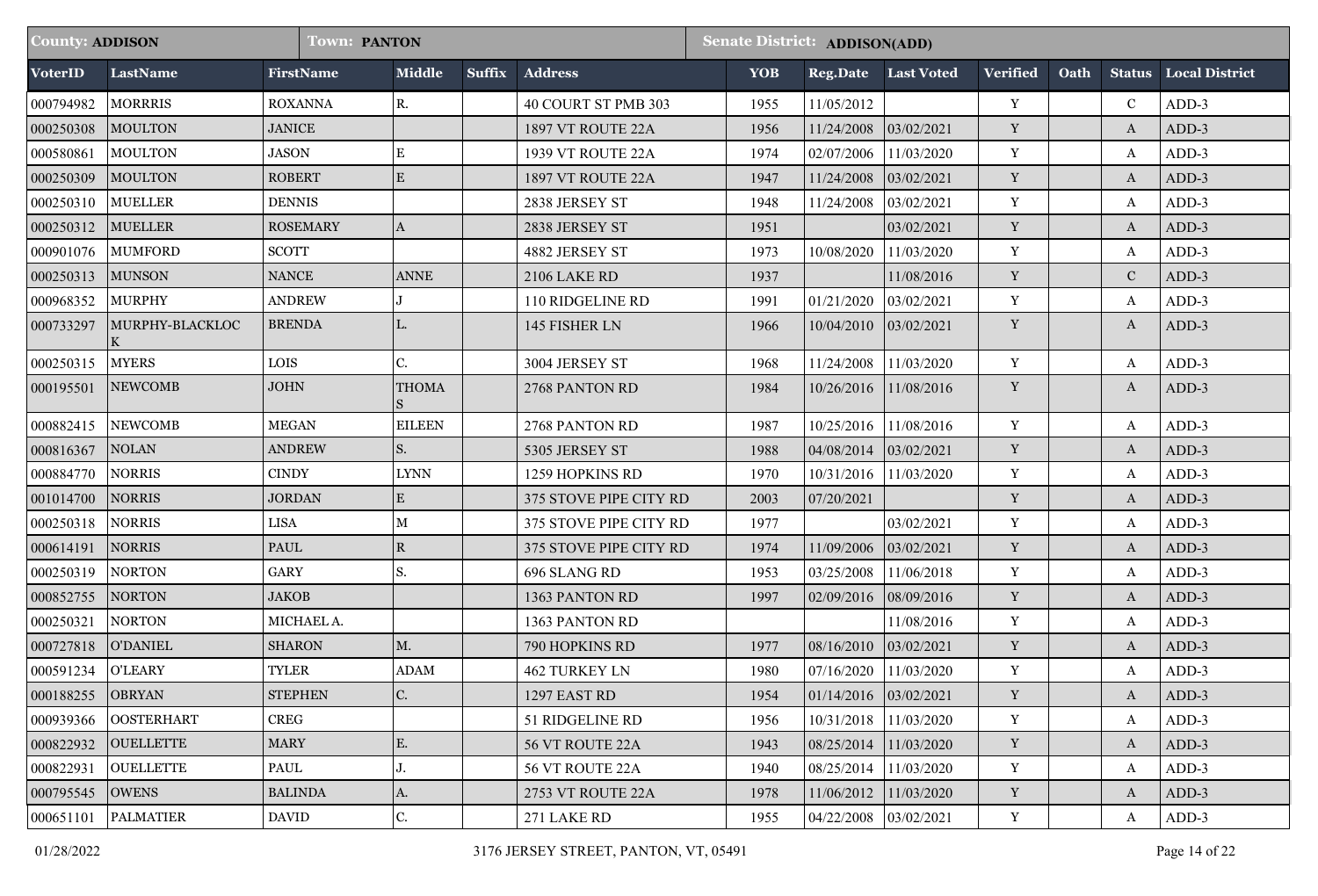| <b>County: ADDISON</b> |                      |                | <b>Town: PANTON</b> |                       |               |                     | Senate District: ADDISON(ADD) |            |                 |                   |                 |      |              |                              |
|------------------------|----------------------|----------------|---------------------|-----------------------|---------------|---------------------|-------------------------------|------------|-----------------|-------------------|-----------------|------|--------------|------------------------------|
| <b>VoterID</b>         | LastName             |                | <b>FirstName</b>    | <b>Middle</b>         | <b>Suffix</b> | <b>Address</b>      |                               | <b>YOB</b> | <b>Reg.Date</b> | <b>Last Voted</b> | <b>Verified</b> | Oath |              | <b>Status</b> Local District |
| 000647158              | <b>PALMATIER</b>     | <b>MARY</b>    |                     | <b>B.</b>             |               | 271 LAKE RD         |                               | 1955       | 03/03/2008      | 03/02/2021        | $\mathbf Y$     |      | A            | $ADD-3$                      |
| 000703376              | <b>PALMER</b>        | <b>ALAN</b>    |                     | C.                    |               | 4671 JERSEY ST      |                               | 1948       | 04/02/2009      | 11/08/2016        | $\mathbf Y$     |      | A            | $ADD-3$                      |
| 000250326              | <b>PALMER</b>        | <b>MARK</b>    |                     |                       |               | 4671 JERSEY ST      |                               |            |                 |                   | $\mathbf Y$     |      | A            | $ADD-3$                      |
| 000250327              | PAQUIN               | <b>BRENDA</b>  |                     | L                     |               | <b>43 EAST RD</b>   |                               | 1953       | 11/24/2008      | 11/06/2012        | Y               |      | A            | $ADD-3$                      |
| 000250328              | PAQUIN               |                | <b>CHRISTIEN</b>    | $\mathbf D$           |               | <b>43 EAST RD</b>   |                               | 1952       | 11/24/2008      | 03/02/2021        | $\mathbf Y$     |      | A            | $ADD-3$                      |
| 000250254              | <b>PAYNE</b>         | <b>ANNE</b>    |                     |                       |               | 521 BASIN HARBOR RD |                               | 1978       | 11/06/2008      | 11/04/2008        | $\mathbf Y$     |      | A            | $ADD-3$                      |
| 000250330              | <b>PELLETIER</b>     | <b>TERRY</b>   |                     | <b>JOURDA</b><br>N    |               | 1573 HOPKINS RD     |                               | 1954       | 10/07/2008      | 03/02/2021        | $\mathbf Y$     |      | A            | $ADD-3$                      |
| 000950978              | <b>PERKINS</b>       | <b>RAYVEN</b>  |                     | A                     |               | 831 HOPKINS RD      |                               | 2001       | 03/20/2019      |                   | $\mathbf Y$     |      | A            | $ADD-3$                      |
| 000250332              | <b>PERRY</b>         | <b>AMEDDIA</b> |                     |                       |               | 159 FISHER LN       |                               | 1973       | 11/24/2008      | 03/02/2021        | $\mathbf Y$     |      | A            | $ADD-3$                      |
| 000593508              | <b>PETERSON</b>      | <b>JAMES</b>   |                     | A                     |               | 3141 JERSEY ST      |                               | 1956       | 07/31/2006      | 11/06/2018        | Y               |      | A            | $ADD-3$                      |
| 000250334              | <b>PHILBROOK</b>     | <b>DAVID</b>   |                     | H                     |               | 321 VT ROUTE 22A    |                               | 1959       |                 | 11/03/2020        | Y               |      | A            | $ADD-3$                      |
| 000954511              | <b>PHILBROOK</b>     | <b>HANNAH</b>  |                     |                       |               | 321 VT ROUTE 22A    |                               | 2001       | 06/07/2019      |                   | $\mathbf Y$     |      | A            | $ADD-3$                      |
| 000250335              | <b>PHILBROOK</b>     | KIM            |                     | $\mathbf M$           |               | 321 VT ROUTE 22A    |                               | 1963       | 11/24/2008      | 03/02/2021        | $\mathbf Y$     |      | A            | $ADD-3$                      |
| 000250336              | <b>PICKETT</b>       | <b>LUCIAN</b>  |                     | E                     |               | 1209 VT ROUTE 22A   |                               | 1968       | 11/24/2008      | 11/03/2020        | $\mathbf Y$     |      | A            | $ADD-3$                      |
| 000925881              | PICKETT              | <b>SHARON</b>  |                     | S                     |               | 1209 VT ROUTE 22A   |                               | 1960       | 06/26/2018      | 11/03/2020        | $\mathbf Y$     |      | $\mathbf{A}$ | $ADD-3$                      |
| 000250337              | PICKETT              | SHARON S.      |                     |                       |               | 1209 VT ROUTE 22A   |                               |            |                 | 11/08/2016        | $\mathbf Y$     |      | A            | $ADD-3$                      |
| 000260492              | <b>PLANKEY</b>       | <b>JACOB</b>   |                     |                       |               | 4882 JERSEY ST      |                               | 1984       | 03/04/2021      | 11/03/2020        | $\mathbf Y$     |      | A            | $ADD-3$                      |
| 000502495              | <b>PLOOF</b>         | <b>DAVID</b>   |                     | <b>MICHAE</b>         |               | 389 PEASE RD        |                               | 1958       | 08/10/2016      | 11/08/2016        | $\mathbf Y$     |      | A            | $ADD-3$                      |
| 000997529              | <b>PLOOF</b>         | <b>KODY</b>    |                     |                       |               | 965 ALLEN RD        |                               | 1989       | 10/27/2020      | 11/03/2020        | $\mathbf Y$     |      | A            | $ADD-3$                      |
| 000794139              | <b>PLOOF</b>         |                | <b>MARGARET</b>     |                       |               | 965 ALLEN RD        |                               | 1988       | 10/27/2020      | 11/03/2020        | $\mathbf Y$     |      | A            | $ADD-3$                      |
| 000250339              | <b>POTEAU</b>        | <b>LYNN</b>    |                     |                       |               | 51 RIDGELINE RD     |                               |            |                 | 11/08/2016        | $\mathbf Y$     |      | $\mathbf C$  | $ADD-3$                      |
| 000250340              | <b>PRATT</b>         | <b>BARBARA</b> |                     | A                     |               | 594 PANTON RD       |                               | 1930       | 10/27/2008      | 03/02/2021        | Y               |      | A            | $ADD-3$                      |
| 000991168              | <b>PRATT III</b>     | <b>LEO</b>     |                     |                       |               | 1363 PANTON RD, C   |                               | 1967       | 09/30/2020      | 03/02/2021        | <b>NVS</b>      |      | A            | $ADD-3$                      |
| 000733314              | <b>PRATT-RAYMOND</b> | <b>SUSAN</b>   |                     | M                     |               | 3102 JERSEY ST      |                               | 1989       | 07/28/2021      |                   | Y               |      | A            | $ADD-3$                      |
| 000250341              | <b>PRESSON</b>       | <b>LISA</b>    |                     | <b>BEAURE</b><br>GARD |               | 1781 HOPKINS RD     |                               | 1960       |                 | 03/02/2021        | $\mathbf Y$     |      | A            | $ADD-3$                      |
| 000250342              | <b>PRESSON</b>       | TODD           |                     | E                     |               | 1781 HOPKINS RD     |                               | 1960       |                 | 03/02/2021        | Y               |      | A            | $ADD-3$                      |
| 000621643              | <b>PRESTON</b>       | ANGELA         |                     |                       |               | 3190 JERSEY ST      |                               | 1980       | 04/02/2007      | 11/03/2020        | $\mathbf Y$     |      | A            | $ADD-3$                      |
| $ 000623013\rangle$    | <b>PRESTON</b>       | ERIC           |                     | ${\bf G}$             |               | 3190 JERSEY ST      |                               | 1979       | 05/10/2007      | 11/03/2020        | $\mathbf Y$     |      | A            | $ADD-3$                      |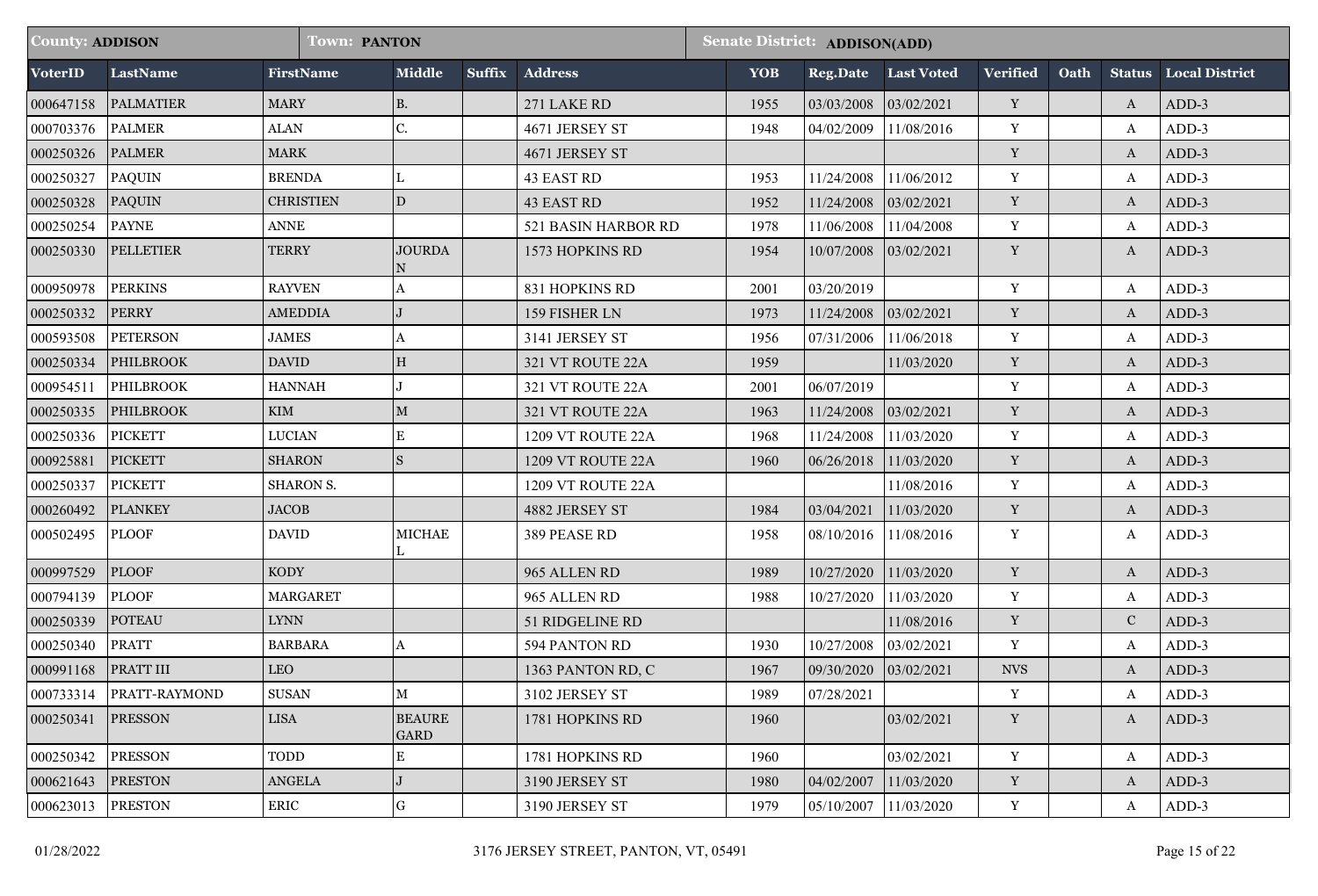|           | <b>County: ADDISON</b><br><b>Town: PANTON</b><br><b>FirstName</b> |                 |                   |                              |               |                            |  |            | Senate District: ADDISON(ADD) |                   |                 |         |              |                              |
|-----------|-------------------------------------------------------------------|-----------------|-------------------|------------------------------|---------------|----------------------------|--|------------|-------------------------------|-------------------|-----------------|---------|--------------|------------------------------|
| VoterID   | LastName                                                          |                 |                   | <b>Middle</b>                | <b>Suffix</b> | <b>Address</b>             |  | <b>YOB</b> | <b>Reg.Date</b>               | <b>Last Voted</b> | <b>Verified</b> | Oath    |              | <b>Status</b> Local District |
| 000816366 | <b>PRESTON</b>                                                    | <b>JESSICA</b>  |                   | MA                           |               | 4905 JERSEY ST             |  | 1986       | 04/08/2014                    | 11/03/2020        | $\mathbf Y$     |         | A            | $ADD-3$                      |
| 000250343 | <b>PRESTON</b>                                                    | <b>PAMELA</b>   |                   | $\mathbf C$                  |               | 90 SUNSET KNOLL RD         |  | 1950       | 11/24/2008                    | 03/02/2021        | $\mathbf Y$     |         | A            | $ADD-3$                      |
| 000250344 | <b>PRESTON</b>                                                    | <b>RUSSELL</b>  |                   | R.                           | $\rm J R$     | 90 SUNSET KNOLL RD         |  | 1949       | 09/06/2007                    | 03/02/2021        | Y               |         | A            | $ADD-3$                      |
| 000709442 | PRIME                                                             | <b>KIMBERLY</b> |                   | А.                           |               | 2644 JERSEY ST             |  | 1988       | 09/15/2009                    |                   | Y               | $\circ$ | A            | $ADD-3$                      |
| 000965561 | <b>PROVENCHER</b>                                                 | <b>BENJAMIN</b> |                   | J                            |               | 78 PEASE RD                |  | 1977       | 12/04/2019                    | 03/02/2021        | $\mathbf Y$     |         | A            | $ADD-3$                      |
| 000687855 | <b>PROVENCHER</b>                                                 | <b>MATTHEW</b>  |                   | J.                           |               | 104 PEASE RD               |  | 1981       | 10/27/2008                    | 11/03/2020        | $\mathbf Y$     |         | A            | $ADD-3$                      |
| 000882159 | <b>PROVENCHER</b>                                                 | <b>XAVIER</b>   |                   | <b>DOMINI</b><br>$\mathbf C$ |               | 78 PEASE RD                |  | 1998       | 10/24/2016                    | 11/03/2020        | $\mathbf Y$     |         | A            | $ADD-3$                      |
| 000770122 | <b>QUINLAN</b>                                                    | <b>MICHAEL</b>  |                   | D.                           |               | 4198 JERSEY ST             |  | 1980       | 08/15/2012                    | 11/03/2020        | Y               |         | A            | $ADD-3$                      |
| 000779677 | <b>RAINEY</b>                                                     | <b>CRYSTA</b>   |                   | S.                           |               | 2346 VT ROUTE 22A          |  | 1957       | 10/10/2012                    | 11/03/2020        | $\mathbf Y$     |         | A            | $ADD-3$                      |
| 000250348 | <b>RAINEY</b>                                                     | <b>WAYNE</b>    |                   | A                            | JR            | 2346 VT ROUTE 22A          |  | 1981       | 11/24/2008                    | 11/03/2020        | $\mathbf Y$     |         | A            | $ADD-3$                      |
| 000689319 | <b>RAKOWITZ</b>                                                   | <b>JENNIFER</b> |                   | L                            |               | 1857 VT ROUTE 22A          |  | 1979       | 01/23/2018                    | 11/04/2008        | Y               |         | A            | $ADD-3$                      |
| 000250349 | <b>RAPHAEL</b>                                                    | <b>DAVID</b>    |                   | A                            |               | 315 PEASE RD               |  | 1949       |                               | 03/02/2021        | $\mathbf Y$     |         | A            | $ADD-3$                      |
| 000250350 | <b>RAPHAEL</b>                                                    | <b>DIANA</b>    |                   | $\mathbf M$                  |               | 315 PEASE RD               |  | 1949       | 11/24/2008                    | 03/02/2021        | $\mathbf Y$     |         | A            | $ADD-3$                      |
| 000250352 | <b>RATHBUN</b>                                                    | <b>RICHARD</b>  |                   | L                            |               | 1456 HOPKINS RD            |  | 1967       |                               | 11/03/2020        | $\mathbf Y$     |         | A            | $ADD-3$                      |
| 000830546 | <b>RELLINI</b>                                                    |                 | <b>ALESSANDRA</b> |                              |               | 2674 JERSEY ST             |  | 1975       | 11/03/2014                    | 11/03/2020        | $\mathbf Y$     |         | $\mathbf{A}$ | $ADD-3$                      |
| 001014702 | <b>REVELL</b>                                                     | <b>ROBERT</b>   |                   | <b>WATSO</b><br>N            |               | 4530 JERSEY ST             |  | 1953       | 05/15/2021                    |                   | Y               |         | A            | $ADD-3$                      |
| 000903515 | <b>RHEAUME</b>                                                    | <b>DAVID</b>    |                   | $\mathbf P$                  |               | <b>355 BASIN HARBOR RD</b> |  | 1954       | 05/03/2017                    | 03/02/2021        | $\mathbf Y$     |         | $\mathbf{A}$ | $ADD-3$                      |
| 000250356 | <b>RHEAUME</b>                                                    | <b>JULIE</b>    |                   | M                            |               | <b>355 BASIN HARBOR RD</b> |  | 1953       | 11/24/2008                    | 03/02/2021        | Y               |         | A            | $ADD-3$                      |
| 000773834 | <b>RICE</b>                                                       | <b>JANE</b>     |                   |                              |               | 480 STATON DR              |  | 1949       | 10/07/2019                    | 03/02/2021        | Y               |         | A            | $ADD-3$                      |
| 000250359 | <b>RICHARD</b>                                                    |                 | CASSANDRA         | T                            |               | 1403 VT ROUTE 22A          |  | 1955       |                               | 03/02/2021        | $\mathbf Y$     |         | A            | $ADD-3$                      |
| 000250360 | <b>RICHARD</b>                                                    | <b>DAVID</b>    |                   | <b>ALAN</b>                  |               | 1403 VT ROUTE 22A          |  | 1954       | 10/14/2008                    | 03/02/2021        | $\mathbf Y$     |         | A            | $ADD-3$                      |
| 000250361 | <b>RICHARD</b>                                                    | <b>REBECCA</b>  |                   |                              |               | <b>1403 VT ROUTE 22A</b>   |  |            | 10/14/2008                    | 11/04/2008        | Y               |         | A            | $ADD-3$                      |
| 000250365 | <b>RIVERS</b>                                                     | <b>ANN</b>      |                   | <b>BARBAR</b><br> A          |               | 594 PANTON RD              |  | 1948       | 11/24/2008                    | 11/03/2020        | $\mathbf Y$     |         | A            | $ADD-3$                      |
| 000986549 | <b>RIVERS</b>                                                     | <b>BOBBIE</b>   |                   |                              |               | 594 PANTON RD              |  | 1972       | 09/03/2020                    | 11/03/2020        | $\mathbf Y$     |         | A            | $ADD-3$                      |
| 000928171 | <b>RIVERS</b>                                                     | <b>CHARLES</b>  |                   | ${\bf E}$                    |               | 594 PANTON RD              |  | 1948       | 07/30/2018                    | 11/03/2020        | $\mathbf Y$     |         | A            | $ADD-3$                      |
| 000664475 | <b>RIVERS</b>                                                     | <b>TRAVIS</b>   |                   |                              |               | 594 PANTON RD              |  | 1973       | 12/02/2015                    |                   | $\mathbf Y$     |         | A            | $ADD-3$                      |
| 000780995 | <b>ROBERTS</b>                                                    | <b>DEANNA</b>   |                   | $\mathbf{J}.$                |               | 32 EAST RD                 |  | 1956       | 10/15/2012                    | 11/08/2016        | $\mathbf Y$     |         | A            | $ADD-3$                      |
| 000250369 | <b>ROST</b>                                                       | <b>RONALD</b>   |                   |                              |               | 2092 HOPKINS RD            |  | 1956       | 11/24/2008                    | 11/03/2020        | $\mathbf Y$     |         | A            | $ADD-3$                      |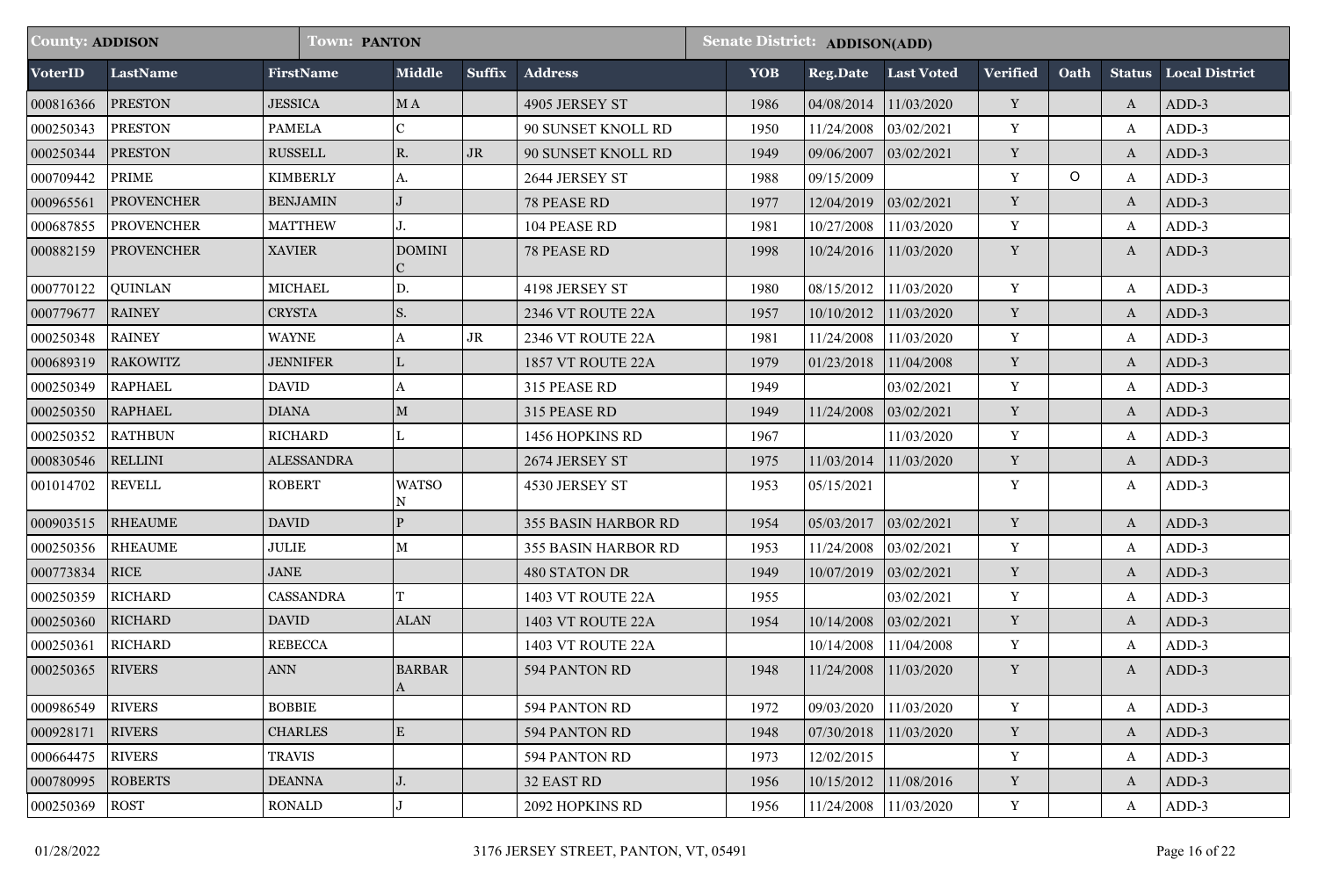| <b>County: ADDISON</b> |                        |                 | <b>Town: PANTON</b> |                    |               |                           | Senate District: ADDISON(ADD) |                 |                   |                 |      |                  |                              |
|------------------------|------------------------|-----------------|---------------------|--------------------|---------------|---------------------------|-------------------------------|-----------------|-------------------|-----------------|------|------------------|------------------------------|
| <b>VoterID</b>         | <b>LastName</b>        | FirstName       |                     | <b>Middle</b>      | <b>Suffix</b> | <b>Address</b>            | <b>YOB</b>                    | <b>Reg.Date</b> | <b>Last Voted</b> | <b>Verified</b> | Oath |                  | <b>Status</b> Local District |
| 000759611              | <b>ROT</b>             | <b>SHELLEY</b>  |                     | R.                 |               | 1016 VT ROUTE 22A         | 1991                          | 05/13/2019      | 11/03/2020        | $\mathbf Y$     |      | A                | $ADD-3$                      |
| 000260594              | <b>ROYCE</b>           | <b>BEVERLY</b>  |                     | ${\bf G}$          |               | 1072 PANTON RD LOT 27     | 1961                          | 01/14/2019      |                   | $\mathbf Y$     |      | A                | $ADD-3$                      |
| 000934271              | <b>RUDD</b>            | <b>MARY</b>     |                     | $\mathbf Y$        |               | <b>401 SPAULDING RD</b>   | 1962                          | 09/27/2018      | 03/02/2021        | Y               |      | A                | $ADD-3$                      |
| 000250372              | <b>RUDD</b>            | <b>ROBERT</b>   |                     | ${\bf E}$          | $\rm III$     | <b>401 SPAULDING RD</b>   | 1956                          | 11/24/2008      | 03/02/2021        | $\mathbf Y$     |      | A                | $ADD-3$                      |
| 000250375              | $\operatorname{RULE}$  | <b>JOYCE</b>    |                     |                    |               | <b>290 WHISPER CIRCLE</b> |                               |                 | 11/03/2020        | $\mathbf Y$     |      | A                | $ADD-3$                      |
| 000250377              | <b>RUSSETT</b>         | <b>ANN</b>      |                     | $\mathbf M$        |               | 1363 PANTON RD            | 1931                          | 11/24/2008      | 03/02/2021        | $\mathbf Y$     |      | A                | $ADD-3$                      |
| 000954512              | <b>RUSSETT</b>         | <b>TEENA</b>    |                     | $\mathbf M$        |               | 799 VT ROUTE 22A          | 1971                          | 06/07/2019      | 11/03/2020        | $\mathbf Y$     |      | A                | $ADD-3$                      |
| 000717497              | <b>RYAN</b>            | <b>LISA</b>     |                     | G.                 |               | 108B ALLEN RD             | 1959                          | 08/14/2018      | 03/02/2021        | Y               |      | A                | $ADD-3$                      |
| 001008007              | <b>SAEHRIG</b>         | <b>JULIANNA</b> |                     | <b>STARR</b>       |               | 1219 LAKE RD              | 1987                          | 03/02/2021      | 03/02/2021        | Y               |      | A                | $ADD-3$                      |
| 001024129              | <b>SALTUS</b>          | <b>THOMAS</b>   |                     | P                  |               | 2212 PANTON RD            | 1981                          | 01/03/2022      |                   | $\mathbf Y$     |      | A                | $ADD-3$                      |
| 000442055              | <b>SANDERSON</b>       | <b>DALE</b>     |                     | <b>PATRIC</b><br>K |               | 4955 JERSEY ST            | 1965                          | 06/12/2020      | 11/03/2020        | $\mathbf Y$     |      | A                | $ADD-3$                      |
| 000672299              | <b>SCHIRRIPA</b>       | <b>BRIDGET</b>  |                     | $\mathbf M$        |               | 1363 PANTON RD            | 1984                          | 11/07/2016      | 11/03/2020        | $\mathbf Y$     |      | A                | $ADD-3$                      |
| 001001876              | <b>SCHLUSSER</b>       | <b>CHEYENNE</b> |                     | $\mathbf T$        |               | 874 VT ROUTE 22A          | 1998                          | 11/03/2020      |                   | Y               |      | A                | $ADD-3$                      |
| 000667940              | <b>SHELDON</b>         | <b>BRIAN</b>    |                     | $\mathbf M$        |               | <b>10 SPAULDING RD</b>    | 1980                          | 02/24/2016      | 11/03/2020        | $\mathbf Y$     |      | A                | $ADD-3$                      |
| 000842962              | <b>SHELDON</b>         | <b>HAROLD</b>   |                     | ${\bf R}.$         |               | <b>10 SPAULDING RD</b>    | 1956                          | 09/08/2015      | 11/03/2020        | Y               |      | $\boldsymbol{A}$ | $ADD-3$                      |
| 000858488              | <b>SHELDON</b>         | <b>NOREEN</b>   |                     |                    |               | 513 LAKE RD               | 1952                          | 02/24/2016      | 11/03/2020        | Y               |      | A                | $ADD-3$                      |
| 000250385              | <b>SHEPARD</b>         | <b>MARJORIE</b> |                     | $\mathbf B$        |               | 2346 VT ROUTE 22A         |                               | 10/27/2008      | 11/06/2012        | $\mathbf Y$     |      | A                | $ADD-3$                      |
| 000892281              | <b>SILVA</b>           | <b>TYLER</b>    |                     | <b>JOSEPH</b>      |               | 3190 JERSEY ST            | 1994                          | 08/03/2018      | 11/03/2020        | $\mathbf Y$     |      | A                | $ADD-3$                      |
| 000750857              | <b>SIMPSON</b>         | <b>JESSICA</b>  |                     | M.                 |               | 4905 JERSEY ST            | 1986                          | 08/23/2011      |                   | $\mathbf Y$     |      | A                | $ADD-3$                      |
| 000972687              | <b>SIROIS</b>          | <b>MARGOT</b>   |                     | AMIE               |               | 110 RIDGELINE RD          | 1992                          | 02/28/2020      | 03/02/2021        | Y               |      | A                | $ADD-3$                      |
| 000886786              | <b>SISTERS</b>         | <b>SHANNON</b>  |                     | <b>ARMELL</b>      |               | 814 PANTON RD             | 1979                          | 11/02/2016      | 11/03/2020        | Y               |      | A                | $ADD-3$                      |
| 000250386              | <b>SMITH</b>           |                 | <b>ALEXANDER</b>    | W                  |               | 1849 PANTON RD            | 1960                          |                 | 11/03/2020        | $\mathbf Y$     |      | A                | $ADD-3$                      |
| 000250387              | <b>SMITH</b>           | <b>ANDREW</b>   |                     | $\, {\bf B}$       |               | 21 FISHER LN              | 1969                          |                 | 03/02/2021        | Y               |      | A                | $ADD-3$                      |
| 000791924 SMITH        |                        | <b>BRETT</b>    |                     | <b>ALBERT</b>      |               | 605 PEASE RD              | 1989                          | 11/10/2015      | 11/03/2020        | $\mathbf Y$     |      | A                | $ADD-3$                      |
| 000250388              | <b>SMITH</b>           | CAROL           | WHEELOCK            |                    |               | <b>1650 LAKE RD</b>       |                               | 10/16/2008      | 11/08/2016        | Y               |      | A                | $ADD-3$                      |
| 000885549              | <b>SMITH</b>           | <b>DALE</b>     |                     | <b>BURTO</b><br>N  |               | 831 HOPKINS RD            | 1947                          | 11/01/2016      | 11/08/2016        | $\mathbf Y$     |      | A                | $ADD-3$                      |
| 000250391              | <b>SMITH</b>           |                 | <b>ELIZABETH</b>    | $\rm H$            |               | 1650 LAKE RD              | 1964                          |                 | 11/08/2016        | $\mathbf Y$     |      | $\boldsymbol{A}$ | $ADD-3$                      |
| 000821184              | $\operatorname{SMITH}$ | <b>HARRY</b>    |                     |                    |               | <b>168 SPAULDING RD</b>   | 1992                          | 08/10/2020      | 11/03/2020        | $\mathbf Y$     |      | A                | $ADD-3$                      |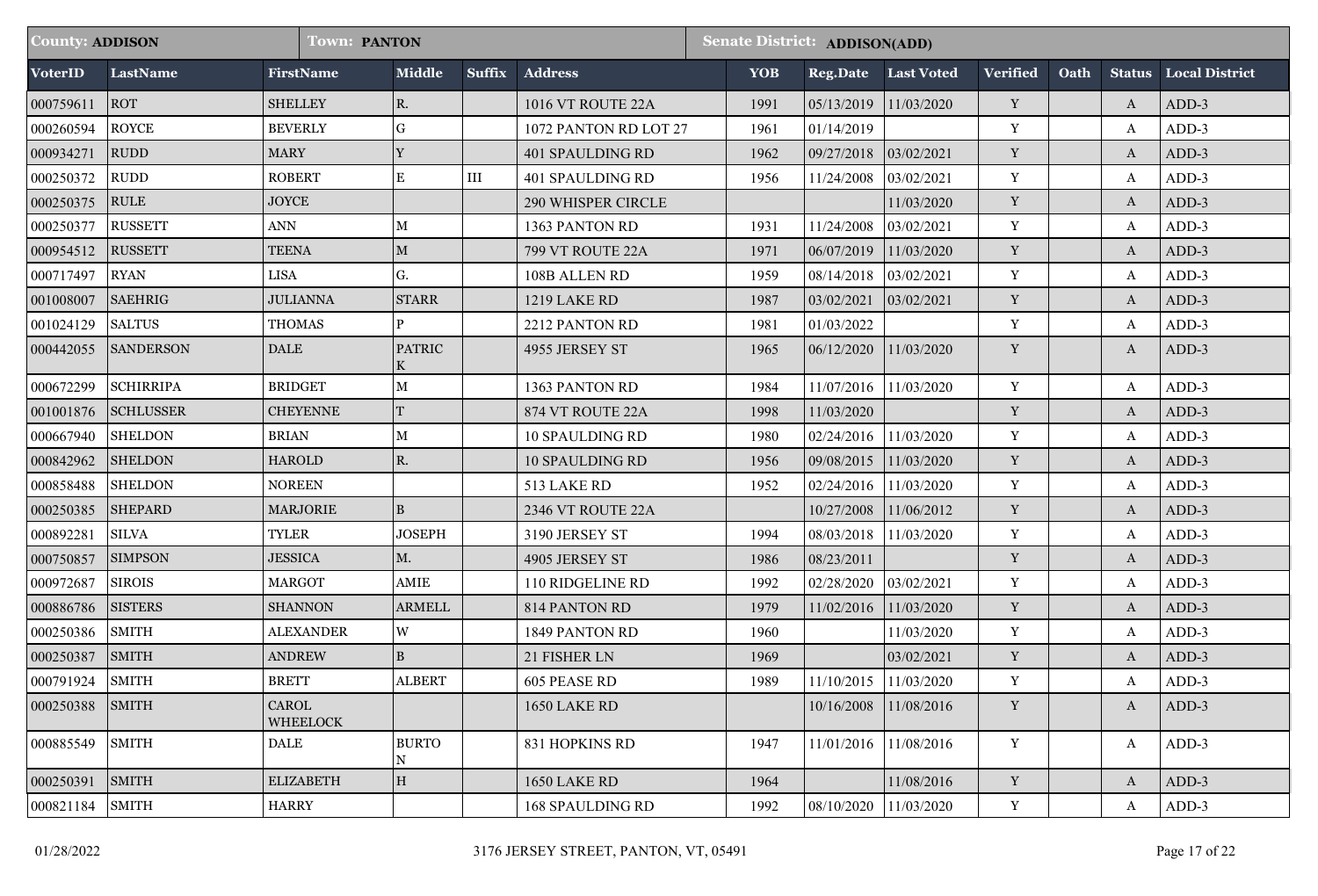| <b>County: ADDISON</b> |                  |                | <b>Town: PANTON</b> |                 |               |                                   | <b>Senate District: ADDISON(ADD)</b> |            |                         |                   |                 |         |                  |                              |  |
|------------------------|------------------|----------------|---------------------|-----------------|---------------|-----------------------------------|--------------------------------------|------------|-------------------------|-------------------|-----------------|---------|------------------|------------------------------|--|
| <b>VoterID</b>         | LastName         |                | FirstName           | <b>Middle</b>   | <b>Suffix</b> | <b>Address</b>                    |                                      | <b>YOB</b> | <b>Reg.Date</b>         | <b>Last Voted</b> | <b>Verified</b> | Oath    |                  | <b>Status</b> Local District |  |
| 000916558              | <b>SMITH</b>     | <b>HUNTER</b>  |                     |                 |               | 21 FISHER LN                      |                                      | 1999       | 01/23/2018              | 03/02/2021        | $\mathbf Y$     |         | A                | $ADD-3$                      |  |
| 000954514              | <b>SMITH</b>     |                | <b>MADELINE</b>     | T.              |               | 21 FISHER LN                      |                                      | 2001       | 06/07/2019              | 11/03/2020        | $\mathbf Y$     |         | A                | $ADD-3$                      |  |
| 000829962              | <b>SMITH</b>     | <b>SILAS</b>   |                     | J.K             |               | 1849 PANTON RD                    |                                      | 1996       | 10/29/2014              | 11/03/2020        | $\mathbf Y$     |         | A                | $ADD-3$                      |  |
| 000792365              | <b>SMITH</b>     | <b>SUSAN</b>   |                     | A.              |               | 831 HOPKINS RD                    |                                      | 1949       | 10/31/2012              | 03/02/2021        | $\mathbf Y$     |         | A                | $ADD-3$                      |  |
| 000250393              | <b>SMITH</b>     | <b>TERESA</b>  |                     | $\, {\bf B} \,$ |               | 21 FISHER LN                      |                                      | 1966       | 11/24/2008              | 03/02/2021        | $\mathbf Y$     |         | A                | $ADD-3$                      |  |
| 000250395              | <b>SOKAL</b>     | <b>JOHN</b>    |                     | PAUL            |               | 1530 HOPKINS RD                   |                                      | 1949       | 09/15/2009              | 03/02/2021        | $\mathbf Y$     |         | A                | ADD-3                        |  |
| 000250397              | <b>SPEAR</b>     | <b>JON</b>     |                     | W               |               | 295 STOVE PIPE CITY RD            |                                      | 1956       |                         | 11/03/2020        | $\mathbf Y$     |         | A                | $ADD-3$                      |  |
| 000250398              | <b>SPEAR</b>     | <b>KAREN</b>   |                     |                 |               | 295 STOVE PIPE CITY RD            |                                      | 1957       | 11/24/2008              | 11/03/2020        | $\mathbf Y$     |         | A                | $ADD-3$                      |  |
| 000916543              | <b>STARK</b>     | <b>ALLISON</b> |                     | L               |               | 855 PANTON RD                     |                                      | 1974       | 01/23/2018              |                   | Y               |         | A                | $ADD-3$                      |  |
| 000814708              | <b>STRADTNER</b> | <b>SARAH</b>   |                     | M.              |               | 4990 JERSEY ST                    |                                      | 1979       | 02/26/2014              | 03/02/2021        | Y               |         | A                | $ADD-3$                      |  |
| 000250400              | <b>STRONA</b>    | <b>CHARLES</b> |                     | D               |               | 2032 VT ROUTE 22A                 |                                      | 1955       |                         | 03/02/2021        | $\mathbf Y$     |         | A                | $ADD-3$                      |  |
| 000996042              | <b>STRONA</b>    | <b>DAMIAN</b>  |                     | $\mathbf{C}$    |               | 2032 VT ROUTE 22A                 |                                      | 1991       | 10/21/2020              | 11/03/2020        | $\mathbf Y$     |         | A                | $ADD-3$                      |  |
| 000250401              | <b>STRONA</b>    | <b>DENISE</b>  |                     | <b>ANN</b>      |               | 2032 VT ROUTE 22A                 |                                      | 1965       | 10/14/2008              | 03/02/2021        | $\mathbf Y$     |         | A                | $ADD-3$                      |  |
| 000827189              | <b>STRONA</b>    | <b>JUSTIN</b>  |                     | М               |               | <b>2032 VT ROUTE 22A</b>          |                                      | 1995       | 01/04/2022              | 11/03/2020        | $\mathbf Y$     |         | A                | $ADD-3$                      |  |
| 000647719              | <b>SULLIVAN</b>  | <b>BETSY</b>   |                     | L.              |               | 5000 JERSEY ST                    |                                      | 1973       | 03/06/2008              | 11/03/2020        | $\mathbf Y$     |         | A                | $ADD-3$                      |  |
| 000800599              | <b>SULLIVAN</b>  | <b>DAVID</b>   |                     |                 |               | 1508 LAKE RD                      |                                      | 1960       | 01/23/2018              | 03/02/2021        | $\mathbf Y$     |         | A                | $ADD-3$                      |  |
| 000958934              | <b>SULLIVAN</b>  | <b>JO ANN</b>  |                     |                 |               | 2825 PANTON RD                    |                                      | 1952       | 08/28/2019              | 11/03/2020        | $\mathbf Y$     |         | $\boldsymbol{A}$ | $ADD-3$                      |  |
| 000250404              | <b>SULLIVAN</b>  | JO-ANN         |                     |                 |               | 2825 PANTON RD                    |                                      | 1952       | 11/24/2008              | 11/08/2016        | $\mathbf Y$     |         | A                | $ADD-3$                      |  |
| 000795047              | <b>SULLIVAN</b>  |                | <b>JONATHAN</b>     | D               |               | 312 TURKEY LN                     |                                      | 1980       | 08/14/2018              | 11/03/2020        | $\mathbf Y$     |         | A                | $ADD-3$                      |  |
| 000762267              | <b>SULLIVAN</b>  | <b>KENNETH</b> |                     | W.              |               | 5000 JERSEY ST                    |                                      | 1972       | 03/07/2012              | 11/03/2020        | Y               |         | A                | $ADD-3$                      |  |
| 000687849              | <b>SULLIVAN</b>  | <b>KEVIN</b>   |                     | J.              |               | 4990 JERSEY ST PANTON<br>VT 05491 |                                      | 1977       | 10/27/2008              | 03/02/2021        | Y               |         | A                | $ADD-3$                      |  |
| 000912019              | <b>SULLIVAN</b>  |                | <b>MACKENZIE</b>    | W               |               | 2768 PANTON RD                    |                                      | 1993       | 07/30/2020              |                   | Y               |         | A                | $ADD-3$                      |  |
| 000250408              | <b>TARALLO</b>   | <b>BETH</b>    |                     | $\mathbf C$     |               | 159 FISHER LN                     |                                      | 1974       |                         | 03/02/2021        | Y               |         | A                | $ADD-3$                      |  |
| 000250410              | <b>TAYLOR</b>    | <b>SANDRA</b>  |                     | J               |               | 475 VT ROUTE 22A                  |                                      | 1959       | $11/24/2008$ 03/02/2021 |                   | Y               |         | A                | ADD-3                        |  |
| 000250411              | <b>TAYLOR</b>    | <b>TIMOTHY</b> |                     | $\mathbf R$     |               | 475 VT ROUTE 22A                  |                                      | 1956       | 11/24/2008              | 03/02/2021        | $\mathbf Y$     |         | A                | $ADD-3$                      |  |
| 000593503              | THURBER          | ERIN           |                     | $H_{\parallel}$ |               | 1222 ARNOLD BAY RD                |                                      | 1982       | 07/31/2006              | 11/06/2012        | $\mathbf Y$     |         | $\mathbf C$      | $ADD-3$                      |  |
| 000807718              | <b>TIPPETT</b>   |                | <b>CARLOTTA</b>     |                 |               | 1462 LAKE RD                      |                                      | 1933       | 10/10/2013              | 03/02/2021        | Y               |         | A                | $ADD-3$                      |  |
| 001000411              | <b>TIPPETT</b>   | WILLIS         |                     | P               |               | 1462 LAKE RD                      |                                      | 1959       | 11/03/2020              | 03/02/2021        | $\mathbf Y$     | $\circ$ | A                | $ADD-3$                      |  |
| 000250422              | <b>TORREY</b>    |                | KIMBERLY            |                 |               | 2070 ARNOLD BAY RD                |                                      |            | 11/24/2008              | 11/04/2008        | $\mathbf Y$     |         | A                | $ADD-3$                      |  |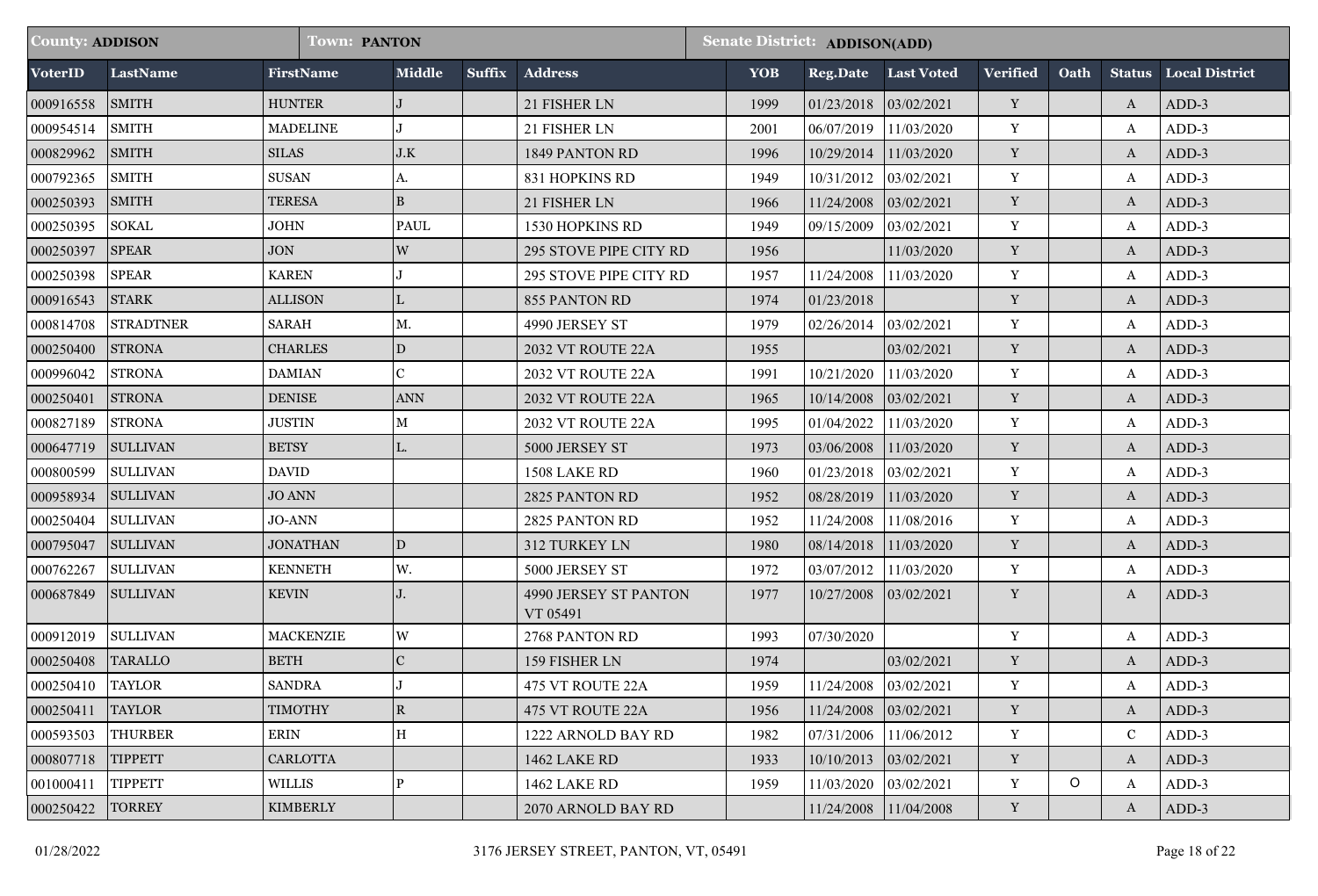|                | <b>County: ADDISON</b><br><b>Town: PANTON</b> |                 |  |                |               |                               |  | <b>Senate District: ADDISON(ADD)</b> |                         |                   |                 |      |                  |                              |
|----------------|-----------------------------------------------|-----------------|--|----------------|---------------|-------------------------------|--|--------------------------------------|-------------------------|-------------------|-----------------|------|------------------|------------------------------|
| <b>VoterID</b> | LastName                                      | FirstName       |  | <b>Middle</b>  | <b>Suffix</b> | <b>Address</b>                |  | <b>YOB</b>                           | <b>Reg.Date</b>         | <b>Last Voted</b> | <b>Verified</b> | Oath |                  | <b>Status</b> Local District |
| 000250425      | <b>TOWLE</b>                                  | LYNDRID         |  | $\mathbf{C}$   |               | 4851 JERSEY ST                |  | 1945                                 | 11/03/2008              | 11/06/2018        | $\mathbf Y$     |      | A                | $ADD-3$                      |
| 000772836      | <b>TRASK</b>                                  | <b>ZYLPHA</b>   |  | RAE            |               | 214 STOVE PIPE CITY RD        |  | 1952                                 | 09/06/2012              | 03/02/2021        | $\mathbf Y$     |      | A                | $ADD-3$                      |
| 000815399      | <b>TURPIN</b>                                 | <b>GORDON</b>   |  | J.             |               | 182 PEASE RD                  |  | 1968                                 | 03/06/2014              | 03/02/2021        | $\mathbf Y$     |      | A                | $ADD-3$                      |
| 000251647      | <b>VALIQUETTE</b>                             | <b>FRANCIS</b>  |  | $\mathbf{F}$   | JR            | 3170 JERSEY ST                |  | 1973                                 | 09/28/2020              |                   | $\mathbf Y$     |      | A                | $ADD-3$                      |
| 000868276      | <b>VANDERWEY</b>                              | <b>MIKAYLA</b>  |  | A              |               | 1326 PANTON RD                |  | 1997                                 | 07/06/2020              | 11/03/2020        | $\mathbf Y$     |      | A                | $ADD-3$                      |
| 000250430      | <b>VANDEWEERT</b>                             | <b>EMILY</b>    |  |                |               | 1420 ARNOLD BAY RD            |  |                                      | 11/24/2008              | 11/04/2008        | $\mathbf Y$     |      | A                | $ADD-3$                      |
| 000710352      | <b>VANDEWEERT</b>                             | <b>WILLIAM</b>  |  |                | $\mathbf{J}$  | 0 STOVE PIPE CITY RD,,<br>427 |  | 1986                                 | 10/01/2009              |                   | $\mathbf Y$     |      | A                | $ADD-3$                      |
| 000900338      | <b>VANWYCK</b>                                | <b>MORGAN</b>   |  | A              |               | 2493 VT ROUTE 22A             |  | 1986                                 | 04/24/2017              | 03/02/2021        | $\mathbf Y$     |      | A                | $ADD-3$                      |
| 000930504      | <b>VANZANDT</b>                               | <b>KELSEY</b>   |  | A.             |               | <b>205 RIDGELINE RD</b>       |  | 1999                                 | 08/14/2018              | 11/03/2020        | Y               |      | A                | $ADD-3$                      |
| 000929905      | <b>VANZANDT</b>                               | <b>LONNIE</b>   |  |                |               | <b>205 RIDGELINE RD</b>       |  | 1965                                 | 08/13/2018              | 03/02/2021        | $\mathbf Y$     |      | A                | $ADD-3$                      |
| 000930506      | <b>VANZANDT</b>                               | <b>NADIE</b>    |  | J.             |               | <b>205 RIDGELINE RD</b>       |  | 1961                                 | 08/14/2018              | 03/02/2021        | $\mathbf Y$     |      | A                | $ADD-3$                      |
| 000250432      | <b>VISKUP</b>                                 | <b>JOHN</b>     |  | <b>HARRY</b>   |               | 294 TURKEY LN                 |  | 1942                                 | 10/20/2008              | 11/03/2020        | $\mathbf Y$     |      | A                | $ADD-3$                      |
| 000250433      | <b>VISSER</b>                                 | ERIC            |  | L              |               | 168 STOVE PIPE CITY RD        |  | 1971                                 |                         | 03/02/2021        | $\mathbf Y$     |      | A                | $ADD-3$                      |
| 000250434      | <b>VISSER</b>                                 | GAIL            |  | $\overline{N}$ |               | 427 STOVE PIPE CITY RD        |  | 1945                                 | 11/24/2008              | 11/03/2020        | $\mathbf Y$     |      | A                | $ADD-3$                      |
| 001024166      | <b>VISSER</b>                                 | <b>LAINA</b>    |  | K              |               | 168 STOVE PIPE CITY RD        |  | 1972                                 | 01/04/2022              |                   | $\mathbf Y$     |      | A                | $ADD-3$                      |
| 000250438      | <b>VISSER</b>                                 | <b>SAMUEL</b>   |  |                |               | 427 STOVE PIPE CITY RD        |  | 1942                                 | 11/24/2008              | 11/03/2020        | $\mathbf Y$     |      | A                | $ADD-3$                      |
| 000864237      | <b>VIXIE</b>                                  | TIRRAGEN        |  | $\mathbf M$    |               | 2674 JERSEY ST                |  | 1995                                 | 04/25/2016              |                   | $\mathbf Y$     |      | A                | $ADD-3$                      |
| 000993078      | <b>VORSTEVELD</b>                             | <b>ANNIKA</b>   |  |                |               | <b>168 SPAULDING RD</b>       |  | 1999                                 | 10/08/2020              | 11/03/2020        | $\mathbf Y$     |      | A                | $ADD-3$                      |
| 000863335      | <b>VORSTEVELD</b>                             | <b>KAREENA</b>  |  |                |               | <b>860 PANTON RD</b>          |  | 1998                                 | 04/11/2016              | 03/02/2021        | $\mathbf Y$     |      | A                | $ADD-3$                      |
| 000958932      | <b>VORSTEVELD</b>                             | <b>MEGAN</b>    |  | L              |               | 4530 JERSEY ST                |  | 2001                                 | 08/28/2019              | 03/02/2021        | $\mathbf Y$     |      | A                | $ADD-3$                      |
| 000250441      | <b>VORSTEVELD</b>                             | MELISSA L.      |  |                |               | <b>168 SPAULDING RD</b>       |  |                                      |                         | 11/03/2020        | $\mathbf Y$     |      | A                | $ADD-3$                      |
| 000013614      | <b>WALKER</b>                                 | <b>MICHAEL</b>  |  | P.             |               | 1072 PANTON RD                |  | 1979                                 | 04/24/2017              |                   | $\mathbf Y$     |      | $\boldsymbol{A}$ | $ADD-3$                      |
| 001024168      | <b>WARNER</b>                                 | <b>LORRAINE</b> |  | $\mathbf N$    |               | 2573 JERSEY ST                |  | 1949                                 | 01/04/2022              |                   | $\mathbf Y$     |      | A                | ADD-3                        |
| 000250443      | <b>WARNER</b>                                 | <b>ROBIN</b>    |  | L              |               | 1019 EAST RD                  |  | 1966                                 | $11/24/2008$ 11/03/2020 |                   | Y               |      | A                | ADD-3                        |
| 000641544      | <b>WARNER</b>                                 | <b>TIMOTHY</b>  |  | M.             |               | 1019 EAST RD                  |  | 1969                                 | 02/25/2008              | 11/03/2020        | Y               |      | A                | $ADD-3$                      |
| 000632614      | <b>WATERMAN</b>                               | GEORGE          |  | <b>JOSHUA</b>  |               | 5305 JERSEY ST                |  | 1981                                 | 12/28/2007              |                   | $\mathbf Y$     |      | A                | $ADD-3$                      |
| 000888363      | <b>WEAVER</b>                                 | <b>MEGAN</b>    |  | $\mathbf C$    |               | 163 PEASE RD                  |  | 1985                                 | 11/02/2016              | 03/02/2021        | $\mathbf Y$     |      | A                | $ADD-3$                      |
| 000828987      | <b>WEAVER</b>                                 | ZACHARY         |  | H.             |               | 163 PEASE RD                  |  | 1977                                 | 10/28/2014              | 03/02/2021        | $\mathbf Y$     |      | A                | $ADD-3$                      |
| 000925875      | WEBER                                         | <b>JUDY</b>     |  | ${\bf S}$      |               | 1085 LAKE RD                  |  | 1952                                 | 06/26/2018 03/02/2021   |                   | $\mathbf Y$     |      | A                | $ADD-3$                      |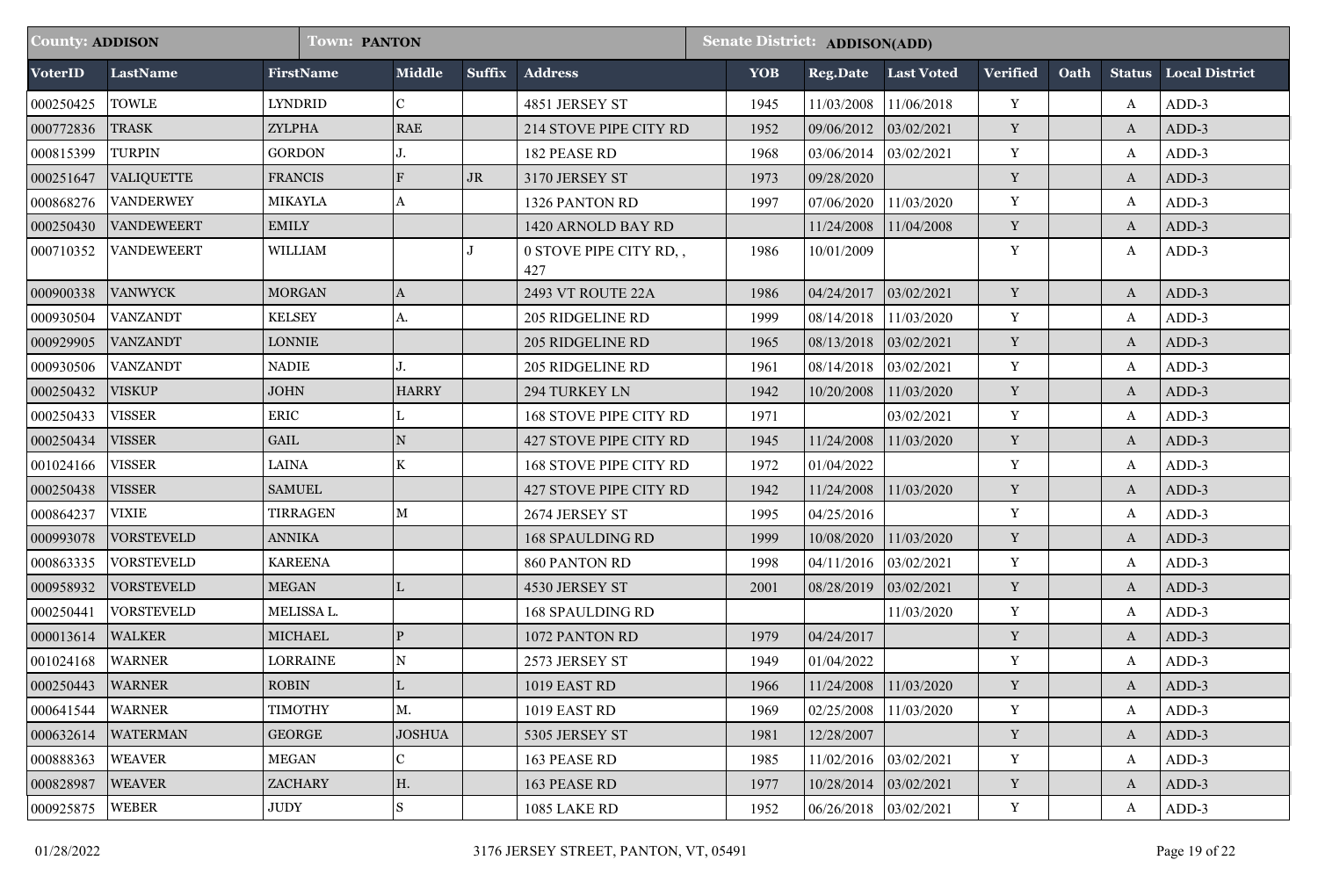| <b>County: ADDISON</b> |                  | <b>Town: PANTON</b> |                         |               |                               | Senate District: ADDISON(ADD) |                         |                   |                 |      |              |                              |
|------------------------|------------------|---------------------|-------------------------|---------------|-------------------------------|-------------------------------|-------------------------|-------------------|-----------------|------|--------------|------------------------------|
| VoterID                | <b>LastName</b>  | <b>FirstName</b>    | <b>Middle</b>           | <b>Suffix</b> | <b>Address</b>                | <b>YOB</b>                    | <b>Reg.Date</b>         | <b>Last Voted</b> | <b>Verified</b> | Oath |              | <b>Status</b> Local District |
| 000925878              | <b>WEBER</b>     | <b>STEVEN</b>       |                         |               | 1085 LAKE RD                  | 1956                          | 06/26/2018              | 03/02/2021        | $\mathbf Y$     |      | A            | $ADD-3$                      |
| 000784145              | <b>WERTHMANN</b> | <b>KATHERINE</b>    |                         |               | 280 ADAMS FERRY RD            | 1972                          | 10/22/2012              | 03/02/2021        | $\mathbf Y$     |      | A            | $ADD-3$                      |
| 000581176              | <b>WEST</b>      | <b>BRADY</b>        | <b>THOMA</b>            |               | 97 SUNSET KNOLL RD            | 1986                          | 02/07/2020              | 11/03/2020        | Y               |      | A            | $ADD-3$                      |
| 000042256              | <b>WEST</b>      | <b>MELISSA</b>      | L                       |               | <b>458 TURKEY LN</b>          | 1969                          | 06/30/2021              | 11/04/2008        | $\mathbf Y$     |      | A            | $ADD-3$                      |
| 000250448              | WHITAKER         | BETTY T.            |                         |               | 1072 PANTON RD                |                               |                         | 11/04/2008        | Y               |      | A            | $ADD-3$                      |
| 000250449              | WHITAKER         | RAYMOND L.          |                         |               | 1072 PANTON RD                |                               |                         | 11/04/2008        | Y               |      | A            | $ADD-3$                      |
| 000250451              | WHITCOMB         | <b>WILLIAM</b>      | <b>JOHN</b>             |               | 2753 VT ROUTE 22A             | 1927                          | 10/21/2008              | 11/03/2020        | $\mathbf Y$     |      | A            | $ADD-3$                      |
| 000651115              | <b>WHITNEY</b>   | <b>ANGELA</b>       | S.                      |               | 3141 JERSEY ST                | 1967                          | 04/22/2008              | 03/02/2021        | Y               |      | A            | $ADD-3$                      |
| 000250457              | WHITTEMORE       | <b>ALAN</b>         | <b>GENE</b>             |               | 2532 JERSEY ST                | 1951                          |                         | 11/03/2020        | $\mathbf Y$     |      | A            | $ADD-3$                      |
| 000250458              | WHITTEMORE       | <b>WILLIAM</b>      | F                       |               | 2573 JERSEY ST                | 1949                          | 11/24/2008              | 11/03/2020        | $\mathbf Y$     |      | A            | $ADD-3$                      |
| 000975787              | <b>WILDASIN</b>  | <b>TINA</b>         | L.                      |               | 384 STOVE PIPE CITY RD        | 1965                          | 03/03/2020              | 11/03/2020        | Y               |      | A            | $ADD-3$                      |
| 000975785              | WILDASIN, JR.    | PAUL                | H.                      |               | <b>384 STOVE PIPE CITY RD</b> | 1959                          | 03/03/2020              | 11/03/2020        | $\mathbf Y$     |      | A            | $ADD-3$                      |
| 000859831              | WILLERFORD       | <b>SEAN</b>         | $\mathbf M$             |               | 2214 ARNOLD BAY RD            | 1992                          | 03/01/2016              | 03/02/2021        | $\mathbf Y$     |      | A            | $ADD-3$                      |
| 000974294              | <b>WILLIAMS</b>  | <b>DONNA</b>        | S                       |               | 1072 PANTON RD, 21            | 1957                          | 07/28/2021              | 11/03/2020        | $\mathbf Y$     |      | A            | $ADD-3$                      |
| 000923910              | <b>WILLIAMS</b>  | <b>NORA</b>         | L                       |               | 321 VT ROUTE 22A              | 1965                          | 05/21/2018              | 11/03/2020        | Y               |      | A            | $ADD-3$                      |
| 000941893              | <b>WINSTEN</b>   | ABBIE               |                         |               | 2044 LAKE RD                  | 1962                          | 11/06/2018              | 11/03/2020        | Y               |      | A            | $ADD-3$                      |
| 001000789              | <b>WOLFREYS</b>  | <b>JAMES</b>        | P.                      |               | 1944 HOPKINS RD               | 1959                          | 11/03/2020              | 03/02/2021        | $\mathbf Y$     |      | A            | $ADD-3$                      |
| 000788347              | WOLNIEWICZ       | <b>DAVID</b>        | L.                      |               | 1863 PANTON RD                | 1968                          | 10/29/2012              | 11/03/2020        | Y               |      | A            | ADD-3                        |
| 000788321              | WOLNIEWICZ       | <b>LORRI</b>        | L.                      |               | 1863 PANTON RD                | 1971                          | 10/29/2012              | 11/03/2020        | $\mathbf Y$     |      | A            | $ADD-3$                      |
| 000250462              | <b>WORTH</b>     | <b>JENNIFER</b>     | L                       |               | 2121 VT ROUTE 22A             | 1962                          | 11/24/2008              | 03/02/2021        | Y               |      | A            | $ADD-3$                      |
| 000928166              | <b>WYCKOFF</b>   | <b>CAMBRIA</b>      | $\mathbf M$             |               | 1895 VT ROUTE 22A             | 2000                          | 07/30/2018              | 11/03/2020        | Y               |      | A            | $ADD-3$                      |
| 000250463              | <b>WYCKOFF</b>   | <b>CHRISTIN</b>     |                         |               | 1895 VT ROUTE 22A             | 1963                          |                         | 03/02/2021        | $\mathbf Y$     |      | A            | $ADD-3$                      |
| 000250464              | <b>WYCKOFF</b>   | <b>DANIEL</b>       | <b>LEE</b>              |               | 1895 VT ROUTE 22A             | 1962                          |                         | 11/03/2020        | Y               |      | A            | $ADD-3$                      |
| 000790368              | <b>WYCKOFF</b>   | KENDALL             | M.                      |               | 1895 VT ROUTE 22A             | 1992                          | $10/30/2012$ 11/06/2012 |                   | $\mathbf Y$     |      | A            | $ADD-3$                      |
| 000673690              | <b>WYCKOFF</b>   | <b>SUZANNE</b>      |                         |               | 667 PEASE RD                  | 1968                          | 10/07/2008              | 03/05/2019        | Y               |      | $\mathbf{C}$ | $ADD-3$                      |
| 000998006              | YANTZ            | ANGELINA            |                         |               | 1069 PANTON RD                | 2002                          | 10/28/2020              | 11/03/2020        | Y               |      | A            | $ADD-3$                      |
| 000980992              | <b>YANTZ</b>     | <b>BRENDAN</b>      | ${\bf R}$               |               | 1069 PANTON RD                | 2000                          |                         | 11/03/2020        | $\mathbf Y$     |      | A            | $ADD-3$                      |
| 000195302              | <b>YANTZ</b>     | RONALD              | $\ensuremath{\text{W}}$ | ${\rm SR}$    | 1072 PANTON RD                | 1946                          | 08/10/2016              | 11/03/2020        | $\mathbf Y$     |      | A            | $ADD-3$                      |
| 000973314              | <b>YANTZ</b>     | <b>RONALD</b>       | <b>WALTER</b>           | $J_{\rm R}$   | 1069 PANTON RD                | 1971                          | 03/02/2020              | 11/03/2020        | $\mathbf Y$     |      | A            | $ADD-3$                      |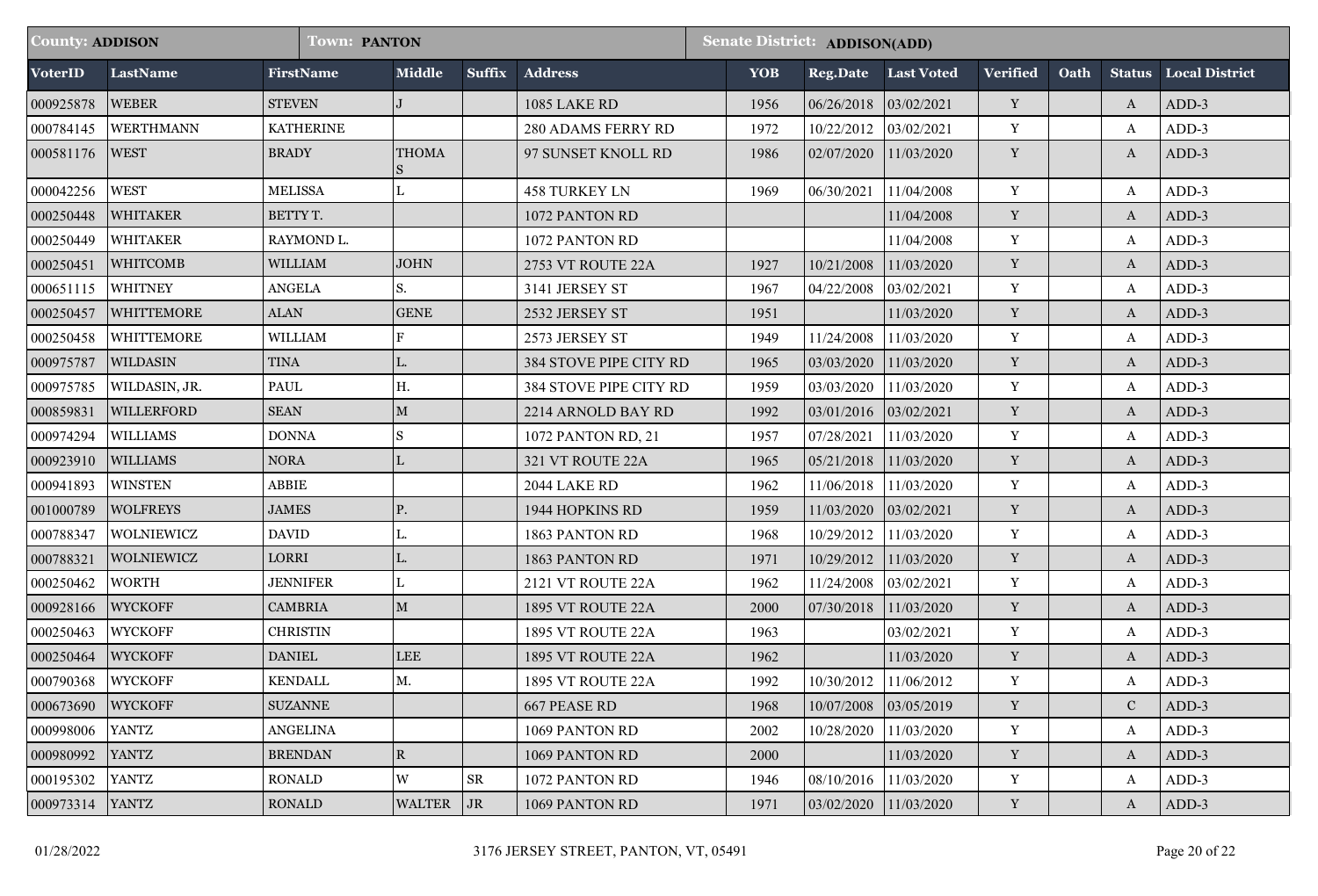|                     | <b>ADDISON</b> | $\Box$ $\Box$ $\Box$ | <b>PANTON</b> |                       | <b>Senate District: ADDISON(ADD)</b> |            |                         |                   |                 |             |  |                              |
|---------------------|----------------|----------------------|---------------|-----------------------|--------------------------------------|------------|-------------------------|-------------------|-----------------|-------------|--|------------------------------|
| <b>VoterID</b>      | LastName       | <b>FirstName</b>     | Middle        | <b>Suffix</b> Address |                                      | <b>YOB</b> | <b>Reg.Date</b>         | <b>Last Voted</b> | <b>Verified</b> | <b>Oath</b> |  | <b>Status</b> Local District |
| $ 000234069\rangle$ | <b>ZYLSTRA</b> | <b>NANCY</b>         |               | 19 LAKE RD            |                                      | 1962       | 10/30/2018   11/03/2020 |                   |                 |             |  | $ADD-3$                      |